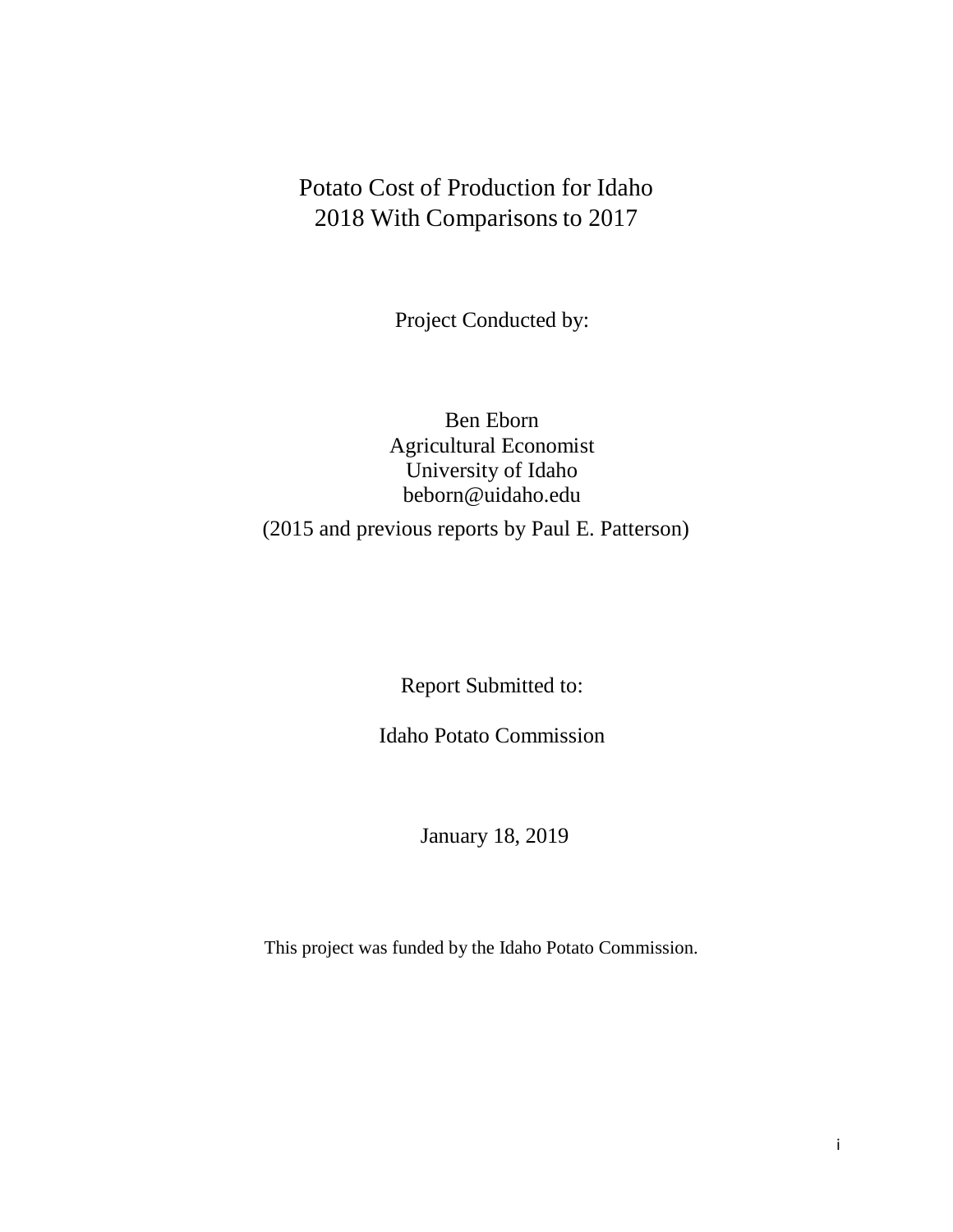# **Table of Contents**

| Table of Contents                                                                                                                                       | Page ii-iv                    |
|---------------------------------------------------------------------------------------------------------------------------------------------------------|-------------------------------|
| Idaho Potato Production Costs Project: Goal and Objectives                                                                                              | Page 1                        |
| <b>Cost of Production Background</b>                                                                                                                    | Page $1-2$                    |
| Crop Input Costs for 2018                                                                                                                               | Page 2                        |
| Potato Cost of Production Overview<br>Farm Size and Potato Acreage<br><b>Input Costs</b><br>Potato Yields                                               | Page 2-5                      |
| Fumigation Yield and Cost Dilemma                                                                                                                       | Page 5-6                      |
| Unresolved Yield Issue: Field-Run vs. Paid Yield                                                                                                        | Page 7                        |
| Cost of Potato Production Overview and Comparison for 2018<br>Cost of Production Summaries and Comparisons by Region                                    | Page 7-8                      |
| Adjustments for 2018                                                                                                                                    | Page 8                        |
| Table 1. Idaho commercial potato costs and returns estimates by region for 2018                                                                         | Page 9                        |
| Table 2. Model farm size and potato acreage assumptions by region                                                                                       | Page 9                        |
| Table 3. Interest rates, labor rates and power rates used in costs and returns<br>Estimates: $2015 - 2018$ and percentage changes                       | Page 10                       |
| Table 4. Current and historical fuel, and water assessment prices: 2015 - 2018<br>4-a Southwestern Idaho<br>4-b Southcentral Idaho<br>4-c Eastern Idaho | Page 11<br>Page 11<br>Page 11 |
| Table 5. Current and historical fertilizer component prices for southern Idaho:<br>$2015 - 2018$ and percentage change from 2017 to 2018                | Page 12                       |
| Table 6. Potato yields by region for published and unpublished University of Idaho<br>costs and returns estimates, both with and without fumigation     | Page 12                       |
| Table 7. Historical potato yields published by USDA-NASS for 2013 – 2017 and<br>Historical 3-year averages                                              | Page 13                       |
| Table 8. Historical potato yields reported by USDA-NASS for primary commercial<br>potato counties of eastern Idaho and historical 3-year averages       | Page 13                       |
| Table 9. Fumigation yield adjustment and estimated fumigation percentages by region                                                                     | Page 14                       |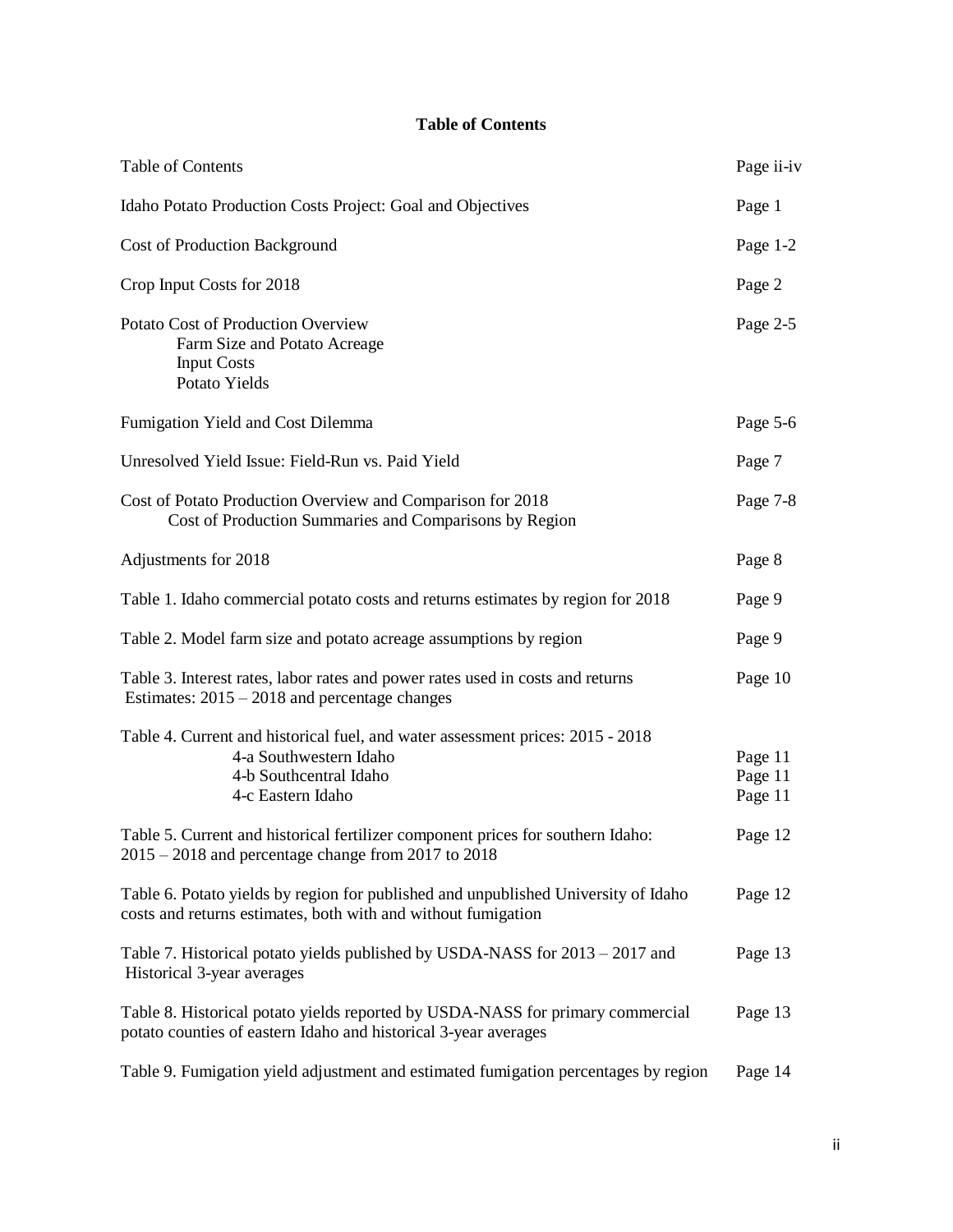| Table 10-A. Change in per acre cost of production by major cost category from 2017<br>to 2018 for fumigated potatoes by region                                     | Page 15 |
|--------------------------------------------------------------------------------------------------------------------------------------------------------------------|---------|
| Table 10-B. Change in per acre cost of production by major cost category from 2017<br>to 2018 for non-fumigated potatoes by region                                 | Page 16 |
| Table 11-A. Cost of production per acre summary for fumigated Russet Burbank<br>potatoes by region from 2017 to 2018 and change in costs between these years       | Page 17 |
| Table 11-B. Cost of production per acre summary for non-fumigated Russet Burbank<br>potatoes by region from 2017 to 2018 and change in costs between these years   | Page 17 |
| Table 12-A. Cost of production per hundred weight for fumigated Russet Burbank<br>potatoes by region for 2017 and 2018 and change in costs between these years     | Page 18 |
| Table 12-B. Cost of production per hundred weight for non-fumigated Russet Burbank<br>potatoes by region for 2017 and 2018 and change in costs between these years | Page 18 |

# **Appendices**

| Appendix A: Southwestern Idaho Fumigated Russet Burbank Potato                                                                                                                                                             | Page 19-22 |
|----------------------------------------------------------------------------------------------------------------------------------------------------------------------------------------------------------------------------|------------|
| Table A-1. 2018 Costs to grow, harvest, and sort southwestern Idaho fumigated<br>Russet Burbank potatoes and comparison with 2017                                                                                          | Page 20-21 |
| Table A-2. 2018 Cost per hundredweight to grow, harvest and store southwestern<br>Idaho fumigated Russet Burbank potato based on both field-run and paid yield,<br>Storage operating costs by month from October to June   | Page 22    |
| <b>Appendix B: Southcentral Idaho Fumigated Russet Burbank Potato</b>                                                                                                                                                      | Page 23-26 |
| Table B-1. 2018 Costs to grow, harvest, and sort southcentral Idaho fumigated<br>Russet Burbank potatoes and comparison with 2017                                                                                          | Page 24-25 |
| Table B-2. 2018 Cost per hundredweight to grow, harvest and store southcentral<br>Idaho fumigated Russet Burbank potato based on both field-run and paid yield,<br>Storage operating costs by month from October to June   | Page 26    |
| Appendix C: Eastern Idaho-South Fumigated Russet Burbank Potato                                                                                                                                                            | Page 27-30 |
| Table C-1. 2018 Costs to grow, harvest, and sort eastern Idaho-south<br>Fumigated Russet Burbank potatoes and comparison with 2017.                                                                                        | Page 28-29 |
| Table C-2. 2018 Cost per hundredweight to grow, harvest and store eastern Idaho-<br>south fumigated Russet Burbank potato based on both field-run and paid yield,<br>Storage operating costs by month from October to June | Page 30    |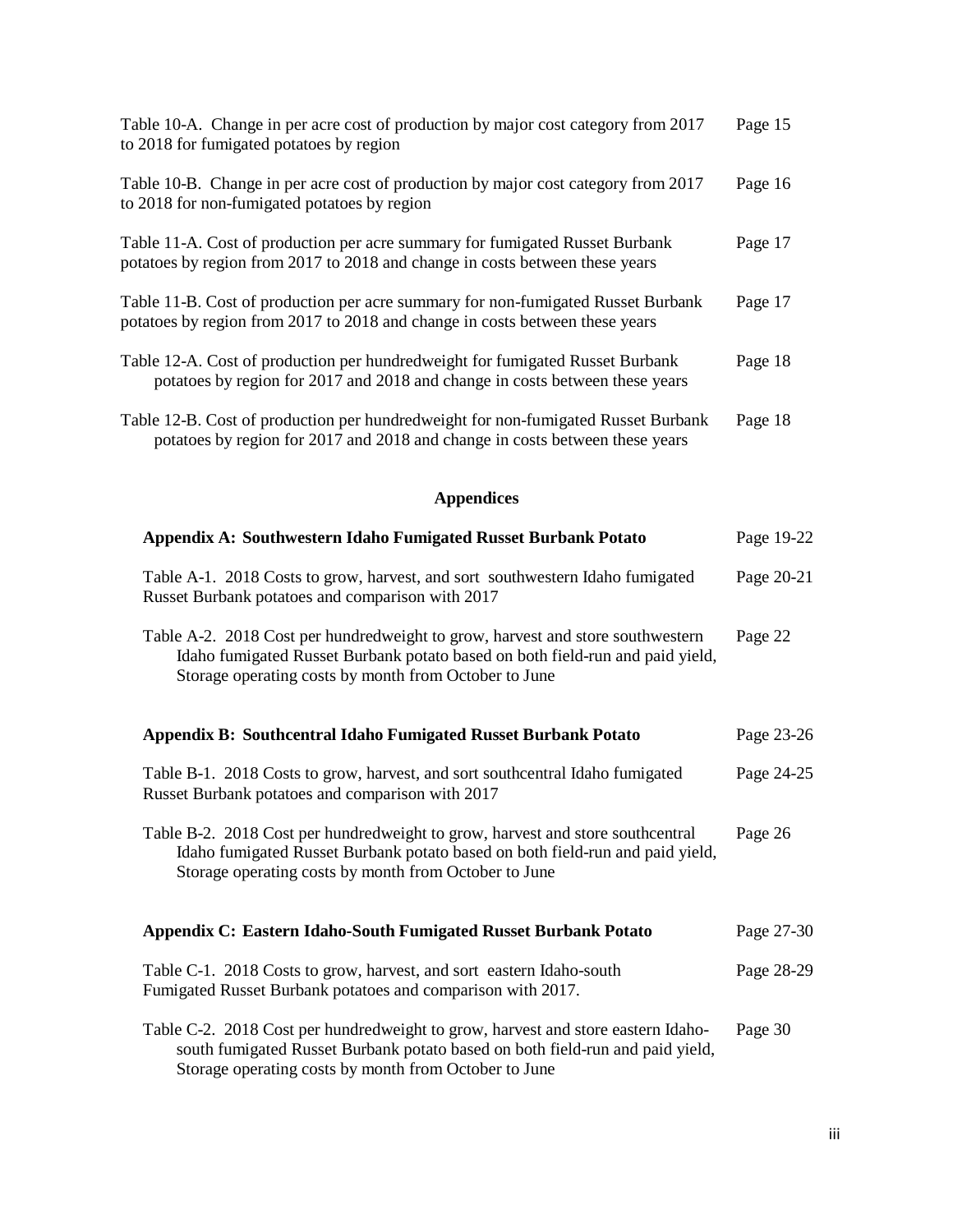| Appendix D: Southcentral Idaho Non-Fumigated Russet Burbank Potato                                                                                                                                                            | Page 31-34 |
|-------------------------------------------------------------------------------------------------------------------------------------------------------------------------------------------------------------------------------|------------|
| Table D-1. 2018 Costs to grow, harvest, and sort southcentral Idaho non-fumigated<br>Russet Burbank potatoes and comparison with 2017                                                                                         | Page 32-34 |
| Table D-2. 2018 Cost per hundredweight to grow, harvest and store southcentral<br>Idaho non-fumigated Russet Burbank potato based on both field-run and paid yield<br>Storage operating costs by month from October to June   | Page 34    |
| Appendix E: Eastern Idaho-South Non-Fumigated Russet Burbank Potato                                                                                                                                                           | Page 35-38 |
| Table E-1. 2018 Costs to grow, harvest, and sort eastern Idaho-South non-fumigated Page 36-37<br>Russet Burbank potatoes and comparison with 2017                                                                             |            |
| Table E-2. 2018 Cost per hundredweight to grow, harvest and store eastern Idaho-<br>south non-fumigated Russet Burbank potato based on both field-run and paid yield<br>Storage operating costs by month from October to June | Page 38    |
| Appendix F: Eastern Idaho-North Non-Fumigated Russet Burbank Potato                                                                                                                                                           | Page 39-42 |
| Table F-1. 2018 Costs to grow, harvest, and sort eastern Idaho-North<br>Non-fumigated Russet Burbank potatoes and comparison with 2017.                                                                                       | Page 40-41 |
| Table F-2. 2018 Cost per hundredweight to grow, harvest and store eastern Idaho-<br>south non-fumigated Russet Burbank potato based on both field-run and paid yield                                                          | Page 42    |

Storage operating costs by month from October to June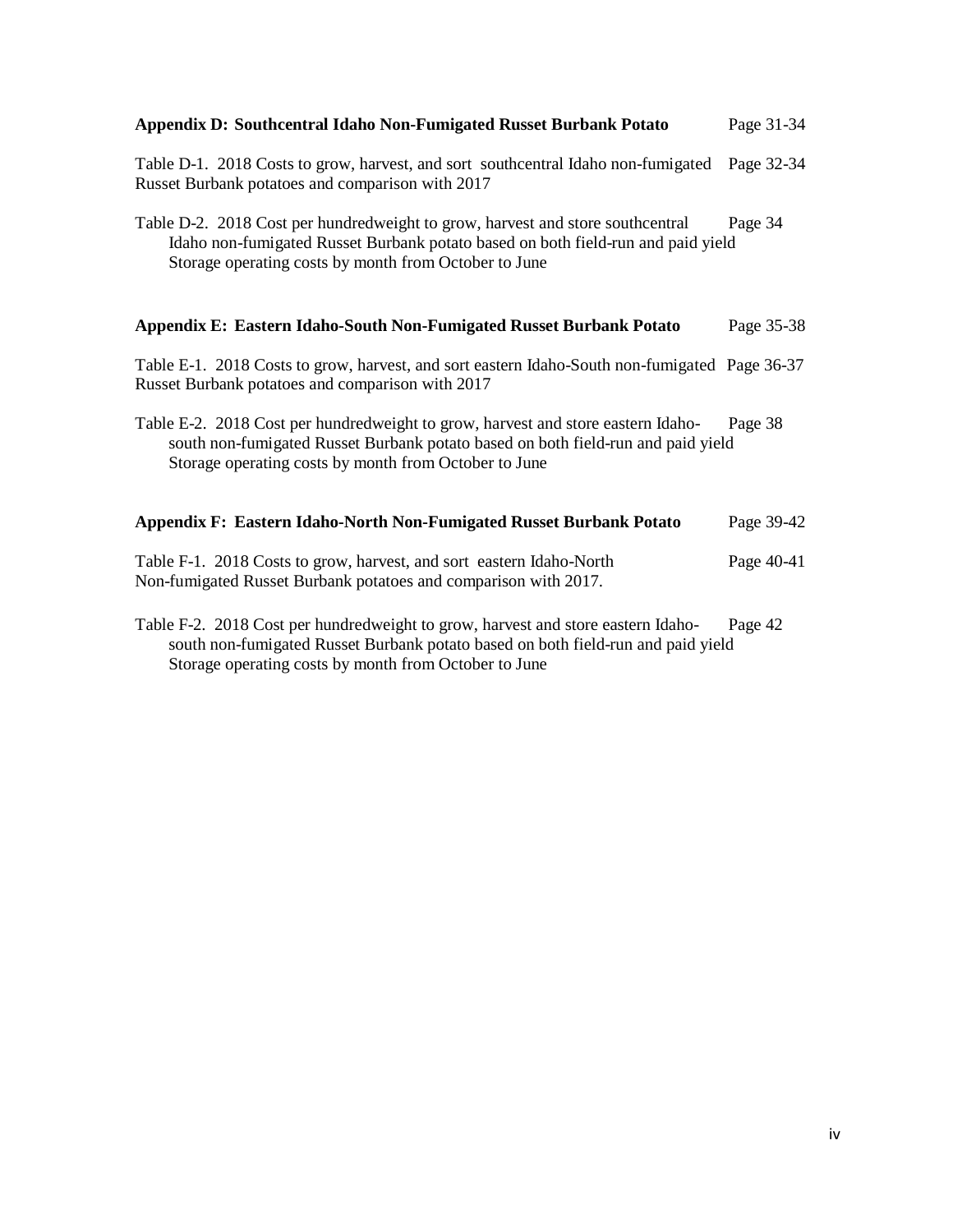# **Cost of Potato Production in Idaho**

The overall goal of this project is to provide the Idaho potato industry with an unbiased and consistently calculated estimate of the cost of producing potatoes in three regions of Idaho and to track the change in production costs per acre and per hundredweight over time.

The following objectives are designed to meet the project goal:

- 1. To collect data from input suppliers, machinery and equipment dealers, and growers as appropriate.
- 2. To revise and update existing potato cost and return estimates to reflect current input costs and production practices.
- 3. To develop cost of production estimates for new varieties and/or new or proposed production systems as needed or as requested.
- 4. To calculate changes in production costs per acre and per hundredweight and include both the detailed and summary cost changes in an annual report.
- 5. To make the annual report available to the Idaho potato industry and to present the information as requested.
- 6. To maintain a Cost of Production Advisory Committee representing the different segments of the Idaho potato industry and to meet with this group to review the CAR estimates and to obtain input on proposed revisions.

I would like to acknowledge the cooperation and support that I receive from all segments of the Idaho potato industry, including growers, processors, equipment dealers, and input suppliers. I would also like to thank the Idaho Potato Commission for the funding received to support this project. This project has been funded 25 of the past 27 years.

This project was contracted with Ben Eborn through the University of Idaho beginning in 2016. Paul Patterson, who is the author of all previous reports, retired from the University of Idaho in 2015.

## **Cost of Production Background**

No procedural changes were made in terms of how data were collected and processed. The cost of production estimates presented in this report are consistent with those previously produced by the University of Idaho. The cost of production estimates show the typical or representative production costs by region based on documented production practices. These are not area averages. To simplify comparisons with historical cost of production estimates, the publication code used by the University of Idaho was used for the six commercial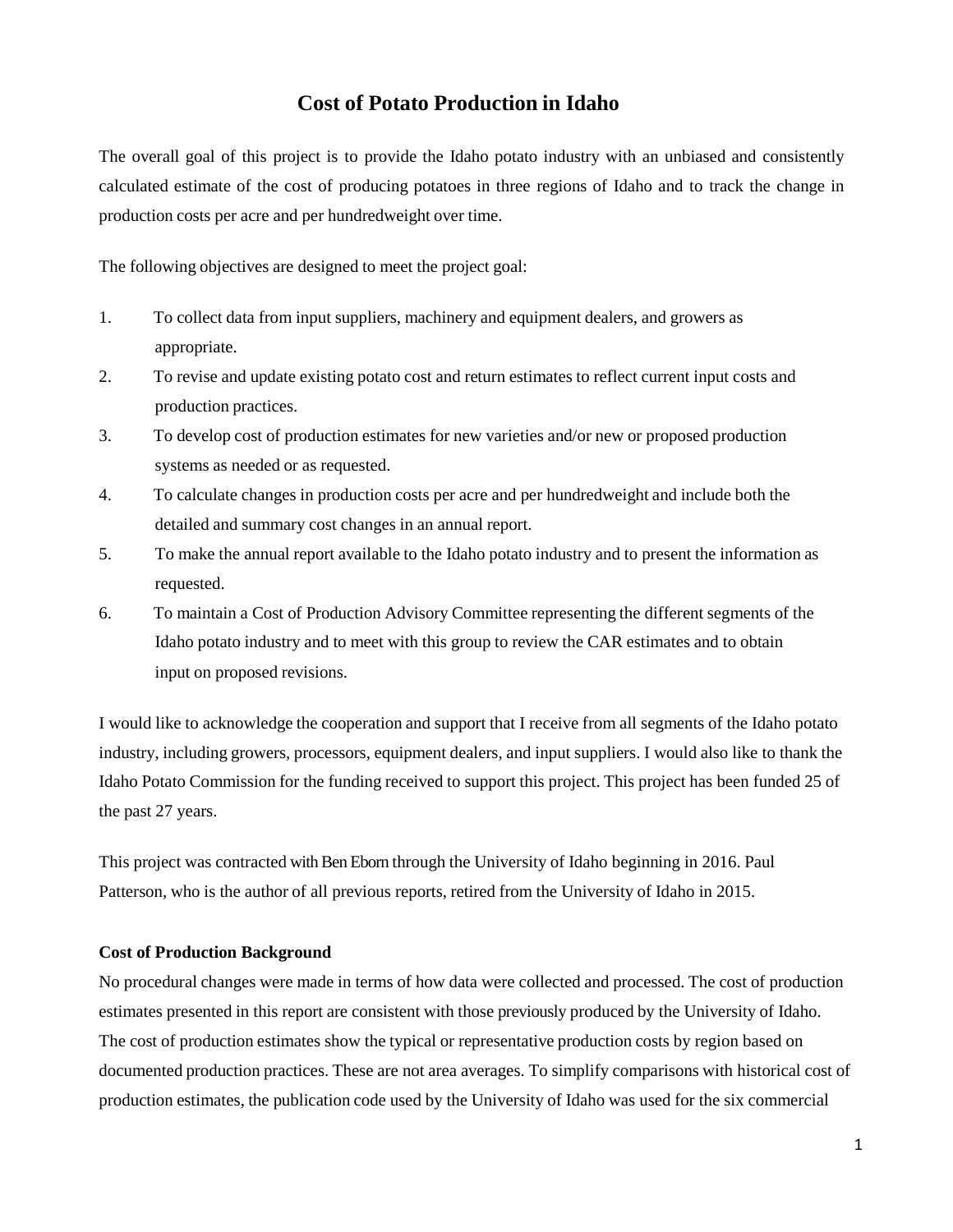potato budgets found in this report. Crop cost of production estimates and earlier reports can still be found at <http://www.uidaho.edu/cals/idaho-agbiz>

### **2018 Crop Input Costs**

Prices used to value inputs in the 2018 potato CAR estimates based on data collected from input suppliers by the University of Idaho. Sources included irrigation districts and canal companies, agricultural lenders, crop insurance companies, trucking companies, aerial and other custom applicators, fuel suppliers, and chemical and fertilizer dealers. Information on seed potato prices and the cost to cut and treat potato seed was taken from a survey of Idaho seed potato growers and commercial growers. A charge for handling and transportation is added to the FOB seed farm-based seed potato prices to derive a seed potato cost for each region.

Machinery and equipment prices used in these cost of production estimates were mostly obtained from a survey of dealers conducted between August and December of 2010, and published in 2011 as PNW 346: *The Cost of Owning and Operating Farm Machinery in the Pacific Northwest: 2011*. These prices were increased based on the annual change in USDA's Prices Paid Machinery Index from 2011 to 2018.

## **Potato Cost of Production Overview**

Cost of production estimates are influenced by assumptions made in depicting a representative or typical farm. Farm size and acreage planted to different crops will influence costs, particularly machinery ownership costs. It is important to recognize this when making comparisons between regions where assumptions differ or within a region over time as the underlying assumptions change. The University of Idaho currently publishes seven potato CAR estimates. Six CAR estimates are for commercial potato production and one is for seed production. Only the commercial potato cost of production estimates are included in this report. Prior to 2013, there was a separate non-storage (with transloading) and storage budgets for each of the three southern Idaho commercial production regions. The current format, adopted in 2013, shows the cost to grow, harvest and sort potatoes in the base budget, including all costs to the "end of the piler boom." Storage costs are shown in a separate table and begin with the base budget values. A list of CAR estimates by region and variety is found in Table 1.

# Farm Size and Potato Acreage

Table 2 shows the farm size and potato acreage for each region's model farm since 2009. The size of the model farm and the number of potato acres were increased in 2013 for all three regions.

In general, operating costs are not influenced by farm size. However, ownership costs do change with farm size, primarily because of economies of size and scale with equipment. Equipment ownership costs per acre are strongly influenced by the number of acres over which these costs are spread. The more acres, the lower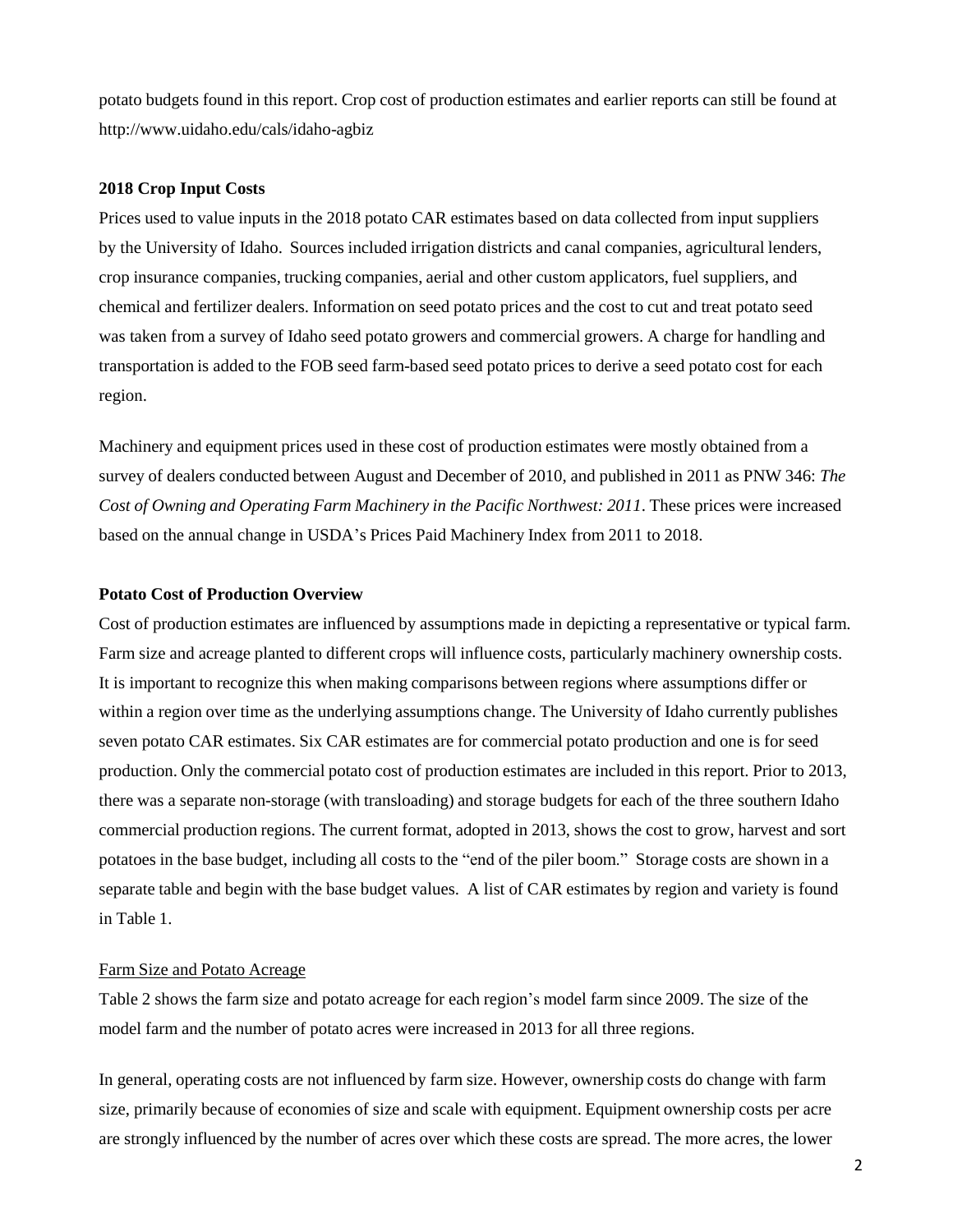the cost. In establishing the farm size and selecting the machinery compliment, we attempt to achieve an economically efficient combination. Equipment that is under-utilized has high ownership costs, while equipment with too many hours of use results in unrealistically low ownership costs.

## Input Costs

Some input prices are region specific, while others are standardized for the entire state since they don't vary consistently by region. Table 3 contains information on three such items: interest rates, labor wage and benefit rates, and power cost per acre-inch of water applied based on Idaho Power's Irrigation Service Schedule 24. Table 3 presents values for 2015-2018, and the percentage changes from 2017 to 2018. In the costs and returns estimates, interest is charged from the time expenditures are made until the harvest month using the operating interest rate shown in Table 3. Operating interest is identified as a separate line item in the CAR estimates. The intermediate interest rate is used in calculating non-cash machinery costs. The labor used in crop production falls into one of the six classes shown in Table 3. Labor used to operate machinery, drive trucks, and manage pivot irrigation systems, including chemigation and fertigation, receive a higher wage than irrigation labor used on set- move systems (hand lines and wheel lines) and unskilled general farm labor used primarily during harvest to pick clods and rocks and to help with storage and trans-loading operations. Prior to 2012, irrigation labor was not differentiated between set-move and continuous move irrigation systems. The labor costs include the base wage rate plus payroll taxes and benefit costs, shown as a percentage. Additional labor information is included in the background and assumptions page that accompanies each CAR estimate.

While Idaho Power's service area does not extend to all irrigated areas of southern Idaho, it is by far the largest supplier of power to Idaho farms and ranches and that is why it is used in the CAR estimates. The power rates shown in Table 3 are used with a center pivot irrigation system to derive the cost per acre- inch of water applied. The power demand used in the calculation is for pressurization only. The standard assumption for each region is that surface water is delivered to the farm from a canal.

Tables 4-a, 4-b and 4-c contain cost information on commonly used inputs where prices generally vary by region. These include fuel (gas, farm diesel and road diesel) and irrigation water assessments. Table 4-a shows these costs for southwestern Idaho, Table 4-b shows the costs for southcentral Idaho and Table 4-c shows the costs for eastern Idaho.

Prior to 2008, fuel prices were determined by a survey conducted at a single point in time, which typically was in August. Since 2008, fuel prices used in CAR estimates are the simple average of prices collected at four times during the year: February, April, June and August. This change was made at the request of the potato cost of production advisory committee.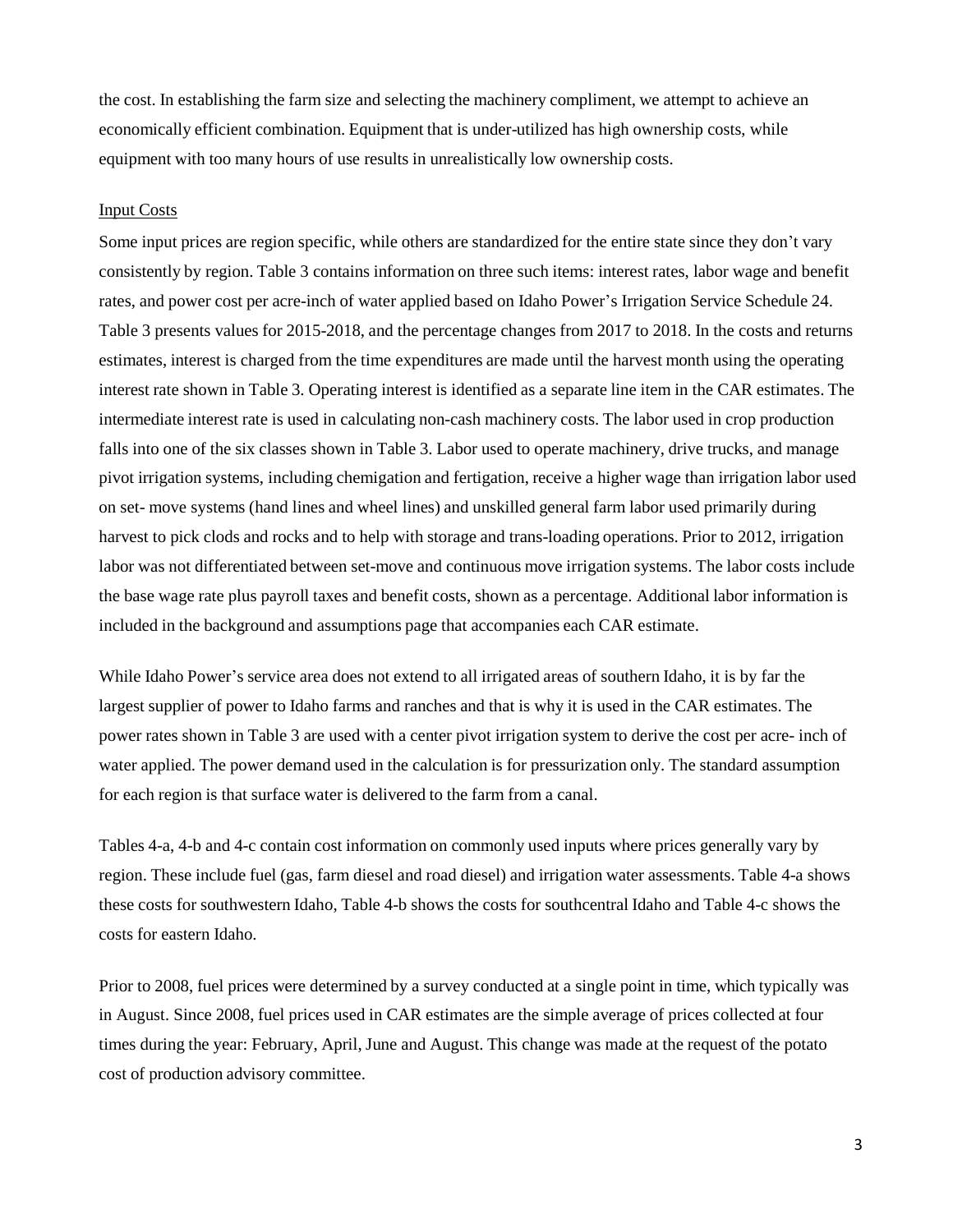Table 5 contains the fertilizer component prices from 2015 through 2018 used in the CAR estimates, and the percentage changesfrom 2017 to 2018. Prior to 2009 fertilizer prices were collected and summarized separately for the three southern Idaho regions.

#### Potato Yields

The yield in a CAR estimate is used to calculate gross revenue and break-even prices needed to cover costs in different categories. Yield is also the basis for certain costs, such as promotion or inspection fees paid by growers. Yield also drives storage and sorting costs, which are calculated on a hundredweight basis. Table 6 shows the potato yields used in the University of Idaho's 2018 commercial potato CAR estimates, as well as the previous four years. Some values are shown only as a reference and indicate the value we would use if the University of Idaho published a CAR estimate for that area and with those production practices. Only those values shown in bold type are used in CAR estimates.

Prior to 1991 there was not a consistent method used to determine potato yields in CAR estimates for all three regions. Starting in 1991, yields in all three regions were based on USDA-NASS county or regional- level yield data. From 1991 to 1995, the yield was calculated using a 5-year rolling average. From 1995 through 2003 the yields used were based on a projected yield using exponential smoothing with an alpha value of .20. This procedure eliminated the negative bias that resulted from using historical data to calculate averages when yields were increasing rapidly. Unfortunately, exponential smoothing also produced projected yields that varied widely from actual yield when potato yield variation from one year to the next was substantial. To avoid this problem, the yield calculation for CAR estimates was switched to a projected 3-year average starting in 2005. For 2006, the 3-year average consisted of two years of historical data and the third year was projected, based on the November USDA crop production report. Starting in 2007, the 3-year average was switched to the three most recent years of published USDA data. USDA stopped reporting county and regional yields in 2017. Yields used in the CAR estimates are rounded to the nearest 5 hundredweight. These base area yields are then adjusted to account for fumigation, a procedure described later in the report.

Beginning in 2017 the USDA stopped calculating potato yields both for individual counties within a region and for the region itself. Prior to 2017 the yield estimates used in southwestern and southcentral Idaho CAR estimates were based on the USDA-NASS regions and includes all the counties in that region. Prior to 2001, yields in eastern Idaho CAR estimates were based on four major commercial potato counties: Bannock, Bingham, Bonneville and Power. Starting in 2001, separate CAR estimates were made for commercial potato production in the southern counties, Bannock, Bingham and Power, and the northern counties: Bonneville, Jefferson and Madison. Starting in 2012, Jefferson County was removed from the northern county's average. (See Tables 6-8.)

Because of changes in how yields were calculated and other procedural changes, it can be difficult to make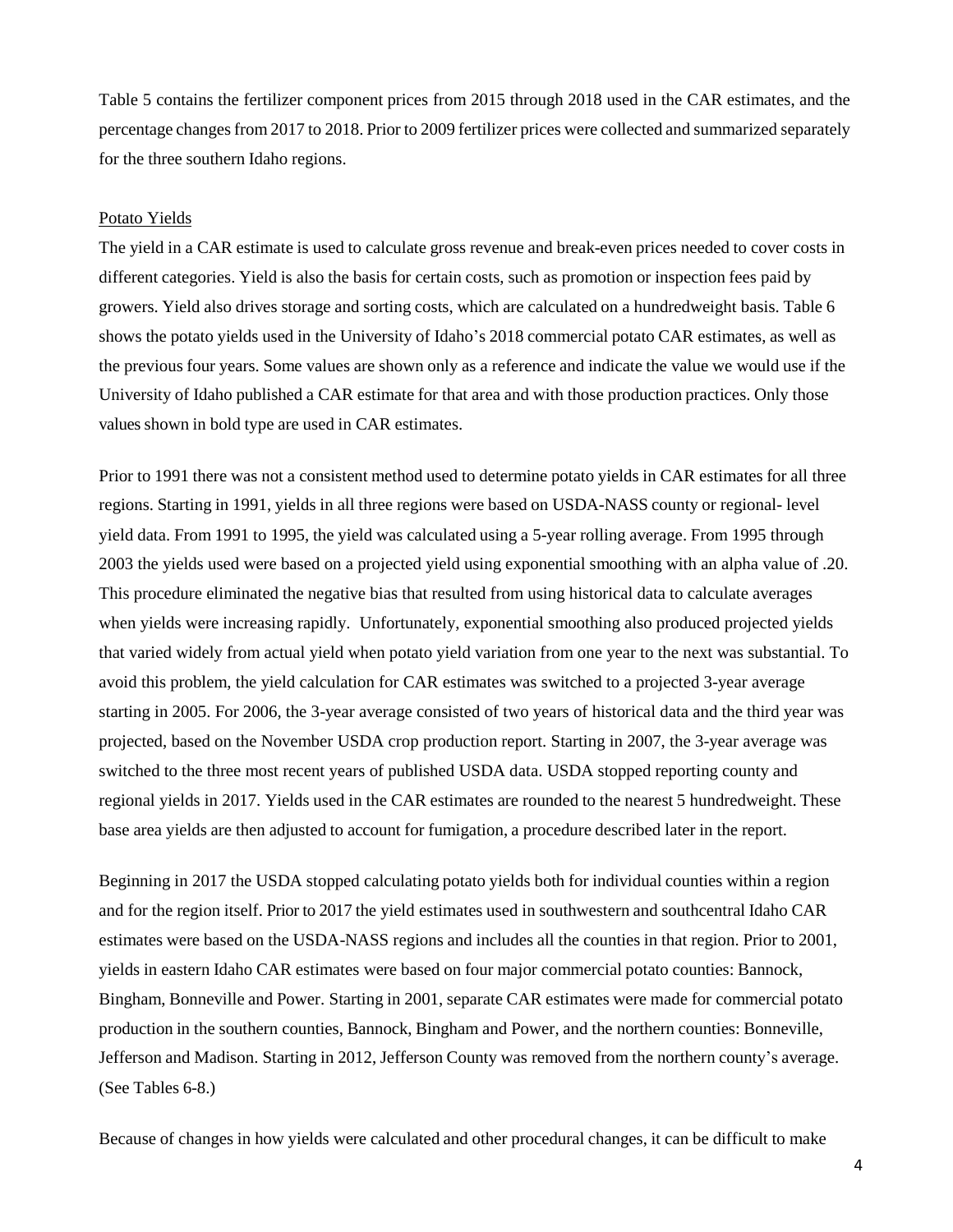historical comparisons going back more than one year. In this report when procedural changes occur in cost calculations, the previous year's CAR estimate is re-calculated using the new procedure so that the year-toyear change is based on the price and quantity change of inputs, not based on procedural changes. Because of this, the resulting costs for the previous year can be different than those published the previous year.

The potato yields for the non-fumigated 2018 CAR estimates are 5 cwt higher than 2017 for southwestern Idaho, 5 cwt higher for southcentral Idaho, and unchanged for eastern-South Idaho. The potato yields for the fumigated 2018 CAR estimates are 5 cwt higher than 2017 for southwestern, 5 cwt higher for southcentral Idaho, and unchanged for eastern-South and eastern-North (See Table 6.) Note that the yield for Southwestern Idaho uses the Russet Burbank Adjusted Yield, which is 97% of the region's average yield. The increasing use of higher yielding varieties, such as Ranger Russet, made this adjustment necessary.

The following section explains how the yield values used in the fumigation and non-fumigation CAR estimates are derived.

#### **Fumigation Yield and Cost Allocation Dilemma**

Fumigation can have a significant impact on per acre production costs and can also have a large impact on potato yield and quality. For an individual grower, this does not pose a problem because the cost and yield increases correspond. In budgeting procedures used to generate potato CAR estimates, the cost increase is not a problem when fumigation is included. There are, however, two yield questions that must be considered. The first question: how much of a yield increase should be attributed to fumigation? The second question: what should the base yield in the non-fumigation CAR estimate be? Since the county and regional yields published by USDA contain both fumigated and non-fumigated potato acreage, USDA values are not appropriate for either a CAR estimate with fumigation or one without fumigation unless some attempt is made to identify and separate the fumigation yield impact in the data.

Historic yields based on USDA data are too low if used in a CAR estimate with the full cost of fumigation included. Historic yields are too high if used in a CAR estimate when no fumigation cost is included. Including only a partial cost for fumigation would be appropriate in calculating average production costs, but not for calculating typical costs where fumigation is either used or it is not. In addition, the methods used by the University of Idaho to obtain farmer production practice data is not consistent with calculating average production costs for a region. Using the USDA yield data and including a partial fumigation cost in a typical budget is not appropriate as it gives the appearance that fumigation is less expensive than it actually is.

The USDA county-level or regional potato yield data are used to calculate a 3-year average yield for a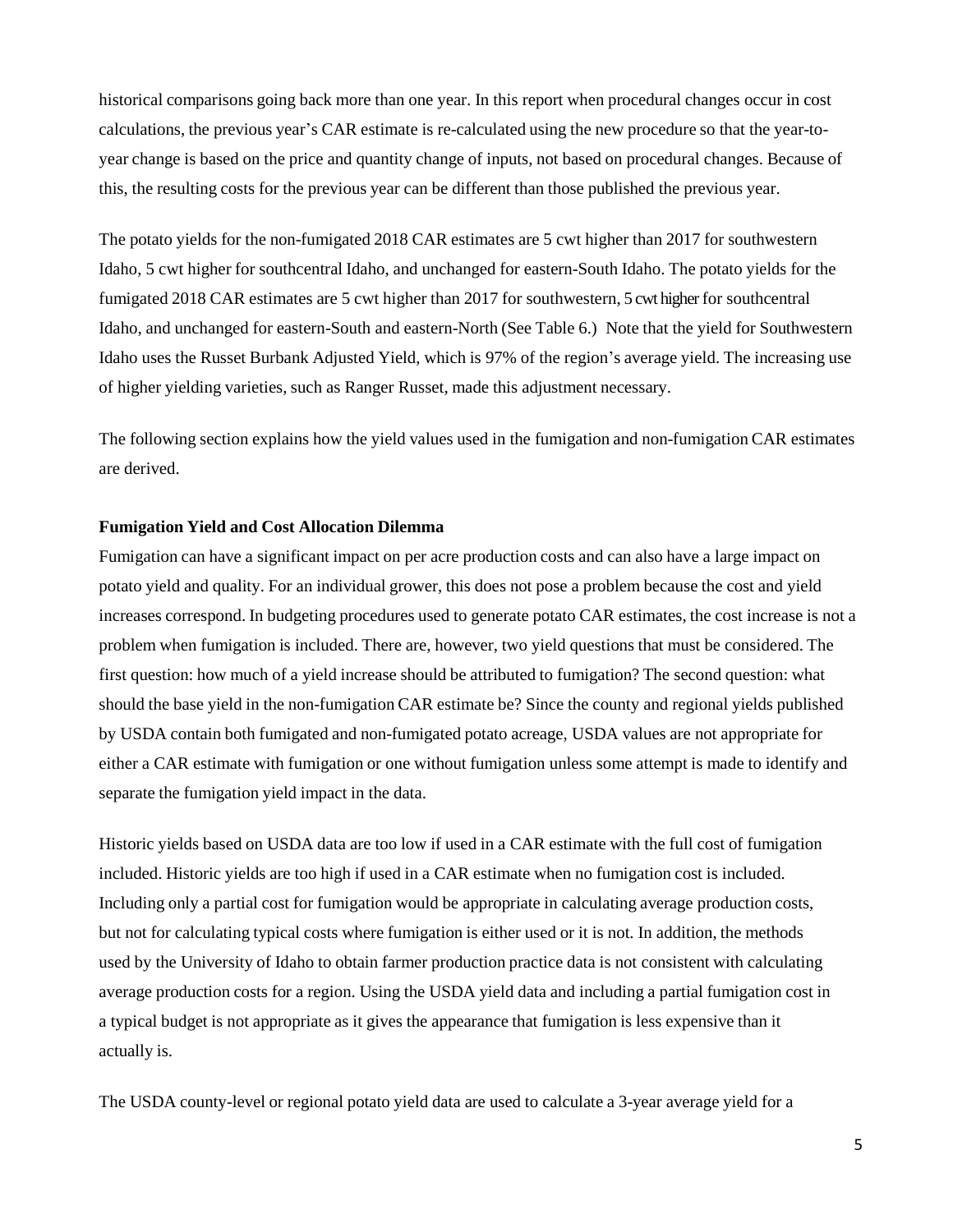given area. These procedures were discussed in the previous section. This base area yield value is set equal to the weighted average of the fumigated yield and the non-fumigated yield as shown in the following formula. The weights are estimated percentages of potato acres in that region that are fumigated and not fumigated, respectively. The yield adjustment attributable to fumigation as well as the estimated percentage of acres fumigated in each region is shown in Table 9.

#### Fumigation Yield Adjustment Factor

% of acres not fumigated x **Y**) + (% acres fumigated x **FY**) = Area Average Yield, Where  $Y = \text{non-fumigation yield}$ ,

**FY** = fumigation yield, and

 $FY = Y +$  fumigation yield adjustment

The following example illustrates how the fumigation adjustment factor was used, given an area yield of 400 cwt, with 60 percent of the potato acreage fumigated and a fumigation yield adjustment of 50 hundredweight per acre. Set up the equation as shown below and solve for Y.

|           | $.4Y + .6(Y+50) = 400$            |         |     |     |
|-----------|-----------------------------------|---------|-----|-----|
|           | $.4Y + .6Y + 30 =$                |         | 400 |     |
| $1.0 Y +$ | 30                                | $=$     | 400 |     |
|           | Y                                 | $=$ $-$ | 370 |     |
| And       | FY                                | $=$     | 420 |     |
| Check:    | $.4 \times 370 + .6 \times 420 =$ |         |     | 400 |

Fumigation yield in this example is 420 and non-fumigation yield is 370, while the area average is 400. The fumigation CAR estimate would include the full cost of fumigation and the non-fumigation would have no fumigation costs. Thus, the costs and yields would correspond.

Note: There are limitations to this type of adjustment and there is a lack of publicly available data on which to base fumigation estimates. While not perfect, using this methodology does reduce the previous negative bias that occurred when calculating costs per hundredweight when the benefit of fumigation on yield was included in the region or county yields, but the cost of fumigation was not. Using the percentages of acres fumigated from Table 9 and the number of potato acres grown in each region produces a statewide weightedaverage of approximately 50 percent of the potato acreage being fumigated. This falls within the range of values of 50-60 percent given by knowledgeable people in the industry.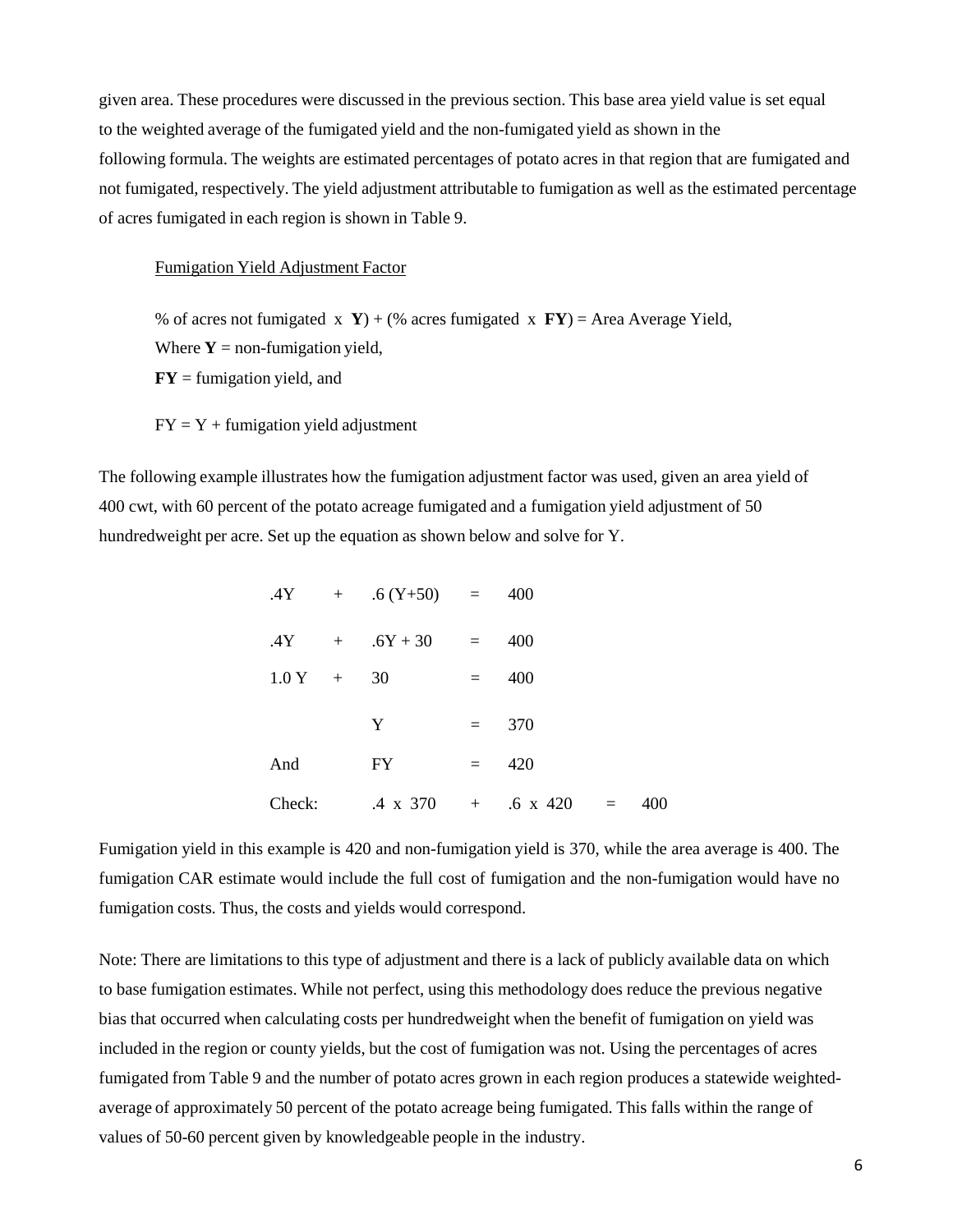# **Unresolved Yield Issue: Field-Run vs. Paid**

Regardless of how the area potato yields are calculated, how does this yield compare to the grower's paid yield? The answer will vary depending on whether the potatoes are sold in the fresh or in the process market. The yield data from USDA includes all tubers greater than 1-1/2 inches. Since the University of Idaho CAR estimates do not segment yield into size and grade components that would sell for different prices, the breakeven prices shown in the CAR estimates are what the grower would have to average if paid on a field-run yield in order to cover costs. The issue of paid yield is dealt with in the storage tables for each crop budget found in the Appendix: Tables A-2, B-2, C-2, D-2, E-2 and F-2. One column in each table shows the field-run breakeven prices and an adjacent column shows paid-yield breakeven prices for an assumed paid yield of 90%. Prior to 2017 the paid yield used was 95%.

# **2018 Cost of Potato Production Overview and Comparison**

Direct comparisons with previously published estimates should not be made without accounting for differences in procedures and assumptions. There are no longer separate storage and non-storage potato budgets as had been published for many years. The base budget contains the operating cost of sorting potatoes, including labor, electricity and repair costs, as well as the ownership costs associated with the equipment used in this operation. Costs in the base budget are to "the end of the piler boom". If potatoes are being transloaded and hauled to a processor or fresh pack shed, the cost of hauling would need to be added. Storage costs are added to the base cost in a separate table, including the storage ownership costs, annual repairs, and monthly storage operating costs. This is done on both a field-run and paid-yield basis.

Table 10-A summarizes the dollar cost per acre and percentage changes from 2017 to 2018 for major input cost categories, total operating, total ownership, and total costs for the Idaho fumigated cost of production estimates. Table 10-B contains the same information for Idaho's non-fumigated cost of potato production estimates.

Detailed cost of production estimates for 2017 and 2018 from which the data in Tables 10-A and 10-B were taken are found in the appendix. Appendix A, B, and C containing the fumigated cost of production estimates for southwestern, southcentral and the eastern south region, respectively, while Appendix D, E, and F contain the non-fumigated cost of production estimates for southcentral, eastern south, and eastern north regions, respectively.

In general, the cost of seed and cutting increased, and the cost of hauling seed was higher. Fertilizer, pesticides and chemicals were higher. The higher cost of pesticides and chemicals in most areas includes a mix of higher and lower prices of some products and a consistent number of foliar applications of insecticides and fungicides. Custom and consultants was slightly lower. The cost of power was slightly lower in 2018, because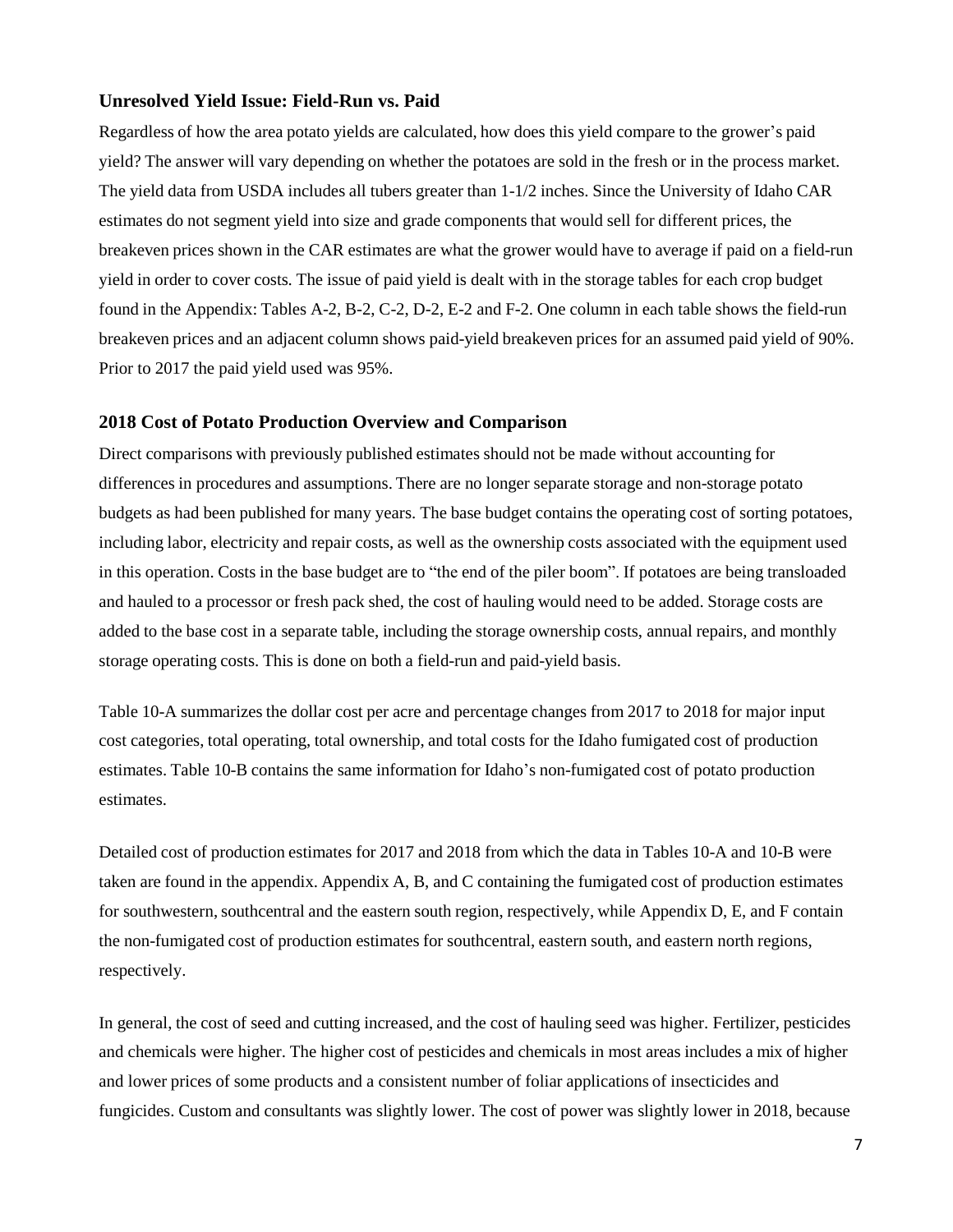of the decrease in the per kWh and PCA rate (See Table 3 for more detail.). No adjustment was made to the quantity of water applied and irrigation repair costs increased. Fuel costs were substantially higher (See Table 4 for more detail.). Higher repair costs on machinery and higher fuel costs kept overall machinery operating expenses higher in 2018. Labor costs were up approximately 7.0% across the board. Interest rates on borrowed capital also increased.

Overall, operating costs per acre and per hundredweight were higher in 2018. Operating costs per acre increased between \$5 and \$46 per acre, and varied from down 4 cents to up 11 cents per hundredweight. Ownership costs per acre were up in each region, reflecting both higher interest rates and equipment costs, which push up depreciation and interest (capital recovery), as well as increased land costs in some areas. Ownership costs per acre increased between \$9 and \$39 per acre, and varied from down 1 cent to up 9 cents per hundredweight.

Total costs per acre and per hundredweight were up in 5 of the 6 regions. Total costs per acre increases ranged from \$14 to \$74, while total cost per hundredweight changed by 4 cents lower to 18 cents higher.

# Cost of Production Summaries and Comparisons by Region

Table 11-A and 11-B summarizes production costs for 2017 and 2018 for operating, ownership and total costs per acre, as well as per acre dollar and percentage changes between these years. Table 11-A presents the fumigated budgets and 11-B contains the non-fumigated budgets. Table 12-A and 12-B summarize production costs for 2017 and 2018 for operating, ownership and total costs per hundredweight, and the change per hundredweight and percentage between years. Because the yields used in budgets for 2018 were different than those used in 2017, the percentage changes per hundredweight were different than the percentage changes per acre.

The total cost to raise, harvest and sort potatoes in the three regions of southern Idaho for 2018 presented in this report ranged from a low of \$2,345 per acre in eastern Idaho-north (non-fumigation) up to \$3,569 in southwestern Idaho (with fumigation). (See Tables 11-A and 11-B.) There is a 35% difference from low to high. The range in values per hundredweight is not so extreme; only a 9% difference. The 2018 total cost to raise, harvest and sort potatoes ranged from \$6.43 per hundredweight in eastern Idaho-north up to \$7.07 in southwestern Idaho. (See Tables 12-A and 12-B.)

### Adjustments for 2018

There were a number product changes in the potato cost of production estimates shown in this report, as well as quantity changes on some inputs.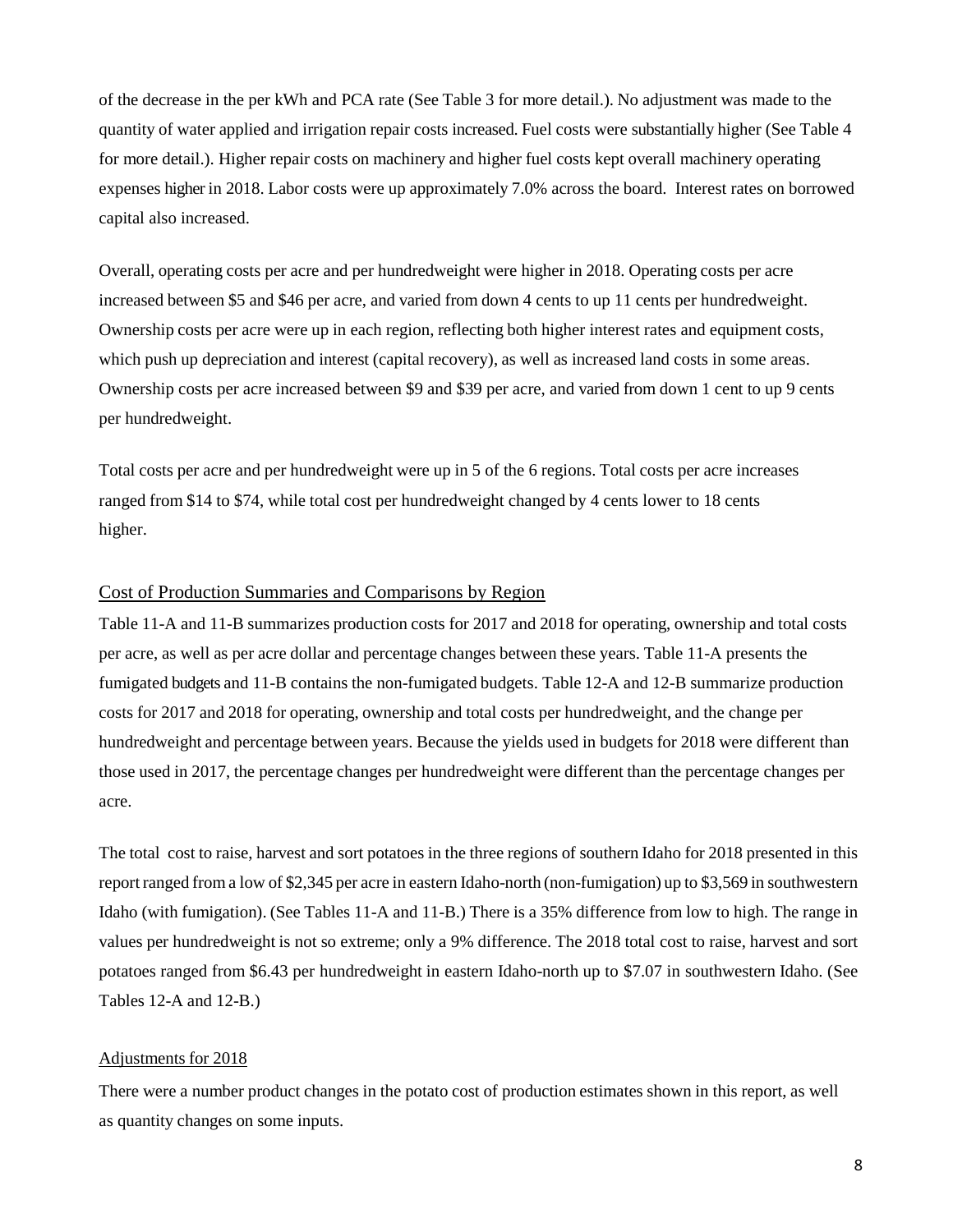|                                          |                       |                   | <b>Storage</b> |
|------------------------------------------|-----------------------|-------------------|----------------|
| <b>Region/Publication No.</b>            | Variety               | <b>Fumigation</b> | <b>Costs</b>   |
| <b>Commercial Potatoes</b>               |                       |                   |                |
| Southwestern:                            |                       |                   |                |
| EBB2-Po2-18                              | <b>Russet Burbank</b> | <b>Yes</b>        | Yes            |
| Southcentral:                            |                       |                   |                |
| EBB3-Po2-18                              | <b>Russet Burbank</b> | No.               | <b>Yes</b>     |
| EBB3-Po3-18                              | <b>Russet Burbank</b> | <b>Yes</b>        | <b>Yes</b>     |
| Eastern - South Counties:                |                       |                   |                |
| EBB4-Po5-18                              | <b>Russet Burbank</b> | No.               | Yes            |
| EBB4-Po6-18                              | <b>Russet Burbank</b> | Yes               | <b>Yes</b>     |
| Eastern - North Counties:<br>EBB4-Po2-18 | <b>Russet Burbank</b> | No.               | Yes            |

# **Table 1. Idaho potato costs and returns estimates by region for 2018.**

Eastern - South Counties: Bannock, Bingham and Power.

Eastern - North Counties: Bonneville and Madison; Jefferson County was dropped in 2012. Note: the potato publication codes (EBB2-Po1-18 for example) are used in this report to simplify historical comparisons.

# **Table 2. Model farm size acres and potato acreage by Idaho region.**

|              | 2009 - 2012 |               |      | 2013 - 2018   |
|--------------|-------------|---------------|------|---------------|
|              | Farm        | <b>Potato</b> | Farm | <b>Potato</b> |
| Southwestern | 1200        | 300           | 1600 | 500           |
| Southcentral | 1800        | 450           | 2200 | 550           |
| Eastern      | 1800        | 600           | 2400 | 800           |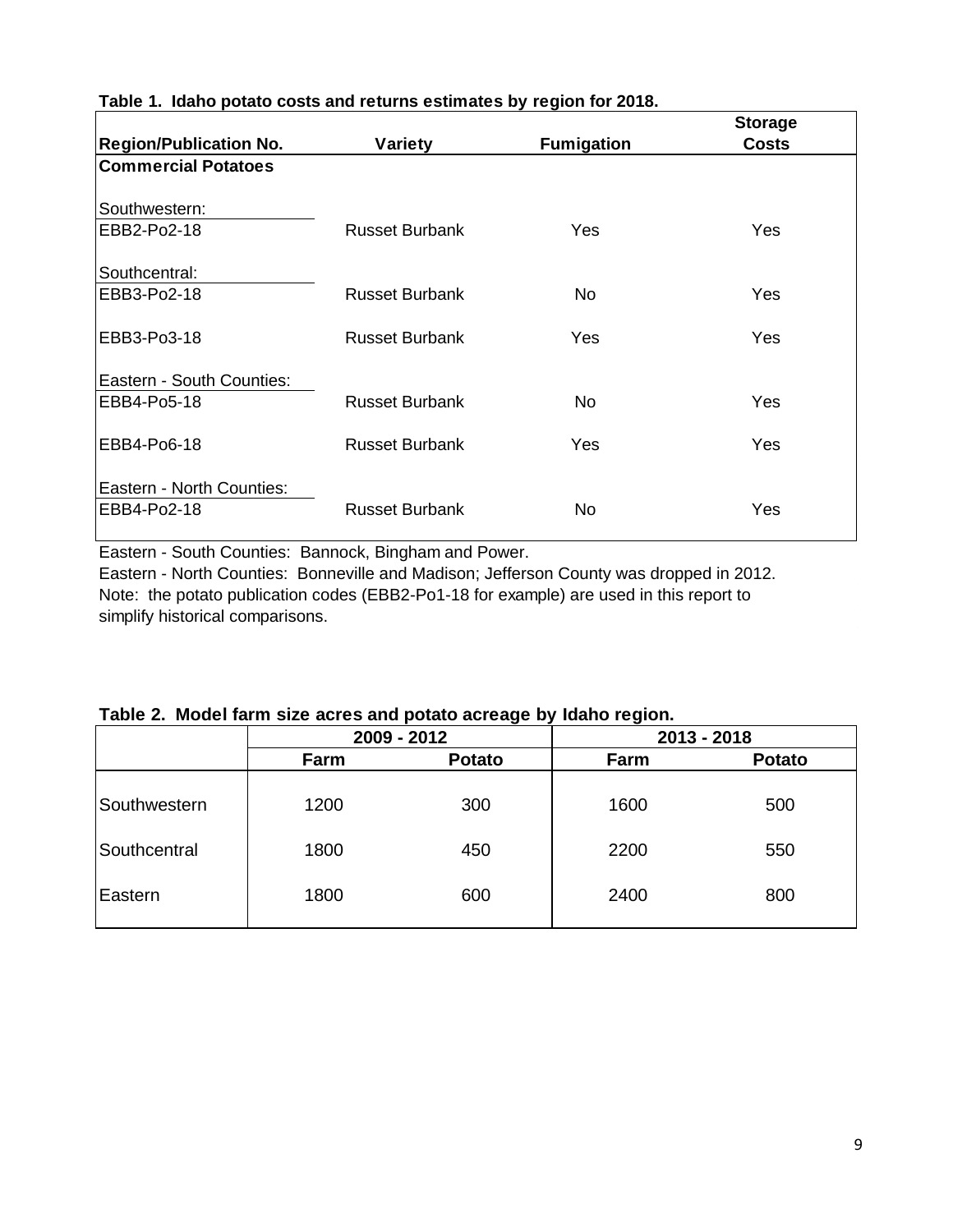|                                                        | 2015      | 2016      | 2017      | 2018      | Change   |
|--------------------------------------------------------|-----------|-----------|-----------|-----------|----------|
|                                                        |           |           |           |           |          |
| <b>Operating Interest Rate</b>                         | 5.75%     | 6.00%     | 6.25%     | 6.75%     | 8.0%     |
| Intermediate Interest Rate                             | 5.50%     | 5.75%     | 6.00%     | 6.50%     | 8.3%     |
| <b>Labor Class (overhead)</b>                          |           |           |           |           |          |
| Equipment Operator Labor (25%)                         | \$18.50   | \$19.15   | \$19.70   | \$21.10   | 7.1%     |
| Truck Driver Labor (25%)                               | \$14.40   | \$14.90   | \$15.35   | \$16.45   | 7.2%     |
| Irrigation Labor: HL & WL (30%)                        | \$13.15   | \$13.60   | \$14.00   | \$15.00   | 7.1%     |
| Irrigation Labor: CP (25%)                             | \$18.50   | \$19.15   | \$19.70   | \$21.10   | 7.1%     |
| Irrigation Labor: Chem-Fert (25%)                      | \$18.50   | \$19.15   | \$19.70   | \$21.10   | 7.1%     |
| General Farm Labor (15%)                               | \$10.65   | \$11.00   | \$11.35   | \$12.15   | 7.0%     |
| Power Rate: Idaho Power Irrigation Service Schedule 24 |           |           |           |           |          |
| Monthly Service Charge                                 | \$22.00   | \$22.00   | \$22.00   | \$22.00   | 0.0%     |
| Demand Charge: irrigation season                       | \$7.01    | \$7.01    | \$7.01    | \$6.97    | $-0.6%$  |
| Base Rate: per kWh                                     | \$0.05645 | \$0.05645 | \$0.05645 | \$0.05617 | $-0.5%$  |
| First 164 kWh per kW of Demand                         | \$0.05792 | \$0.05792 | \$0.05792 | \$0.05763 | $-0.5%$  |
| All Other kWh per kW of Demand                         | \$0.05499 | \$0.05499 | \$0.05499 | \$0.05471 | $-0.5%$  |
|                                                        | \$0.00444 | \$0.00567 | \$0.00567 | \$0.00435 | $-23.4%$ |
| Power Cost Adjustment per kWh                          |           |           |           |           |          |
| Effective Rate: per kWh                                | \$0.06089 | \$0.06212 | \$0.06212 | \$0.06052 | $-2.6%$  |
| Pumping Cost per Acre Inch                             | \$1.90    | \$1.94    | \$1.94    | \$1.89    | $-2.6%$  |

**and percentage changes from 2017 to 2018. Table 3. Interest rates, labor charges and power rates used in CAR estimates: 2015 - 2018**

Pumping cost is calculated using Idaho Power Company rates for a 160-acre center pivot with a corner system: with 69% pumping plant efficiency and zero lift.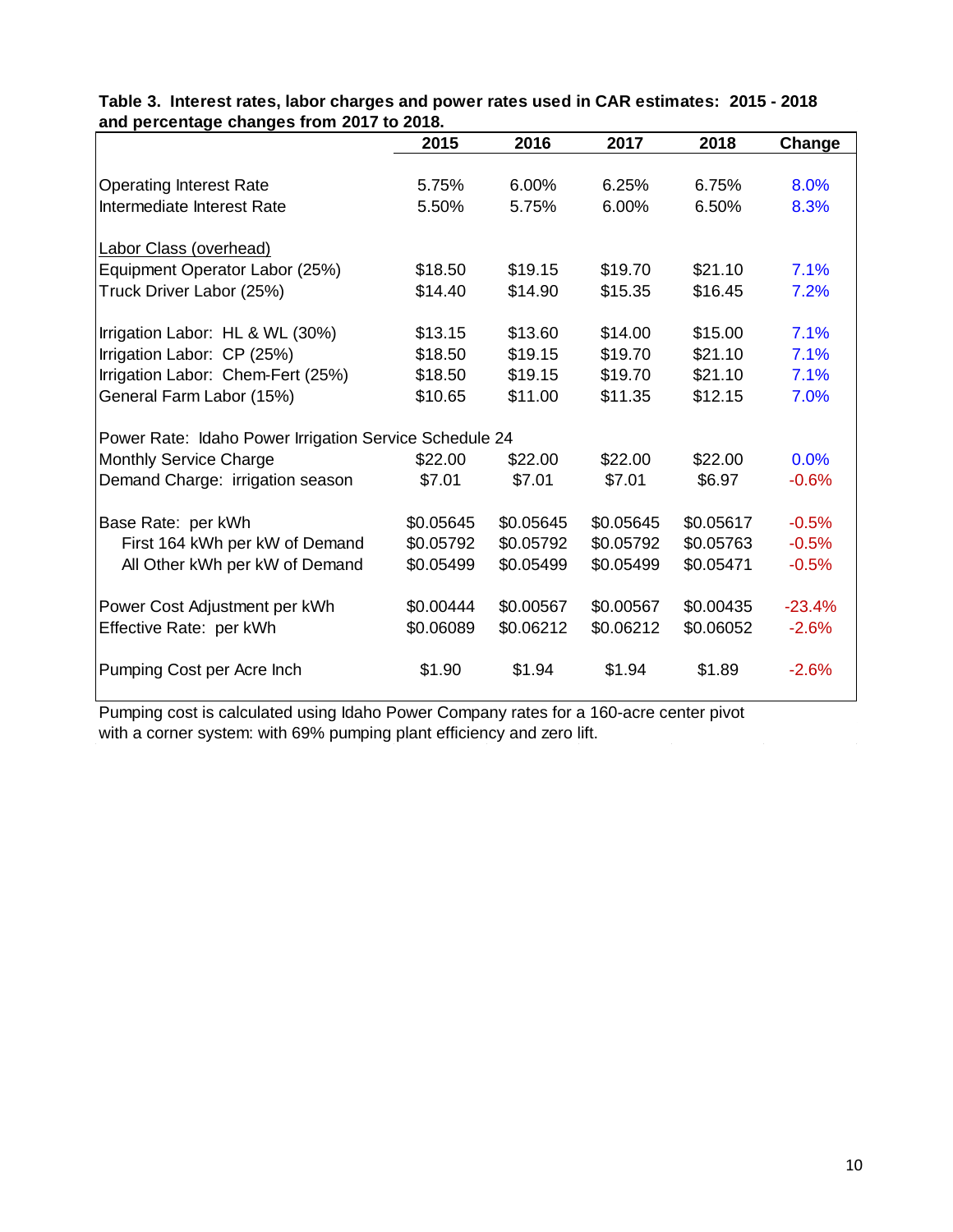|                         | 2015    | 2016    | 2017    | 2018    | Change |
|-------------------------|---------|---------|---------|---------|--------|
| Gasoline                |         | \$2.35  |         |         | 23.5%  |
|                         | \$2.65  |         | \$2.55  | \$3.15  |        |
| Off-Road Diesel         | \$2.45  | \$2.10  | \$2.35  | \$2.90  | 23.4%  |
| Road Diesel             | \$2.95  | \$2.55  | \$2.85  | \$3.40  | 19.3%  |
| <b>Water Assessment</b> | \$50.60 | \$53.50 | \$53.50 | \$53.50 | 0.0%   |

**Table 4-a. Current and historical fuel and water assessment prices for Southwestern Idaho: 2015 - 2018 and percentage change from 2017 to 2018.**

**Table 4-b. Current and historical fuel and water assessment prices for Southcentral Idaho: 2015 - 2018 and percentage change from 2017 to 2018.**

|                         | 2015    | 2016    | 2017    | 2018    | Change |
|-------------------------|---------|---------|---------|---------|--------|
| Gasoline                | \$2.50  | \$2.20  | \$2.45  | \$3.05  | 24.5%  |
| Off-Road Diesel         | \$2.30  | \$1.95  | \$2.20  | \$2.85  | 29.5%  |
| Road Diesel             | \$2.85  | \$2.45  | \$2.80  | \$3.40  | 21.4%  |
| <b>Water Assessment</b> | \$45.60 | \$47.50 | \$47.50 | \$47.50 | 0.0%   |

**Table 4-c. Current and historical fuel and water assessment prices for Eastern Idaho: 2015 - 2018 and percentage change from 2017 to 2018.**

| 2015    | 2016    | 2017    | 2018               | Change  |
|---------|---------|---------|--------------------|---------|
|         |         |         |                    |         |
| \$2.50  | \$2.20  | \$2.45  | \$3.05             | 24.5%   |
| \$2.35  | \$2.00  | \$2.20  | \$2.80             | 27.3%   |
| \$2.85  | \$2.45  | \$2.75  | \$3.30             | 20.0%   |
| \$15.90 | \$16.70 | \$17.00 | \$17.00            | 0.0%    |
| \$35.00 | \$37.00 | \$38.00 | \$38.00            | $0.0\%$ |
| \$12.05 |         |         | \$12.75            | 0.0%    |
|         |         |         | \$12.50<br>\$12.75 |         |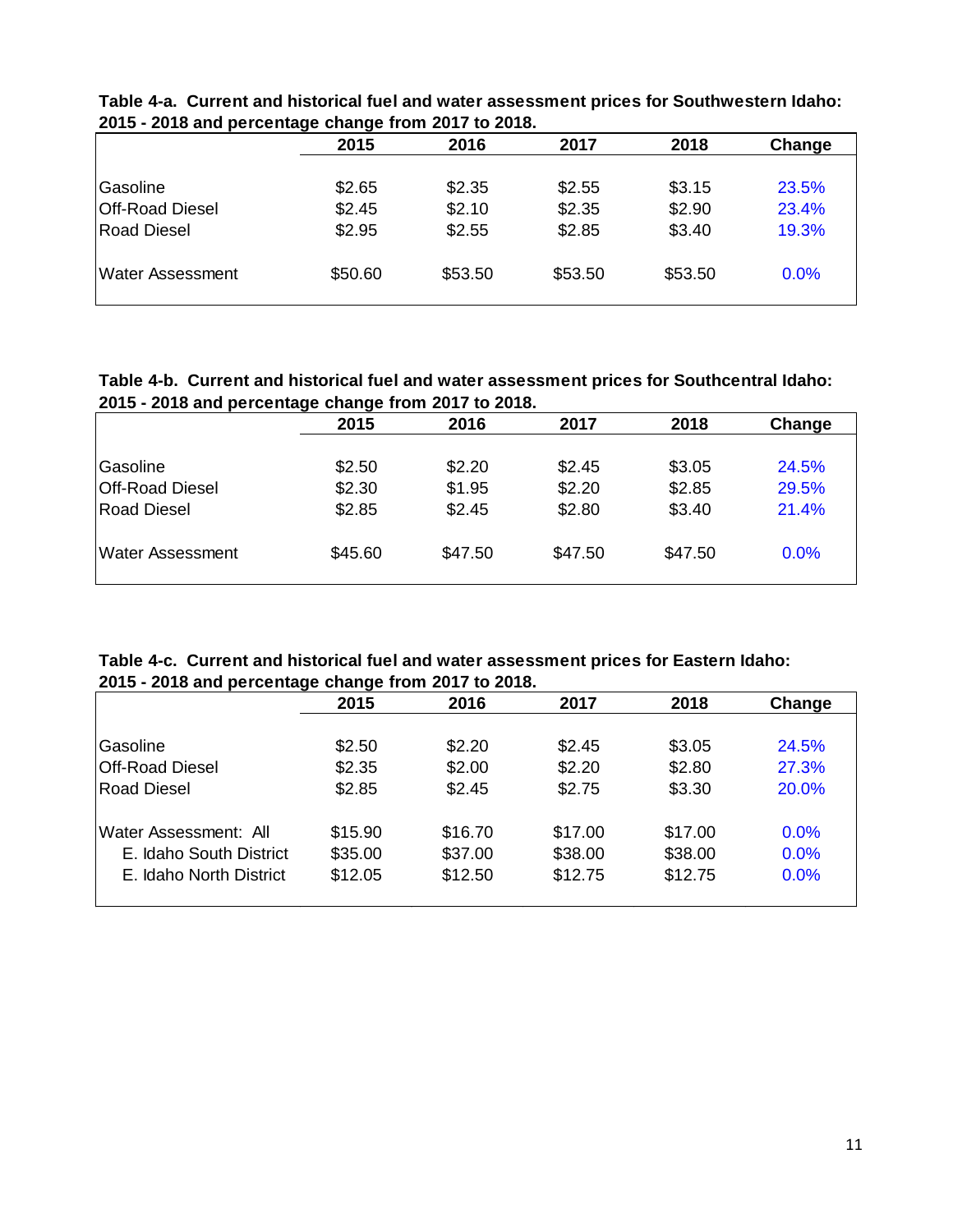|                                                             | 2015   | 2016   | 2017   | 2018   | Change   |
|-------------------------------------------------------------|--------|--------|--------|--------|----------|
|                                                             |        |        |        |        |          |
| Dry Nitrogen (46-0-0)                                       | \$0.55 | \$0.41 | \$0.40 | \$0.41 | 2.5%     |
| Liquid Nitrogen (32-0-0)                                    | \$0.73 | \$0.48 | \$0.50 | \$0.49 | $-2.0\%$ |
| P <sub>2</sub> O <sub>5</sub> Dry (11-52-0) <sup>*</sup>    | \$0.53 | \$0.37 | \$0.38 | \$0.43 | 13.2%    |
| P <sub>2</sub> O <sub>5</sub> Liquid (10-34-0) <sup>*</sup> | \$0.72 | \$0.60 | \$0.56 | \$0.50 | $-10.7%$ |
| K <sub>2</sub> O (0-0-60)                                   | \$0.44 | \$0.29 | \$0.31 | \$0.32 | 3.2%     |
| Sulfur                                                      | \$0.27 | \$0.23 | \$0.22 | \$0.23 | 4.5%     |

|  | Table 5. Current and historical fertilizer components prices for Southern Idaho: |  |  |
|--|----------------------------------------------------------------------------------|--|--|
|  | 2015 - 2018 and percentage change from 2017 to 2018.                             |  |  |

\*Nitrogen in 11-52-0 and 10-34-0 was valued a the price of N in urea and solution 32, respectively.

| Table 6. Calculated potato yields used in published University of Idaho costs and returns |
|-------------------------------------------------------------------------------------------|
| estimates by region, both with and without fumigation: 2014 - 2018.*                      |

| Area                                 | 2014 | 2015 | 2016 | 2017 | 2018 |
|--------------------------------------|------|------|------|------|------|
|                                      | cwt  | cwt  | cwt  | cwt  | cwt  |
| Southwest Region: Base Yield         | 530  | 522  | 512  | 508  | 515  |
| Potatoes: No Fumigation              | 490  | 480  | 470  | 465  | 470  |
| <b>Potatoes: Fumigation</b>          | 540  | 530  | 520  | 515  | 520  |
| Adj. Russet Burbank: Fumigation      | 525  | 515  | 505  | 500  | 505  |
| Southcentral Region: Base Yield      | 443  | 449  | 456  | 447  | 455  |
| <b>Russet Burbank: No Fumigation</b> | 420  | 425  | 430  | 425  | 430  |
| <b>Russet Burbank: Fumigation</b>    | 465  | 470  | 475  | 465  | 470  |
| Eastern Region: Russet Burbank:      |      |      |      |      |      |
| South Counties*: Base Yield          | 395  | 400  | 395  | 396  | 395  |
| South: No Fumigation                 | 380  | 385  | 380  | 380  | 385  |
| South: Fumigation                    | 420  | 425  | 420  | 420  | 420  |
| North Counties*: Base Yield          | 368  | 373  | 374  | 379  | 380  |
| North: No Fumigation                 | 355  | 360  | 360  | 365  | 365  |
| North: Fumigation                    | 385  | 390  | 390  | 395  | 395  |

Note: Values in bold indicate published CAR estimates. There are no published CAR estimates for those not in bold. These are shown only for reference and comparison.

\*Eastern Idaho North Counties: Bonneville and Madison; Jefferson County was dropped in 2012. \*Eastern Idaho South Counties: Bannock, Bingham and Power.

Note: Russet Burbank adjustment factor on SWI is -3%. This was first used in 2011.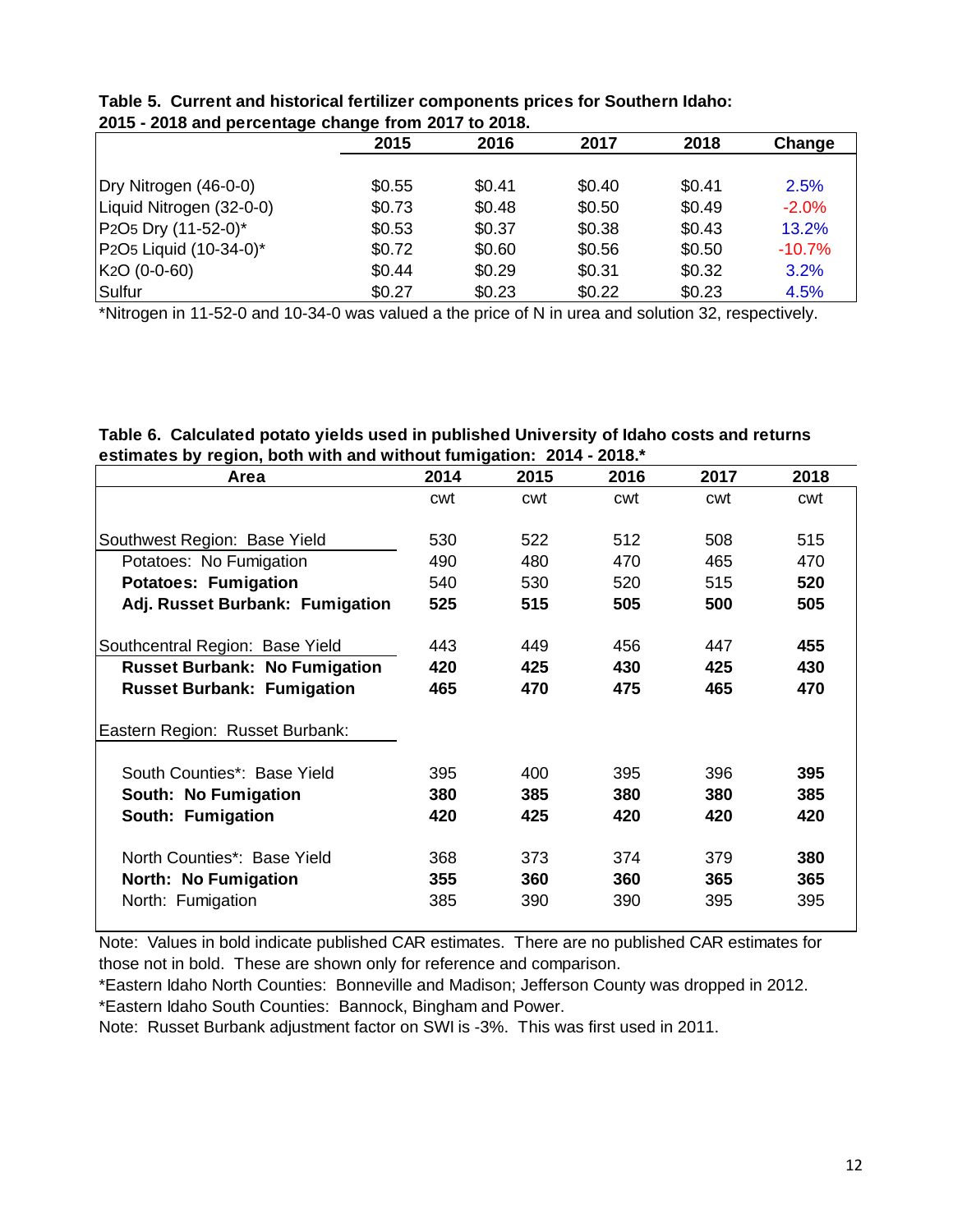| Area                  | 2013 | 2014 | 2015 | 2016 | 2017* | 2018 |
|-----------------------|------|------|------|------|-------|------|
|                       |      |      |      |      |       |      |
| Southwest Region      | 520  | 515  | 500  | na   | na    | na   |
| Southcentral Region   | 465  | 447  | na   | na   | na    | na   |
| Eastern Region        | 388  | 395  | 386  | 409  | na    | na   |
| <b>South District</b> | 395  | 400  | 391  | na   | na    | na   |
| <b>North District</b> | 364  | 383  | 375  | na   | na    | na   |
|                       |      |      |      |      |       |      |
| Statewide             | 415  | 415  | 405  | 430  | 435   | 440  |
|                       |      |      |      |      |       |      |

# **Table 7. Potato yields published by USDA for crop years 2013 - 2018**

Source: USDA-NASS.

Note: Yields for Eastern - North District are the revised yields that include only Bonneville and Madison Counties.

South District contains only Bingham County data. Power and Bannock not published.

\*USDA ceased publishing all regional potato yield data in 2017.

|                                |      |      |      |      |      | 3-Year  |
|--------------------------------|------|------|------|------|------|---------|
| Area                           | 2013 | 2014 | 2015 | 2016 | 2017 | Average |
|                                |      |      |      |      |      |         |
| <b>North District Counties</b> |      |      |      |      |      |         |
| Bonneville                     | 359  | 381  | na   | na   | na   | 370     |
| Madison                        | 369  | 384  | 379  | na   | na   | 377     |
| 2-County Average               | 364  | 383  | na   | na   | na   | 374     |
|                                |      |      |      |      |      |         |
| Jefferson                      | na   | na   | na   | na   | na   | na      |
|                                |      |      |      |      |      |         |
| <b>South District Counties</b> |      |      |      |      |      |         |
| <b>Bannock</b>                 | na   | 412  | na   | na   | na   | 412     |
| Bingham                        | 395  | 400  | 391  | 409  | na   | 400     |
| Power                          | na   | na   | na   | na   | na   | na      |
| 3-County Average               |      |      |      |      |      |         |
|                                |      |      |      |      |      |         |

# **Table 8. Historical potato yields published by USDA for the primary commercial potato counties in Eastern Idaho for 2013 - 2017 and historical 3-year average for crop year.\***

Source: USDA-NASS.

Note: Jefferson County was dropped from the North District in 2012 (2011 potato crop year). Values for previous years were re-calculated using only Bonneville and Madison Counties.

3-Year averages are based on the last three years where data was published.

\*USDA ceased publishing all regional potato yield data in 2017. Note: County-level data was not published for either Bannock or Power Counties for 2015-2016.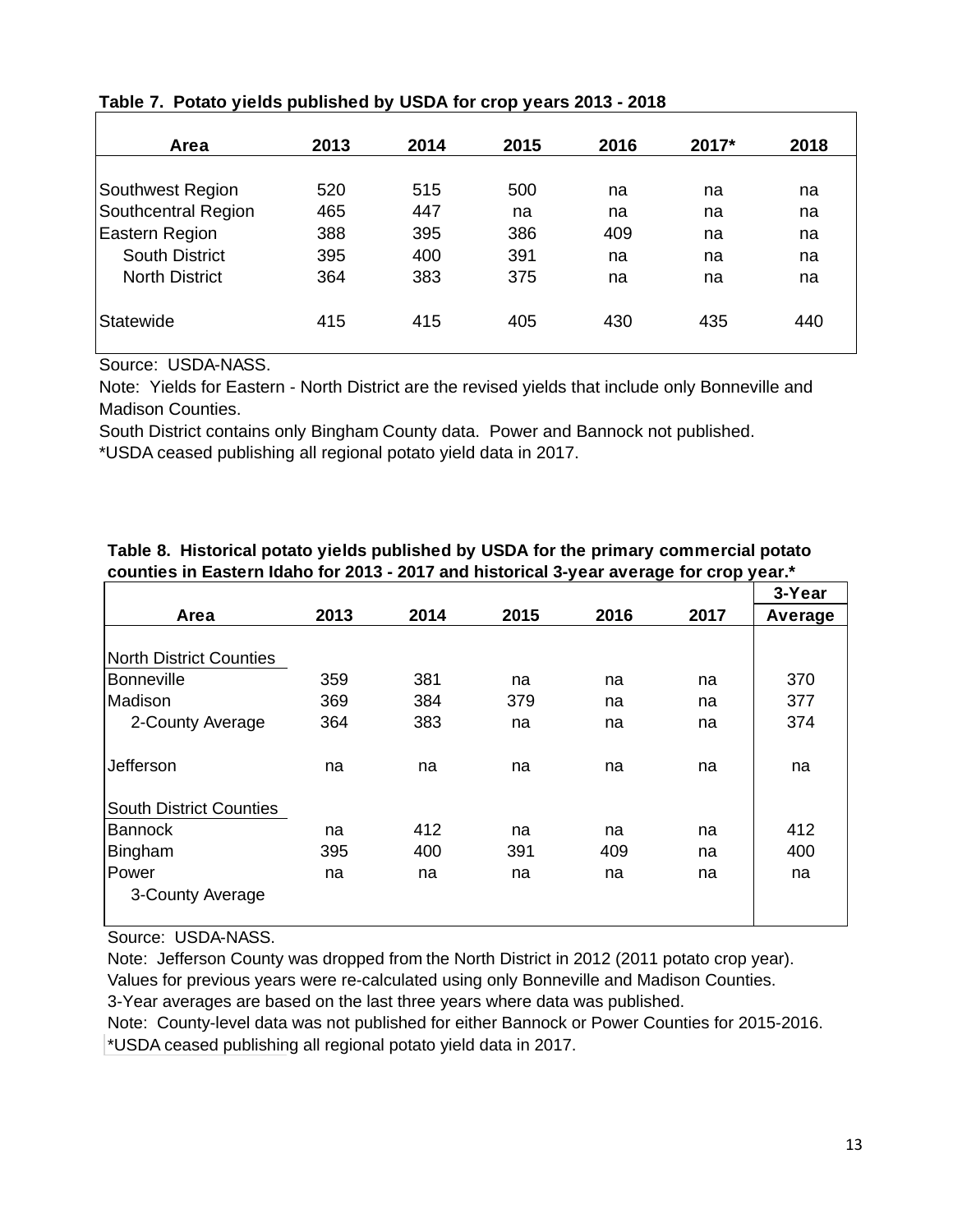| <b>Region</b>         | <b>Acres Fumigated</b> | <b>Fumigation Adjustment</b> |
|-----------------------|------------------------|------------------------------|
|                       |                        |                              |
| <b>Southwestern</b>   | 80%                    | $+50$ cwt                    |
| Southcentral          | 60%                    | $+40$ cwt                    |
| Southeastern          |                        |                              |
| <b>South District</b> | 50%                    | $+35$ cwt                    |
| <b>North District</b> | 40%                    | $+30$ cwt                    |
|                       |                        |                              |

# **Table 9. Fumigation percentage by region and yield adjustment factors by region.**

Notes:

Southwestern increased from 65% to 80% in 2013 and yield increase dropped from 65 to 50 cwt. Southcentral increased from 55% to 60% in 2013 and yield increase dropped from 55 to 40 cwt. South District increased from 45% to 50% in 2013 and yield increase dropped from 45 to 35 cwt. North District increased from 30% to 45% in 2013 and yield increase dropped from 40 to 30 cwt.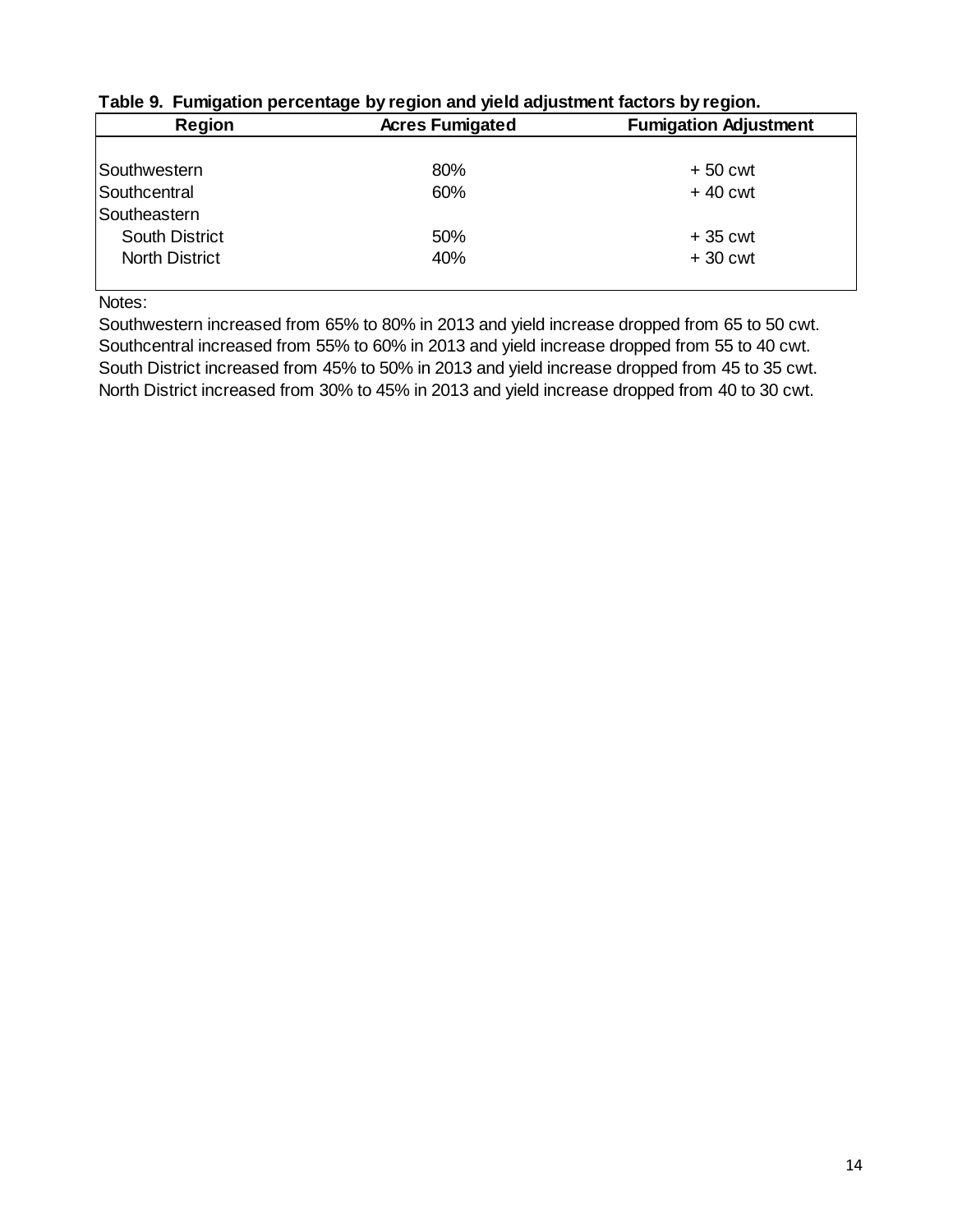|                                   | <b>Southwestern Idaho</b> |                         | <b>Southcentral Idaho</b> |         | Eastern Idaho - S.      |         |
|-----------------------------------|---------------------------|-------------------------|---------------------------|---------|-------------------------|---------|
|                                   |                           | <b>Change from 2017</b> | Change from 2017          |         | <b>Change from 2017</b> |         |
| <b>Item</b>                       |                           | <b>Fumigated</b>        | <b>Fumigated</b>          |         | <b>Fumigated</b>        |         |
|                                   |                           | EBB4-Po2                | <b>EBB3-Po3</b>           |         | EBB4-Po6                |         |
| Yield                             | 5                         | 1.0%                    | 5                         | 1.1%    | $\mathbf{0}$            | 0.0%    |
|                                   |                           |                         |                           |         |                         |         |
| <b>Operating Inputs</b>           | \$                        | $\%$                    | \$                        | %       | \$                      | %       |
| Seed & Cutting                    | $-$22.80$                 | $-6.1%$                 | $-$21.85$                 | $-6.2%$ | $-$19.95$               | $-6.4%$ |
| Fertilizer                        | \$11.20                   | 2.8%                    | \$12.20                   | 3.3%    | \$9.45                  | 2.8%    |
| <b>Chemicals &amp; Pesticides</b> | $-$ \$6.99                | $-1.2%$                 | \$0.82                    | 0.2%    | \$19.92                 | 4.7%    |
| <b>Custom &amp; Consultants</b>   | $-$2.75$                  | $-2.0%$                 | $-$2.75$                  | $-2.1%$ | $-$2.75$                | $-2.4%$ |
| Irrigation: Water, Power, Repairs | $-$1.24$                  | $-1.0%$                 | $-$1.16$                  | $-1.0%$ | $-$1.02$                | $-1.0%$ |
| Machinery: Fuel & Repairs         | \$21.98                   | 14.4%                   | \$20.89                   | 16.9%   | \$20.23                 | 16.2%   |
| <b>Field Labor</b>                | \$16.88                   | 7.1%                    | \$13.36                   | 7.1%    | \$11.96                 | 7.1%    |
| Sorting: Labor, Repairs & Power   | \$6.81                    | 9.1%                    | \$6.39                    | 9.2%    | \$5.04                  | 8.0%    |
| Other: Fees & Crop Insurance      | $-$ \$23.60               | $-15.2%$                | $-$ \$8.42                | $-5.6%$ | $-$ \$3.96              | $-2.6%$ |
| <b>Operating Interest</b>         | \$5.56                    | 6.6%                    | \$7.48                    | 10.1%   | \$7.25                  | 10.9%   |
| <b>Total Operating Costs</b>      | \$5.05                    | 0.2%                    | \$26.96                   | 1.3%    | \$46.17                 | 2.5%    |
| <b>Operating Costs per Cwt</b>    | $-$0.04$                  | $-0.8%$                 | \$0.01                    | 0.2%    | \$0.11                  | 2.5%    |
|                                   |                           |                         |                           |         |                         |         |
|                                   |                           |                         |                           |         |                         |         |
| <b>Ownership Costs</b>            |                           |                         |                           |         |                         |         |
| Tractors, Trucks & Field Equip.   | \$7.00                    | 3.4%                    | \$6.00                    | 3.1%    | \$6.00                  | 3.4%    |
| Potato Handling Equipment         | \$2.00                    | 2.5%                    | \$2.00                    | 2.8%    | \$2.00                  | 3.1%    |
| Land*                             | \$0.00                    | 0.0%                    | \$25.00                   | 4.0%    | \$0.00                  | 0.0%    |
| Overhead                          | \$0.00                    | 0.0%                    | \$0.00                    | 0.0%    | \$1.00                  | 2.2%    |
| Management Fee                    | \$0.00                    | 0.0%                    | \$2.00                    | 1.3%    | \$3.00                  | 2.1%    |
| <b>Total Ownership Costs</b>      | \$9.15                    | 0.7%                    | \$35.15                   | 3.2%    | \$12.15                 | 1.3%    |
| Ownership Costs per Cwt           | $-$0.01$                  | $-0.3%$                 | \$0.05                    | 2.1%    | \$0.03                  | 1.3%    |
|                                   |                           |                         |                           |         |                         |         |
|                                   |                           |                         |                           |         |                         |         |
| <b>Total Costs</b>                |                           |                         |                           |         |                         |         |
| <b>Total Costs per Acre</b>       | \$14.20                   | 0.4%                    | \$62.11                   | 2.0%    | \$58.32                 | 2.1%    |
| <b>Total Costs per Cwt</b>        | $-$0.04$                  | $-0.6%$                 | \$0.06                    | 0.9%    | \$0.14                  | 2.1%    |
|                                   |                           |                         |                           |         |                         |         |

**Table 10-A. Change in per-acre cost of production by major cost category from 2017 to 2018 for fumigated Russet Burbank potatoes in three production regions of Idaho.**

storage is not included. See appendix for detailed cost comparison and for storage costs by month. Note: Cost of production refers to the cost to grow, harvest and sort potatoes. The cost of on-farm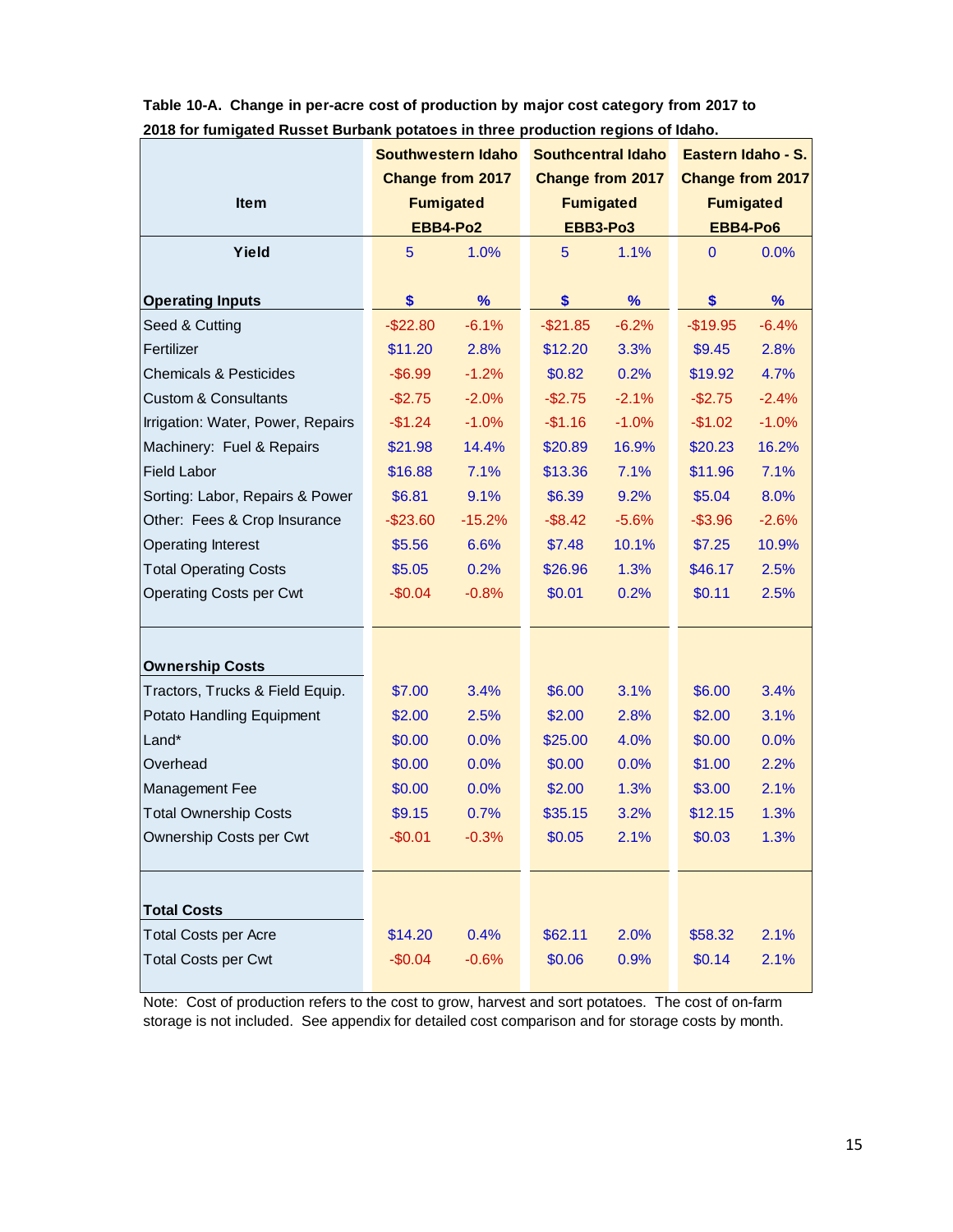|                                   | <b>Southcentral Idaho</b> |                         | Eastern Idaho - S.      |         | Eastern Idaho - N.   |                         |  |
|-----------------------------------|---------------------------|-------------------------|-------------------------|---------|----------------------|-------------------------|--|
|                                   |                           | <b>Change from 2017</b> | <b>Change from 2017</b> |         |                      | <b>Change from 2017</b> |  |
| <b>Item</b>                       |                           | <b>Non-Fumigated</b>    | <b>Non-Fumigated</b>    |         | <b>Non-Fumigated</b> |                         |  |
|                                   |                           | EBB3-Po2                | EBB4-Po5                |         |                      | EBB4-Po2                |  |
| Yield                             | 0                         | 0.0%                    | 5                       | 1.3%    | $\mathbf{0}$         | 0.0%                    |  |
|                                   |                           |                         |                         |         |                      |                         |  |
| <b>Operating Inputs</b>           | \$                        | $\%$                    | \$                      | $\%$    | \$                   | %                       |  |
| Seed & Cutting                    | $-$21.85$                 | $-6.2%$                 | $-$19.95$               | $-6.4%$ | $-$19.95$            | $-6.6%$                 |  |
| Fertilizer                        | \$11.65                   | 3.4%                    | \$7.55                  | 2.4%    | \$7.75               | 2.6%                    |  |
| <b>Chemicals &amp; Pesticides</b> | \$5.75                    | 2.1%                    | \$3.22                  | 1.4%    | \$1.03               | 0.5%                    |  |
| <b>Custom &amp; Consultants</b>   | $-$0.25$                  | $-0.3%$                 | $-$0.25$                | $-0.4%$ | $-$0.25$             | $-0.4%$                 |  |
| Irrigation: Water, Power, Repairs | $-$1.08$                  | $-0.9%$                 | $-$0.96$                | $-1.0%$ | $-$0.92$             | $-1.3%$                 |  |
| Machinery: Fuel & Repairs         | \$20.83                   | 16.9%                   | \$20.15                 | 16.3%   | \$20.56              | 16.6%                   |  |
| <b>Field Labor</b>                | \$12.91                   | 7.1%                    | \$11.73                 | 7.1%    | \$11.86              | 7.1%                    |  |
| Sorting: Labor, Repairs & Power   | \$5.04                    | 8.0%                    | \$5.37                  | 9.4%    | \$4.38               | 8.0%                    |  |
| Other: Fees & Crop Insurance      | $-$ \$3.78                | $-2.8%$                 | $-$2.52$                | $-1.7%$ | \$1.76               | 1.3%                    |  |
| <b>Operating Interest</b>         | \$5.67                    | 11.0%                   | \$3.91                  | 8.2%    | \$4.80               | 10.8%                   |  |
| <b>Total Operating Costs</b>      | \$34.88                   | 2.0%                    | \$28.26                 | 1.8%    | \$31.01              | 2.1%                    |  |
| <b>Operating Costs per Cwt</b>    | \$0.08                    | 2.0%                    | \$0.02                  | 0.5%    | \$0.08               | 2.1%                    |  |
|                                   |                           |                         |                         |         |                      |                         |  |
|                                   |                           |                         |                         |         |                      |                         |  |
| <b>Ownership Costs</b>            |                           |                         |                         |         |                      |                         |  |
| Tractors, Trucks & Field Equip.   | \$6.00                    | 3.1%                    | \$6.00                  | 3.4%    | \$6.00               | 3.4%                    |  |
| Potato Handling Equpment          | \$2.00                    | 3.1%                    | \$2.00                  | 3.4%    | \$2.00               | 3.7%                    |  |
| Land*                             | \$25.00                   | 4.0%                    | \$0.00                  | 0.0%    | \$0.00               | 0.0%                    |  |
| Overhead                          | \$2.00                    | 4.8%                    | \$1.00                  | 2.6%    | \$1.50               | 4.1%                    |  |
| Management Fee                    | \$4.00                    | 2.9%                    | \$2.00                  | 1.6%    | \$2.50               | 2.2%                    |  |
| <b>Total Ownership Costs</b>      | \$39.15                   | 3.7%                    | \$11.15                 | 1.2%    | \$12.15              | 1.5%                    |  |
| Ownership Costs per Cwt           | \$0.09                    | 3.7%                    | \$0.00                  | $-0.1%$ | \$0.03               | 1.5%                    |  |
|                                   |                           |                         |                         |         |                      |                         |  |
|                                   |                           |                         |                         |         |                      |                         |  |
| <b>Total Costs</b>                |                           |                         |                         |         |                      |                         |  |
| <b>Total Costs per Acre</b>       | \$74.03                   | 2.7%                    | \$39.41                 | 1.6%    | \$43.16              | 1.9%                    |  |
| <b>Total Costs per Cwt</b>        | \$0.18                    | 2.7%                    | \$0.02                  | 0.3%    | \$0.12               | 1.9%                    |  |
|                                   |                           |                         |                         |         |                      |                         |  |

**Table 10-B. Change in per-acre cost of production by major cost category from 2017 to 2018 for non-fumigated Russet Burbank potatoes in three production regions of Idaho.**

Note: Cost of production refers to the cost to grow, harvest and sort potatoes. The cost of on-farm storage is not included. See appendix for detailed cost comparison and for storage costs by month.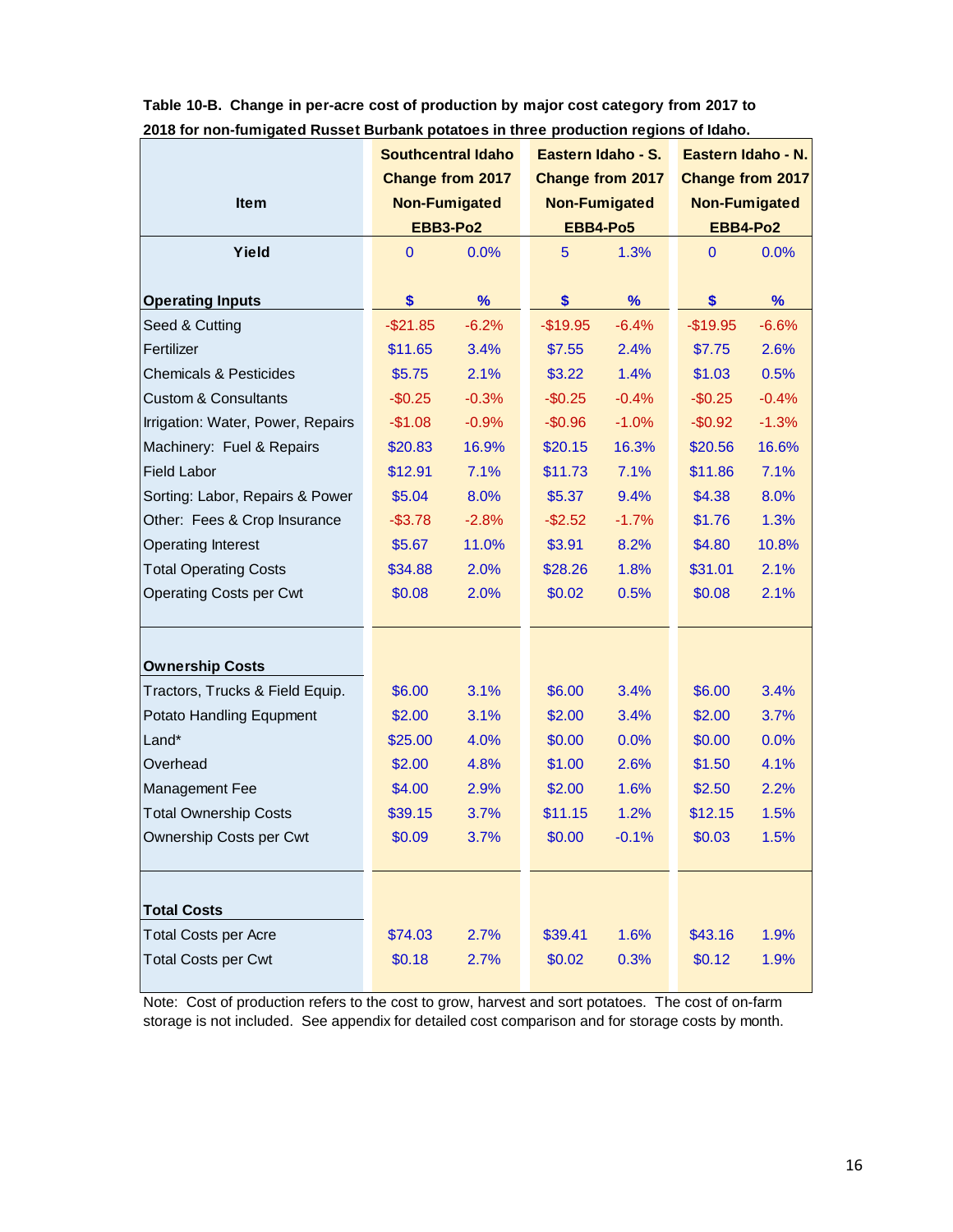|                     | <b>Southwestern</b>   | <b>Southcentral</b>   | Eastern - South       |
|---------------------|-----------------------|-----------------------|-----------------------|
|                     | <b>Russet Burbank</b> | <b>Russet Burbank</b> | <b>Russet Burbank</b> |
|                     | with Fumigation       | with Fumigation       | with Fumigation       |
|                     | Po <sub>2</sub>       | Po <sub>3</sub>       | Po <sub>6</sub>       |
| 2017 Operating Cost | \$2,327               | \$2,064               | \$1,852               |
| 2018 Operating Cost | \$2,332               | \$2,091               | \$1,898               |
| \$ Change           | \$5                   | \$27                  | \$46                  |
| % Change            | 0.2%                  | 1.3%                  | 2.5%                  |
| 2017 Ownership Cost | \$1,228               | \$1,108               | \$969                 |
| 2018 Ownership Cost | \$1,237               | \$1,143               | \$982                 |
| \$ Change           | \$9                   | \$35                  | \$12                  |
| % Change            | 0.7%                  | 3.2%                  | 1.3%                  |
| 2017 Total Cost     | \$3,555               | \$3,172               | \$2,821               |
| 2018 Total Cost     | \$3,569               | \$3,234               | \$2,880               |
| \$ Change           | \$14                  | \$62                  | \$58                  |
| % Change            | 0.4%                  | 2.0%                  | 2.1%                  |

**Table 11-A. Cost of production per acre for irrigated Russet Burbank potatoes by region for 2017 and 2018 and change in costs between these years.**

Note: values are rounded and may not add up.

|                     | <b>Southcentral</b>   | <b>Eastern - South</b>                | <b>Eastern - North</b> |
|---------------------|-----------------------|---------------------------------------|------------------------|
|                     | <b>Russet Burbank</b> | <b>Russet Burbank</b>                 | <b>Russet Burbank</b>  |
|                     |                       | with No Fumigation with No Fumigation | with No Fumigation     |
|                     | Po <sub>2</sub>       | Po <sub>5</sub>                       | Po <sub>2</sub>        |
| 2017 Operating Cost | \$1,724               | \$1,553                               | \$1,476                |
| 2018 Operating Cost | \$1,759               | \$1,581                               | \$1,507                |
| \$ Change           | \$35                  | \$28                                  | \$31                   |
| % Change            | 2.0%                  | 1.8%                                  | 2.1%                   |
| 2017 Ownership Cost | \$1,068               | \$937                                 | \$826                  |
| 2018 Ownership Cost | \$1,107               | \$949                                 | \$839                  |
| \$ Change           | \$39                  | \$11                                  | \$12                   |
| % Change            | 3.7%                  | 1.2%                                  | 1.5%                   |
| 2017 Total Cost     | \$2,791               | \$2,490                               | \$2,302                |
| 2018 Total Cost     | \$2,865               | \$2,530                               | \$2,345                |
| \$ Change           | \$74                  | \$39                                  | \$43                   |
| % Change            | 2.7%                  | 1.6%                                  | 1.9%                   |

|  |                                                                      |  |  | Table 11-B. Cost of production per acre for irrigated Russet Burbank potatoes |  |
|--|----------------------------------------------------------------------|--|--|-------------------------------------------------------------------------------|--|
|  | by region for 2017 and 2018 and change in costs between these years. |  |  |                                                                               |  |

Note: values are rounded and may not add up.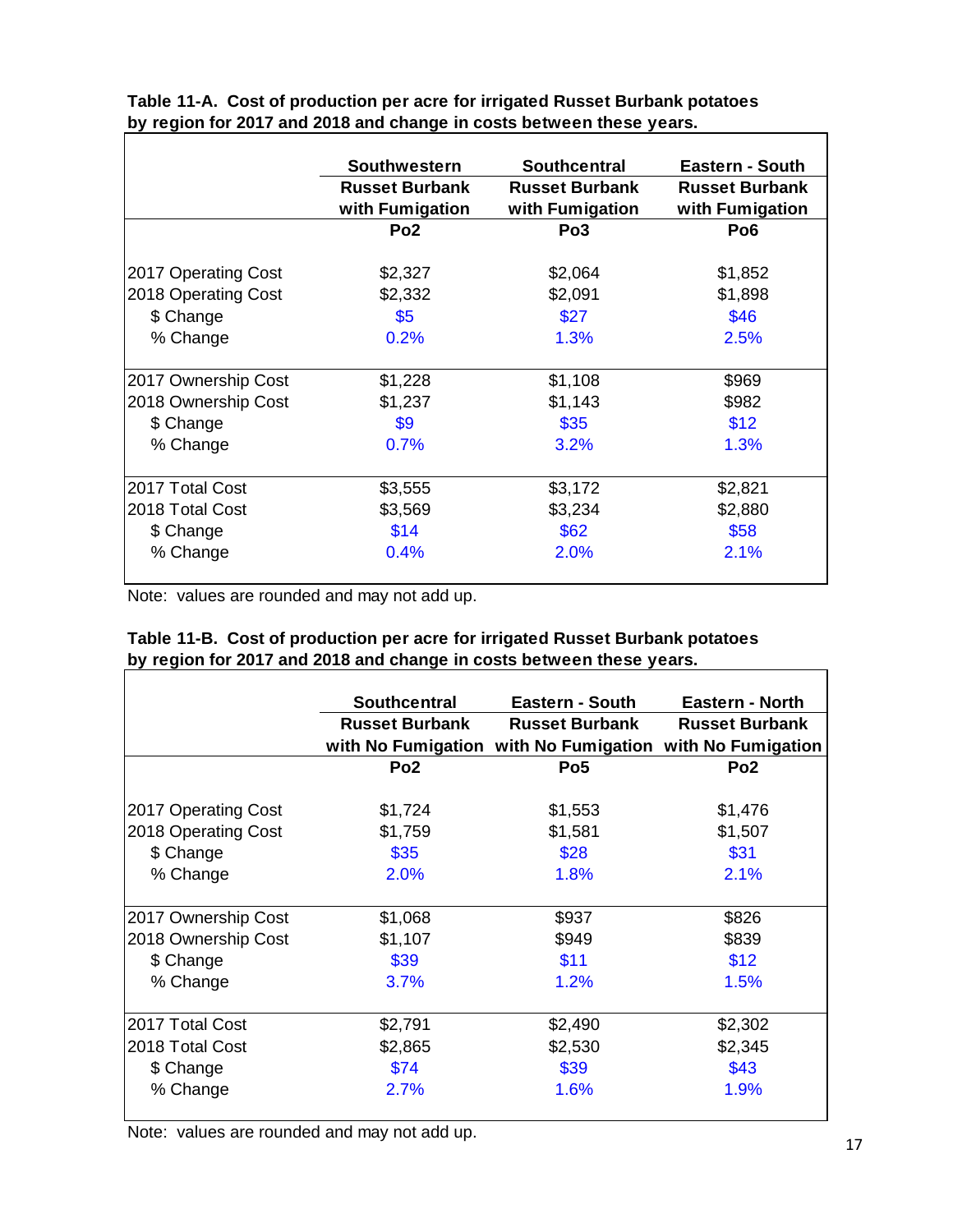|                     | <b>Southwestern</b>   | Southcentral          | Eastern - South       |
|---------------------|-----------------------|-----------------------|-----------------------|
|                     | <b>Russet Burbank</b> | <b>Russet Burbank</b> | <b>Russet Burbank</b> |
|                     | with Fumigation       | with Fumigation       | with Fumigation       |
|                     | Po <sub>2</sub>       | Po <sub>3</sub>       | Po <sub>6</sub>       |
| 2017 Operating Cost | \$4.65                | \$4.44                | \$4.41                |
| 2018 Operating Cost | \$4.62                | \$4.45                | \$4.52                |
| \$ Change           | $-$0.04$              | \$0.01                | \$0.11                |
| % Change            | $-0.8%$               | 0.2%                  | 2.5%                  |
| 2017 Ownership Cost | \$2.46                | \$2.38                | \$2.31                |
| 2018 Ownership Cost | \$2.45                | \$2.43                | \$2.34                |
| \$ Change           | $-$0.01$              | \$0.05                | \$0.03                |
| % Change            | $-0.3%$               | 2.1%                  | 1.3%                  |
| 2017 Total Cost     | \$7.11                | \$6.82                | \$6.72                |
| 2018 Total Cost     | \$7.07                | \$6.88                | \$6.86                |
| \$ Change           | $-$0.04$              | \$0.06                | \$0.14                |
| % Change            | $-0.6%$               | 0.9%                  | 2.1%                  |

**Table 12-A. Cost of production per cwt for irrigated Russet Burbank potatoes by region for 2017 and 2018 and change in costs between these years.**

Note: values are rounded and may not add up.

|                     | <b>Southcentral</b>   | <b>Eastern - South</b> | <b>Eastern - North</b> |
|---------------------|-----------------------|------------------------|------------------------|
|                     | <b>Russet Burbank</b> | <b>Russet Burbank</b>  | <b>Russet Burbank</b>  |
|                     | with No Fumigation    | with No Fumigation     | with No Fumigation     |
|                     | Po <sub>2</sub>       | Po <sub>5</sub>        | Po <sub>2</sub>        |
| 2017 Operating Cost | \$4.10                | \$4.09                 | \$4.04                 |
| 2018 Operating Cost | \$4.19                | \$4.11                 | \$4.13                 |
| \$ Change           | \$0.08                | \$0.02                 | \$0.08                 |
| % Change            | 2.0%                  | 0.5%                   | 2.1%                   |
| 2017 Ownership Cost | \$2.54                | \$2.47                 | \$2.26                 |
| 2018 Ownership Cost | \$2.64                | \$2.46                 | \$2.30                 |
| \$ Change           | \$0.09                | \$0.00                 | \$0.03                 |
| % Change            | 3.7%                  | $-0.1%$                | 1.5%                   |
| 2017 Total Cost     | \$6.65                | \$6.55                 | \$6.31                 |
| 2018 Total Cost     | \$6.82                | \$6.57                 | \$6.43                 |
| \$ Change           | \$0.18                | \$0.02                 | \$0.12                 |
| % Change            | 2.7%                  | 0.3%                   | 1.9%                   |

|  |  | Table 12-B. Cost of production per cwt for irrigated Russet Burbank potatoes |  |
|--|--|------------------------------------------------------------------------------|--|
|  |  | by region for 2017 and 2018 and change in costs between these years.         |  |

Note: values are rounded and may not add up.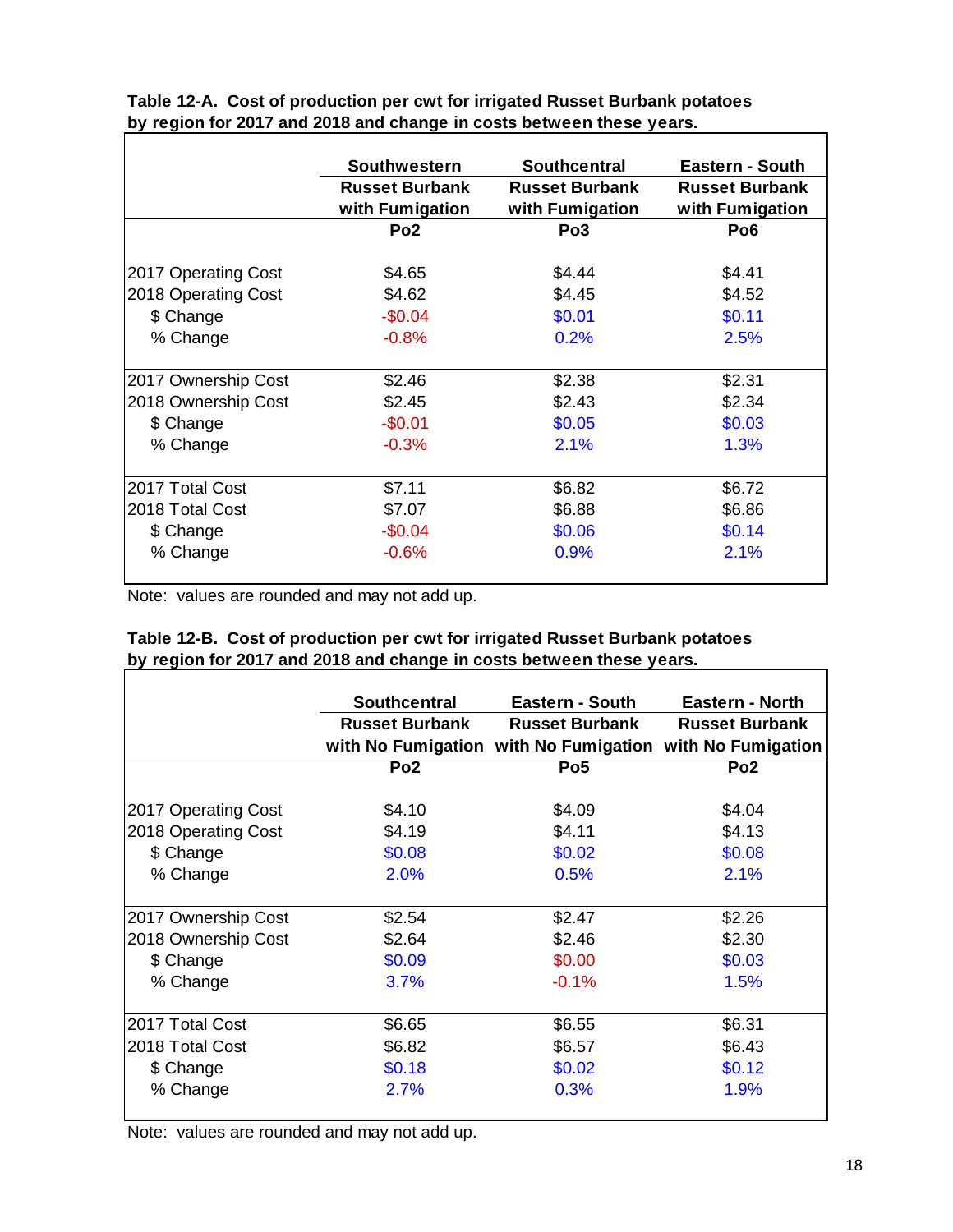Appendix A Southwestern Idaho Irrigated Russet Burbank Potato Fumigated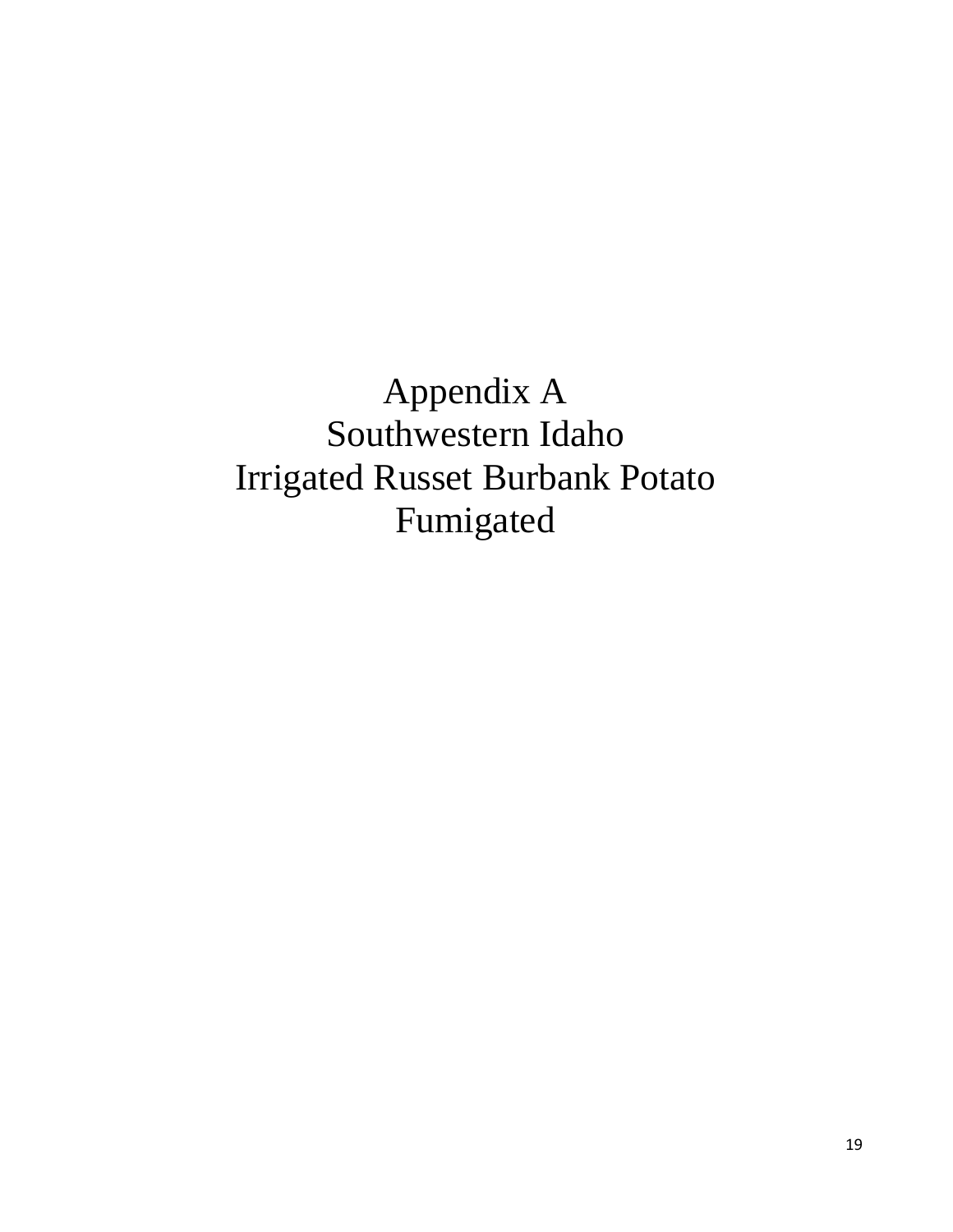| Table A-1. 2018 Costs to grow, harvest and sort Southwestern Idaho |  |
|--------------------------------------------------------------------|--|
| Russet Burbank potatoes with fumigation.                           |  |

| <b>Item</b>                                                      | Quantity<br><b>Per Acre</b> | Unit                         | Price or<br>Cost | Value or<br>Cost/Acre |                |                       |                             |
|------------------------------------------------------------------|-----------------------------|------------------------------|------------------|-----------------------|----------------|-----------------------|-----------------------------|
|                                                                  |                             |                              |                  |                       |                |                       |                             |
| <b>Gross Returns</b><br>Potatoes                                 | 505.00                      | cwt                          | 7.00             | \$3,535.00            | 2017<br>500    | 5                     | <b>Yield Change</b><br>1.0% |
| <b>Total Gross Returns</b>                                       |                             |                              |                  | \$3,535.00            |                |                       |                             |
| <b>Operating Inputs</b>                                          |                             |                              |                  |                       |                |                       | \$ Change % Change          |
| Seed:                                                            |                             |                              |                  | \$352.80              | \$375.60       | $-$22.80$             | $-6.1%$                     |
| G-3 Russet Burbank Seed                                          | 24.00                       | cwt                          | 12.85            | 308.40                | 333.60         | $-$25.20$             | $-7.6%$                     |
| Seed Cutting                                                     | 24.00                       | cwt                          | 1.85             | 44.40                 | 42.00          | \$2.40                | 5.7%                        |
| Fertilizer:                                                      |                             |                              |                  | \$417.05              | \$405.85       | \$11.20               | 2.8%                        |
| Dry Nitrogen - Preplant                                          | 175.00                      | $\mathbb{b}$                 | 0.41             | 71.75                 | 70.00          | \$1.75                | 2.5%                        |
| <b>Dry P205</b>                                                  | 220.00                      | $\mathbf{b}$                 | 0.43             | 94.60                 | 83.60          | \$11.00               | 13.2%                       |
| K2O                                                              | 255.00                      | $\mathbb{I}$                 | 0.32             | 81.60                 | 79.05          | \$2.55                | 3.2%                        |
| Sulfur<br>Liquid Nitrogen                                        | 115.00<br>135.00            | $\mathbb{I}$<br>$\mathbb{I}$ | 0.23<br>0.49     | 26.45<br>66.15        | 25.30<br>67.50 | \$1.15<br>$-$1.35$    | 4.5%<br>$-2.0%$             |
| Liquid P2O5                                                      | 65.00                       | lb                           | 0.50             | 32.50                 | 36.40          | $-$3.90$              | $-10.7%$                    |
| Micronutrients & Foliars                                         | 2.00                        | acre                         | 22.00            | 44.00                 | 44.00          | \$0.00                | 0.0%                        |
| <b>Pesticides &amp; Chemicals:</b>                               |                             |                              |                  | \$568.31              | \$575.30       | $-$6.99$              | $-1.2%$                     |
| Metam CLR (42%)                                                  | 42.00                       | gal                          | 5.23             | 219.66                | 231.00         | $-$11.34$             | $-4.9%$                     |
| Seed Treatment                                                   | 24.00                       | cwt                          | 0.70             | 16.80                 | 15.60          | \$1.20                | 7.7%                        |
| <b>Admire Pro</b>                                                | 8.00                        | fl oz                        | 1.44             | 11.52                 | 10.00          | \$1.52                | 15.2%                       |
| Moncut 70DF                                                      | 0.80                        | lb                           | 29.00            | 23.20                 | 23.84          | $-$0.64$              | $-2.7%$                     |
| Eptam 7E<br>Metribuzin 75DF                                      | 4.00<br>0.75                | pt<br>$\mathbb{b}$           | 6.30<br>13.25    | 25.20<br>9.94         | 25.20<br>8.93  | \$0.00<br>\$1.01      | 0.0%                        |
| Prowl H <sub>2</sub> O                                           | 2.00                        | pt                           | 5.70             | 11.40                 | 10.30          | \$1.10                | 11.3%<br>10.7%              |
| <b>Quadris Flowable</b>                                          | 8.00                        | fl oz                        | 1.25             | 10.00                 | 13.20          | $-$3.20$              | $-24.2%$                    |
| Endura (2x)                                                      | 7.00                        | 0Z                           | 4.25             | 29.75                 | 31.85          | $-$2.10$              | $-6.6%$                     |
| Revus Top (2x)                                                   | 12.00                       | fl oz                        | 2.35             | 28.20                 | 27.00          | \$1.20                | 4.4%                        |
| Bravo Weather Stik (2x)                                          | 3.00                        | pt                           | 5.55             | 16.65                 | 16.80          | $-$0.15$              | $-0.9%$                     |
| <b>Manzate Pro-Stick</b><br>Gavel 75DF                           | 2.00<br>2.00                | $\mathbb{b}$<br>$\mathbb{b}$ | 3.75<br>8.95     | 7.50<br>17.90         | 7.70<br>17.00  | $-$0.20$<br>\$0.90    | $-2.6%$<br>5.3%             |
| <b>Fulfill WDG</b>                                               | 5.50                        | oz                           | 6.50             | 35.75                 | 35.75          | \$0.00                | 0.0%                        |
| Brigadier (2x)                                                   | 12.00                       | fl oz                        | 1.35             | 16.20                 | 16.80          | $-$0.60$              | $-3.6%$                     |
| Movento                                                          | 5.00                        | fl oz                        | 8.60             | 43.00                 | 41.50          | \$1.50                | 3.6%                        |
| Agri-Mek .75SC (2x)                                              | 7.00                        | fl oz                        | 2.50             | 17.50                 | 15.75          | \$1.75                | 11.1%                       |
| Beleaf 50SG                                                      | 2.80                        | 0Z                           | 10.05            | 28.14                 | 28.28          | $-$0.14$              | $-0.5%$                     |
| <b>Custom &amp; Consultants:</b>                                 |                             |                              |                  | \$132.50              | \$135.25       | $-$2.75$              | $-2.0%$                     |
| Custom Fumigate - Deep Injection                                 | 1.00                        | acre                         | 42.50            | 42.50                 | 45.00          | $-$2.50$              | $-5.6%$                     |
| Custom Fertilize: 400 - 800 lbs<br>Custom Fertilize: 0 - 400 lbs | 1.00<br>1.00                | acre<br>acre                 | 8.00<br>7.00     | 8.00<br>7.00          | 8.00<br>7.25   | \$0.00<br>$-$0.25$    | 0.0%<br>$-3.4%$             |
| Custom Air Spray - 5 gal                                         | 5.00                        | acre                         | 9.00             | 45.00                 | 45.00          | \$0.00                | 0.0%                        |
| Consultant & Soil/Pet. Test                                      | 1.00                        | acre                         | 30.00            | 30.00                 | 30.00          | \$0.00                | 0.0%                        |
| Irrigation:                                                      |                             |                              |                  | \$128.83              | \$130.07       | $-$1.24$              | $-1.0%$                     |
| <b>Water Assessment</b>                                          | 1.00                        | acre                         | 53.50            | 53.50                 | 53.50          | \$0.00                | 0.0%                        |
| Irrigation Repairs - Center Pivot                                | 31.00                       | acre-inch                    | 0.54             | 16.74                 | 16.43          | \$0.31                | 1.9%                        |
| Irrigation Power - Center Pivot                                  | 31.00                       | acre-inch                    | 1.89             | 58.59                 | 60.14          | $-$1.55$              | $-2.6%$                     |
| <b>Machinery:</b>                                                |                             |                              |                  | \$175.06              | \$153.08       | \$21.98               | 14.4%                       |
| Fuel - Gas                                                       | 5.32                        | gal                          | 3.15             | 16.76                 | 13.57          | \$3.19                | 23.5%                       |
| Fuel - Farm Diesel<br>Fuel - Road Diesel                         | 22.37<br>2.32               | gal                          | 2.90<br>3.40     | 64.87                 | 52.57          | \$12.30<br>\$1.28     | 23.4%<br>19.3%              |
| Lube                                                             | 1.00                        | gal<br>\$                    | 12.34            | 7.89<br>12.34         | 6.61<br>11.01  | \$1.33                | 12.1%                       |
| <b>Machinery Repairs</b>                                         | 1.00                        | \$                           | 73.20            | 73.20                 | 69.32          | \$3.88                | 5.6%                        |
| Labor:                                                           |                             |                              |                  | \$254.20              | \$237.33       | \$16.88               | 7.1%                        |
| <b>Equipment Operator Labor</b>                                  | 4.78                        | hrs                          | 21.10            | 100.86                | 94.17          | \$6.69                | 7.1%                        |
| <b>Truck Driver Labor</b>                                        | 3.60                        | hrs                          | 16.45            | 59.22                 | 55.26          | \$3.96                | 7.2%                        |
| Irrigation Labor - Center Pivot                                  | 1.28                        | hrs                          | 21.10            | 27.01                 | 25.22          | \$1.79                | 7.1%                        |
| Irrigation Labor - Chem-Fert                                     | 1.20                        | hrs                          | 21.10            | 25.32                 | 23.64          | \$1.68                | 7.1%                        |
| General Farm Labor                                               | 3.44                        | hrs                          | 12.15            | 41.80                 | 39.04          | \$2.75                | 7.0%                        |
| Sorting:                                                         |                             |                              |                  | \$81.81               | \$75.00        | \$6.81                | 9.1%                        |
| Sorting Labor                                                    | 505.00                      | cwt                          | 0.126            | 63.63                 | 57.50          | \$6.13                | 10.7%                       |
| Sorting Equipment Repairs & Power                                | 505.00                      | cwt                          | 0.036            | 18.18                 | 17.50          | \$0.68                | 3.9%                        |
| Other:                                                           |                             |                              |                  | \$131.90              | \$155.50       | $-$23.60$             | $-15.2%$                    |
| Crop Insurance<br>Fees & Assessments                             | 1.00<br>455.00              | acre<br>cwt                  | 50.00<br>0.18    | 50.00<br>81.90        | 70.00<br>85.50 | $-$20.00$<br>$-$3.60$ | $-28.6%$<br>$-4.2%$         |
|                                                                  |                             |                              |                  |                       |                |                       |                             |
| Interest on Operating Capital at 6.75%                           |                             |                              |                  | \$89.40               | 83.84          | \$5.56                | 6.6%                        |
| <b>Total Operating Costs</b>                                     |                             |                              |                  | \$2,331.86            | \$2,326.81     | \$5.05                | 0.2%                        |
| <b>Operating Costs per Unit</b>                                  |                             |                              |                  | \$4.62                | \$4.65         | $-$0.04$              | $-0.8%$                     |
| <b>Net Returns Above Operating Costs</b>                         |                             |                              |                  | \$1,203.14            | \$1,548.19     |                       |                             |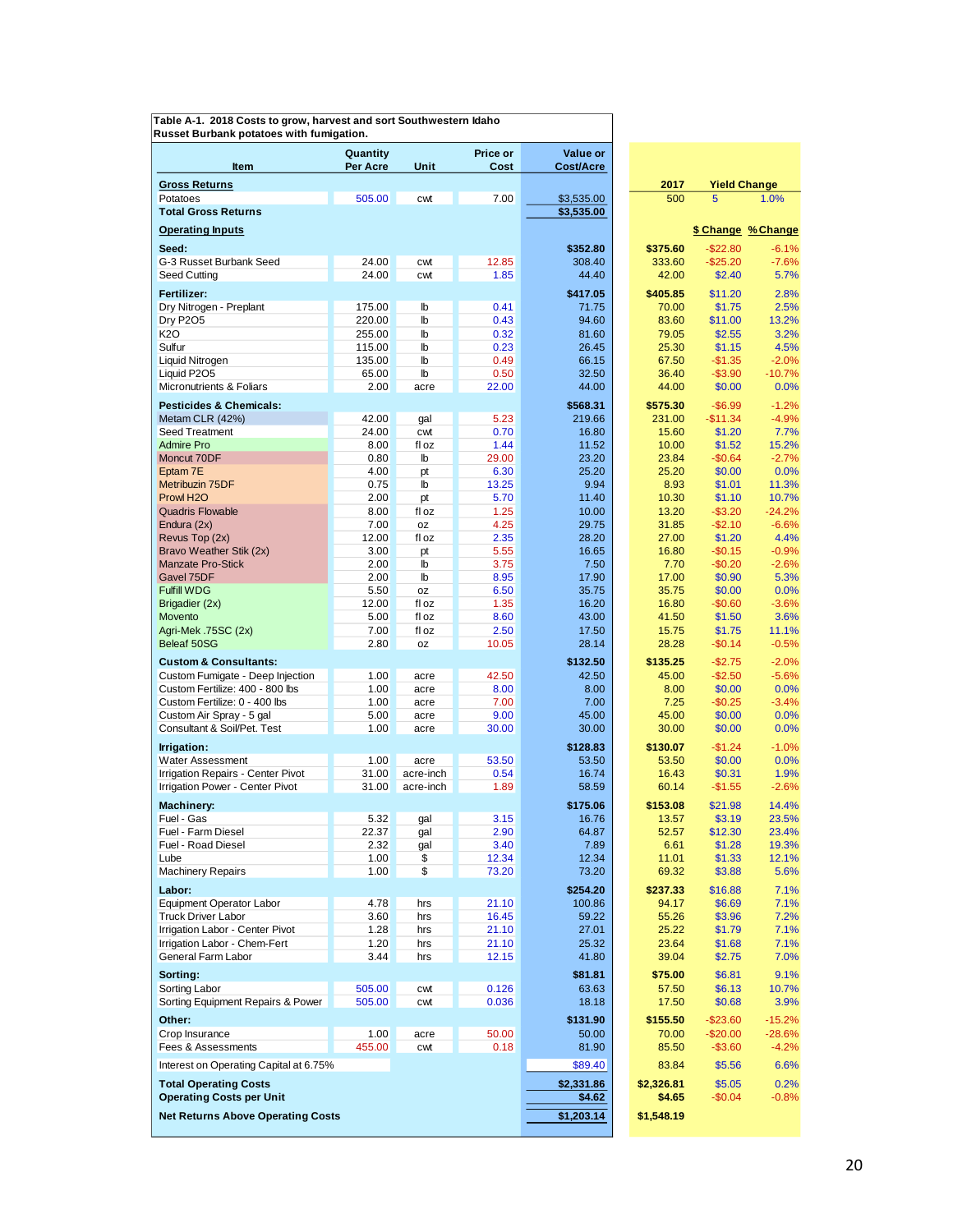| Table A-1. 2018 Costs to grow, harvest and sort Southwestern Idaho<br>Russet Burbank potatoes with fumigation. |          |              |           |            |          |          |         |
|----------------------------------------------------------------------------------------------------------------|----------|--------------|-----------|------------|----------|----------|---------|
|                                                                                                                | Quantity |              | Price or  | Value or   |          |          |         |
| Item                                                                                                           | Per Acre | Unit         | Cost      | Cost/Acre  |          |          |         |
| <b>Ownership Costs:</b>                                                                                        |          |              |           |            |          |          |         |
| Tractors & Equipment Insurance                                                                                 |          |              |           | 6.30       | 6.15     | \$0.15   | 2.4%    |
| Tractors & Equipment Depreciation & Interest                                                                   |          |              |           | 215.00     | 208.00   | \$7.00   | 3.4%    |
| Potato Handling Equipment Deprec. & Interest                                                                   |          |              |           | 81.00      | 79.00    | \$2.00   | 2.5%    |
| Land*                                                                                                          |          |              |           | 700.00     | 700.00   | \$0.00   | 0.0%    |
| Overhead                                                                                                       |          |              |           | 58.00      | 58.00    | \$0.00   | 0.0%    |
| Management Fee                                                                                                 |          |              |           | 177.00     | 177.00   | \$0.00   | 0.0%    |
|                                                                                                                |          |              |           |            |          |          |         |
| <b>Total Ownership Costs</b>                                                                                   |          |              |           | \$1,237.30 | 1,228.15 | \$9.15   | 0.7%    |
| <b>Ownership Costs per Unit</b>                                                                                |          |              |           | \$2.45     | 2.46     | $-$0.01$ | $-0.3%$ |
| <b>Total Costs per Acre</b>                                                                                    |          |              |           | \$3,569.16 | 3,554.96 | \$14.20  | 0.4%    |
| <b>Total Cost per Unit</b>                                                                                     |          |              |           | \$7.07     | 7.11     | $-$0.04$ | $-0.6%$ |
|                                                                                                                |          |              |           |            |          |          |         |
| <b>Returns to Risk</b>                                                                                         |          |              |           | $-$34.16$  | 320.04   |          |         |
| Notes:                                                                                                         |          |              |           |            |          |          |         |
| *Includes irrigation system ownership costs.                                                                   |          |              |           |            |          |          |         |
| Blue font indicates an increase.                                                                               |          |              |           |            |          |          |         |
| Red font indicates a decrease.                                                                                 |          |              |           |            |          |          |         |
| A green font indicates a change in product or procedure to derive the cost.                                    |          |              |           |            |          |          |         |
| Procedural changes can result in different costs than were published the previous year.                        |          |              |           |            |          |          |         |
| <b>Breakeven Analysis:</b>                                                                                     |          | Base         | $\ddot{}$ |            |          |          |         |
|                                                                                                                | 5%       |              | 5%        |            |          |          |         |
| Price                                                                                                          | 479.75   | Yield<br>505 | 530.25    |            |          |          |         |
| <b>Operating Cost Breakeven</b>                                                                                | \$4.86   | \$4.62       | \$4.40    |            |          |          |         |
|                                                                                                                |          |              |           |            |          |          |         |
| Ownership Cost Breakeven                                                                                       | \$2.58   | \$2.45       | \$2.33    |            |          |          |         |
| <b>Total Cost Breakeven</b>                                                                                    | \$7.44   | \$7.07       | \$6.73    |            |          |          |         |
|                                                                                                                |          | <b>Price</b> |           |            |          |          |         |
| Yield                                                                                                          | \$6.65   | \$7.00       | \$7.35    |            |          |          |         |
| <b>Operating Cost Breakeven</b>                                                                                | 350.7    | 333.1        | 317.3     |            |          |          |         |
| Ownership Cost Breakeven                                                                                       | 186.1    | 176.8        | 168.3     |            |          |          |         |

Total Cost Breakeven 536.7 509.9 485.6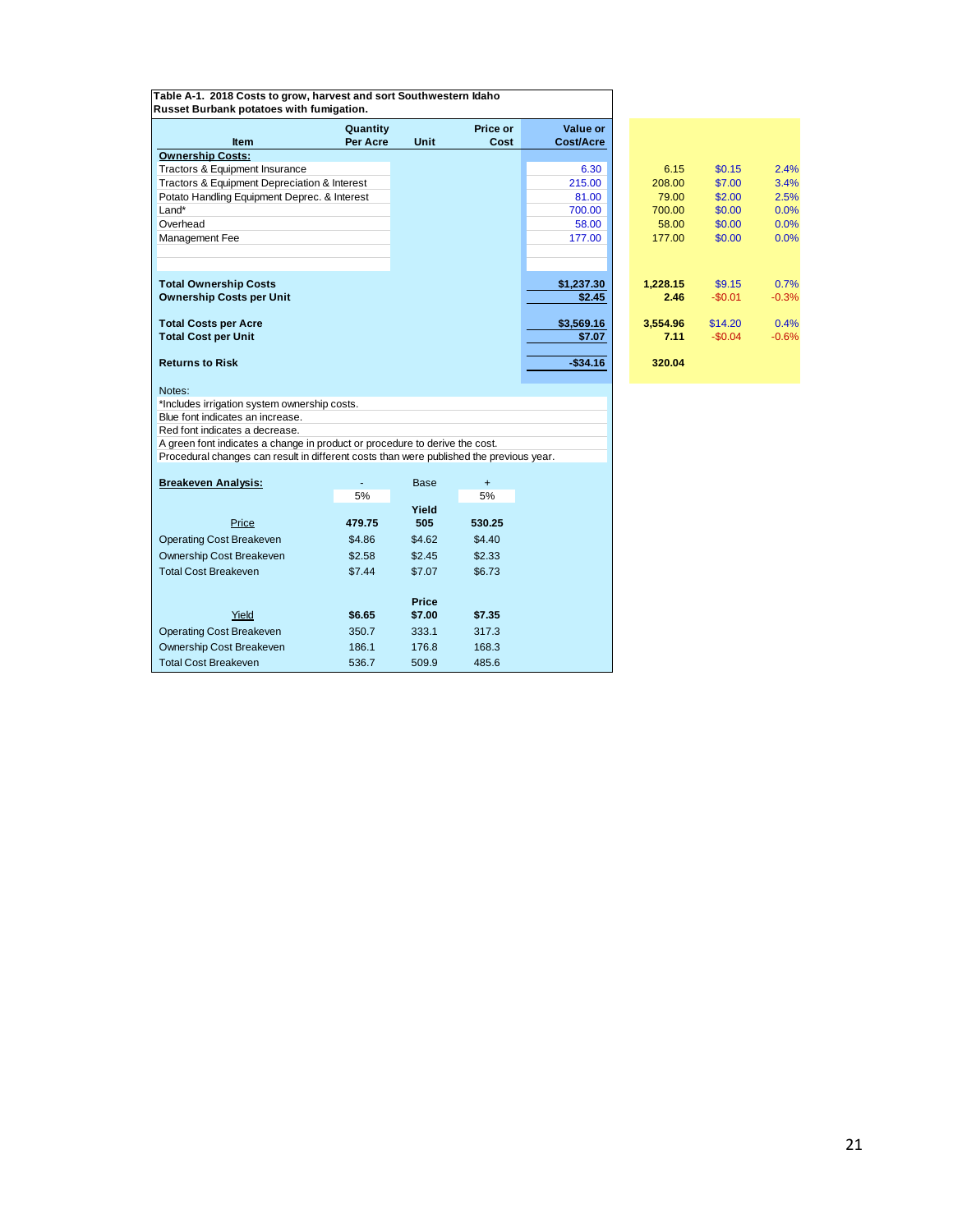|                                              | <b>Storage</b><br><b>Costs</b>                   | per Cwt                                                 | Field Run Cost Paid Yield Cost<br>per Cwt               |
|----------------------------------------------|--------------------------------------------------|---------------------------------------------------------|---------------------------------------------------------|
| Field-Run Yield                              |                                                  | 505.00                                                  |                                                         |
| Paid Yield %                                 | 90%                                              |                                                         | 454.5                                                   |
| <b>Base Cost to Grow, Harvest &amp; Sort</b> |                                                  | \$7.07                                                  | \$7.85                                                  |
| Storage System Annual Ownership Costs        | \$0.380                                          | \$0.380                                                 | \$0.422                                                 |
| Base Cost + Storage Ownership Costs          |                                                  | \$7.45                                                  | \$8.28                                                  |
| Storage System Annual Repairs                | \$0.043                                          | \$0.043                                                 | \$0.048                                                 |
| Base + Storage System Ownership & Repairs    |                                                  | \$7.49                                                  | \$8.32                                                  |
|                                              | <b>Cumulative</b><br>Storage Op.<br><b>Costs</b> | <b>Cumulative</b><br>Base + All<br><b>Storage Costs</b> | <b>Cumulative</b><br>Base + All<br><b>Storage Costs</b> |
| October                                      | \$0.237                                          | \$7.73                                                  | \$8.59                                                  |
| November*                                    | \$0.432                                          | \$7.92                                                  | \$8.80                                                  |
| December                                     | \$0.531                                          | \$8.02                                                  | \$8.91                                                  |
| January                                      | \$0.629                                          | \$8.12                                                  | \$9.02                                                  |
| <b>February</b>                              | \$0.729                                          | \$8.22                                                  | \$9.13                                                  |
| March                                        | \$0.827                                          | \$8.32                                                  | \$9.24                                                  |
| April                                        | \$1.041                                          | \$8.53                                                  | \$9.48                                                  |
| May                                          | \$1.162                                          | \$8.65                                                  | \$9.61                                                  |
| June                                         | \$1.303                                          | \$8.79                                                  | \$9.77                                                  |

#### **Table A-2. 2017 Cost per cwt to grow, harvest, sort and store Southwestern Idaho Russet Burbank potatoes with fumigation based on both field-run and paid yield.**

\* Indicates month when sprout inhibitor applied.

Base cost of production includes cost to grow, harvest & sort potatoes, both operating and ownership. Ownership costs for potato handling equipment are included in the base cost of production.

Storage system includes: storage facility, air system, and the equipment used to place.

Storage operating costs include: repairs (shown separately), plus monthly operating costs: labor, power, chemicals, interest, shrink & insurance.

Storage costs do not include the cost of removing potatoes from storage.

Cumulative storage operating expenses are calculated to the end of the month.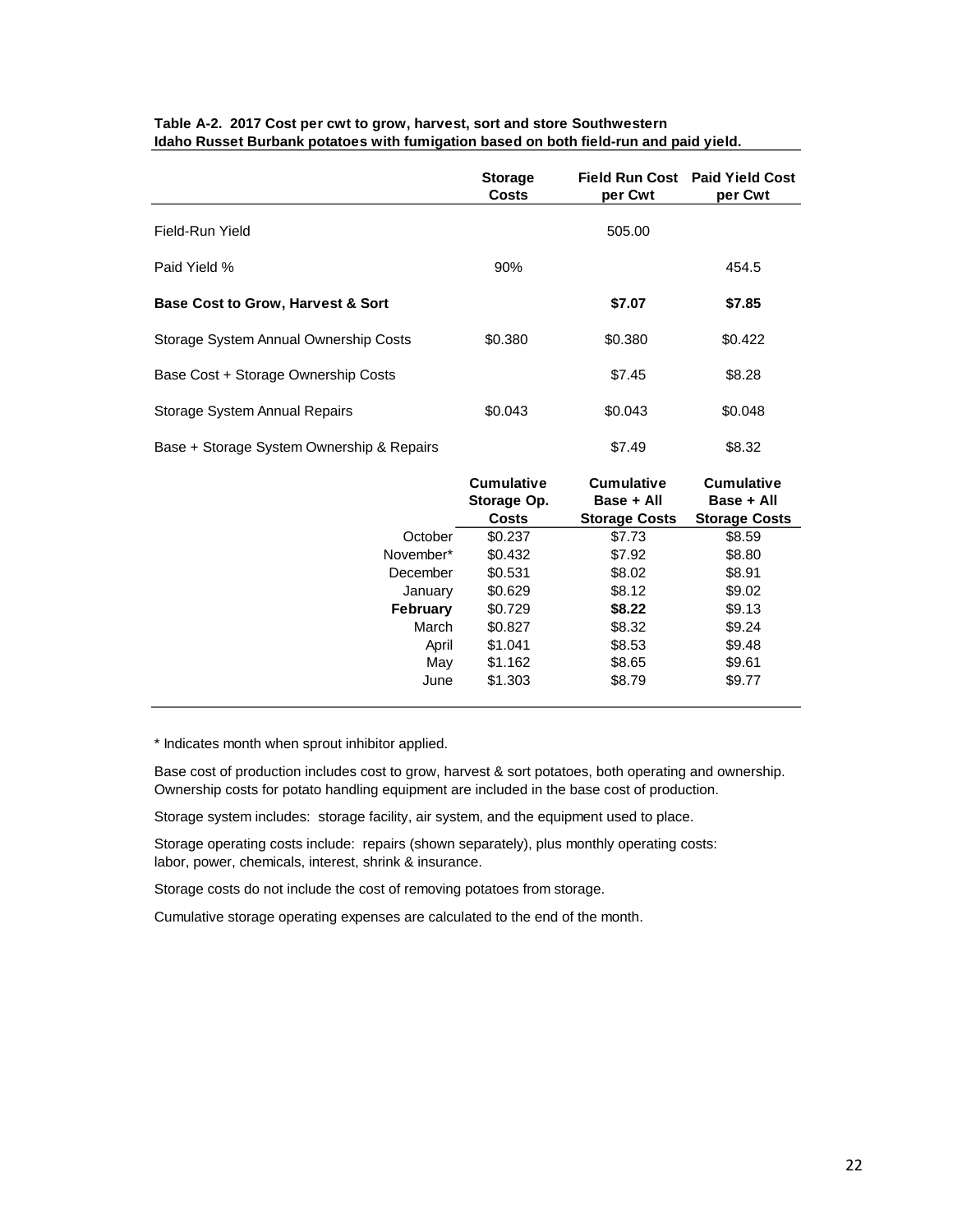Appendix B Southcentral Idaho Irrigated Russet Burbank Potato Fumigated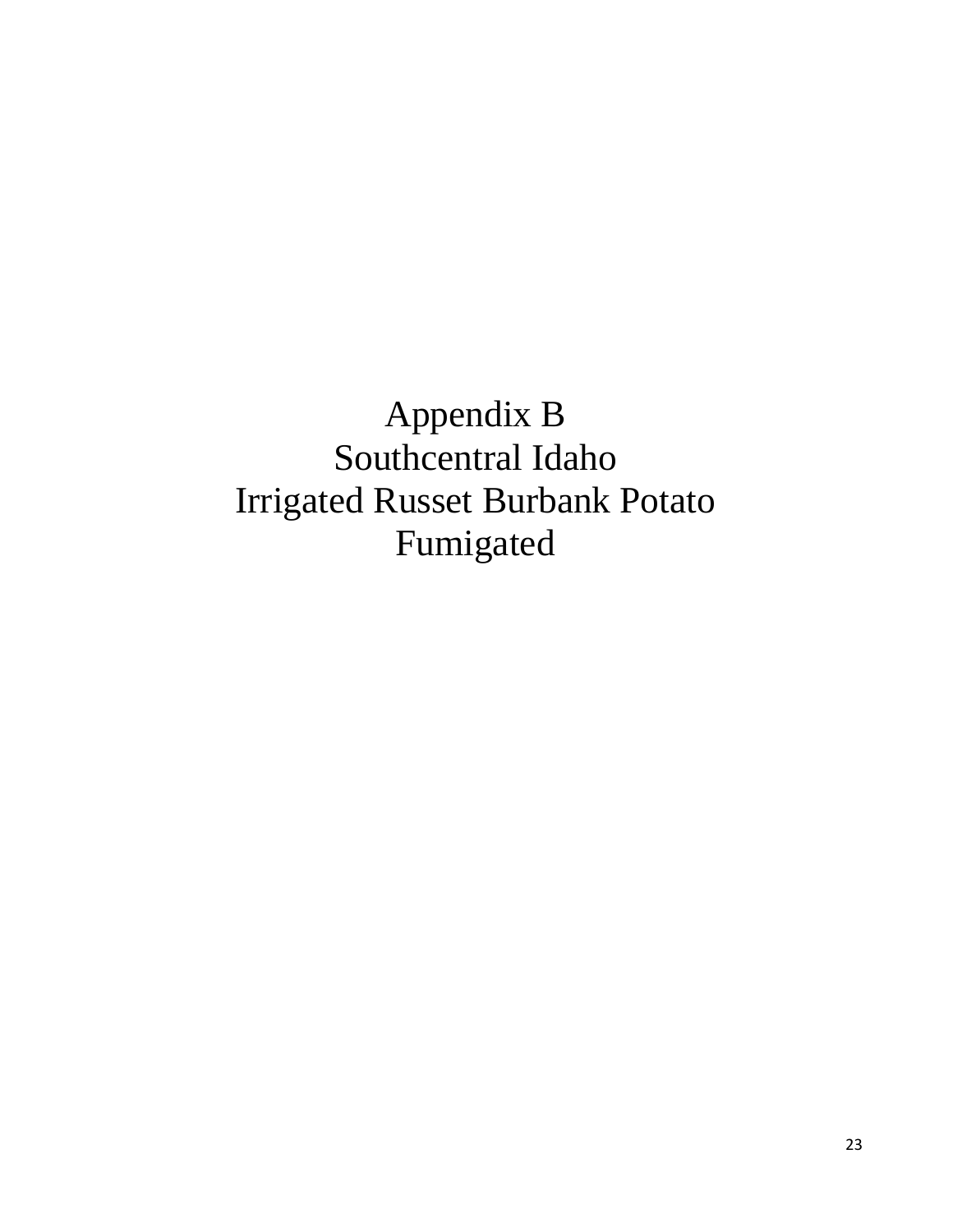|                                                                 | Quantity      |                    | Price or       | Value or             |                      |                        |                    |
|-----------------------------------------------------------------|---------------|--------------------|----------------|----------------------|----------------------|------------------------|--------------------|
| <b>Item</b>                                                     | Per Acre      | Unit               | Cost           | <b>Cost/Acre</b>     |                      |                        |                    |
| <b>Gross Returns</b>                                            |               |                    |                |                      | 2017                 | <b>Yield Change</b>    |                    |
| Potatoes                                                        | 470.00        | cwt                | 6.75           | \$3,172.50           | 465                  | 5                      | 1.1%               |
| <b>Total Gross Returns</b>                                      |               |                    |                | \$3,172.50           |                      |                        |                    |
| <b>Operating Inputs</b>                                         |               |                    |                |                      |                      |                        | \$ Change % Change |
|                                                                 |               |                    |                |                      |                      |                        |                    |
| Seed:<br>G-3 Russet Burbank Seed                                | 23.00         | cwt                | 12.45          | \$328.90<br>286.35   | \$350.75<br>310.50   | $-$21.85$<br>$-$24.15$ | $-6.2%$<br>$-7.8%$ |
| Seed Cutting                                                    | 23.00         | cwt                | 1.85           | 42.55                | 40.25                | \$2.30                 | 5.7%               |
| Fertilizer:                                                     |               |                    |                | \$382.65             | \$370.45             | \$12.20                | 3.3%               |
| Dry Nitrogen - Preplant                                         | 175.00        | lb                 | 0.41           | 71.75                | 70.00                | \$1.75                 | 2.5%               |
| <b>Dry P2O5</b>                                                 | 220.00        | $\mathbb{b}$       | 0.43           | 94.60                | 83.60                | \$11.00                | 13.2%              |
| K2O                                                             | 235.00        | lb                 | 0.32           | 75.20                | 72.85                | \$2.35                 | 3.2%               |
| Sulfur                                                          | 90.00         | $\mathbb{b}$       | 0.23           | 20.70                | 19.80                | \$0.90                 | 4.5%               |
| Liquid Nitrogen                                                 | 110.00        | $\mathbb{I}$       | 0.49           | 53.90                | 55.00                | $-$1.10$               | $-2.0%$            |
| Liquid P2O5                                                     | 45.00         | lb                 | 0.50           | 22.50                | 25.20                | $-$2.70$               | $-10.7%$           |
| Micronutrients & Foliars                                        | 2.00          | acre               | 22.00          | 44.00                | 44.00                | \$0.00                 | 0.0%               |
| <b>Pesticides &amp; Chemicals:</b>                              |               |                    |                | \$489.70             | \$488.88             | \$0.82                 | 0.2%               |
| Metam CLR (42%)                                                 | 40.00         | gal                | 5.23           | 209.20               | 214.00               | $-$4.80$               | $-2.2%$            |
| Seed Treatment<br>Admire Pro                                    | 23.00<br>8.00 | cwt<br>0Z          | 0.70<br>1.44   | 16.10<br>11.52       | 14.95<br>10.00       | \$1.15<br>\$1.52       | 7.7%<br>15.2%      |
| <b>Quadris Flowable</b>                                         | 8.00          | fl oz              | 1.25           | 10.00                | 12.00                | $-$2.00$               | $-16.7%$           |
| Outlook 6EC                                                     | 20.00         | fl oz              | 1.00           | 20.00                | 20.00                | \$0.00                 | 0.0%               |
| Prowl H <sub>2</sub> O                                          | 2.00          | pt                 | 5.70           | 11.40                | 10.30                | \$1.10                 | 10.7%              |
| Metribuzin 75DF                                                 | 0.75          | lb                 | 13.25          | 9.94                 | 8.93                 | \$1.01                 | 11.3%              |
| Endura                                                          | 5.50          | 0Z                 | 4.25           | 23.38                | 25.03                | $-$1.65$               | $-6.6%$            |
| Dithane F45 Rainshield (2x)                                     | 3.75          | qt                 | 8.75           | 32.81                | 31.88                | \$0.94                 | 2.9%               |
| <b>Tanos DF</b><br>Gavel 75DF                                   | 6.00<br>2.00  | 0Z<br>$\mathbb{I}$ | 2.90<br>8.95   | 17.40<br>17.90       | 17.10<br>17.00       | \$0.30<br>\$0.90       | 1.8%<br>5.3%       |
| <b>Revus Top</b>                                                | 7.00          | fl oz              | 2.35           | 16.45                | 15.75                | \$0.70                 | 4.4%               |
| Brigadier (2x)                                                  | 12.00         | fl oz              | 1.35           | 16.20                | 16.80                | $-$0.60$               | $-3.6%$            |
| Movento                                                         | 5.00          | fl oz              | 8.60           | 43.00                | 41.50                | \$1.50                 | 3.6%               |
| Agri-Mek .75SC (2x)                                             | 7.00          | fl oz              | 2.50           | 17.50                | 15.75                | \$1.75                 | 11.1%              |
| Reglone                                                         | 2.00          | pt                 | 8.45           | 16.90                | 17.90                | $-$1.00$               | $-5.6%$            |
| <b>Custom &amp; Consultants:</b>                                |               |                    |                | \$127.50             | \$130.25             | $-$2.75$               | $-2.1%$            |
| Custom Fumigate - Deep Injection                                | 1.00          | acre               | 42.50          | 42.50                | 45.00                | $-$2.50$               | $-5.6%$            |
| Custom Fertilize: 400 - 800 lbs                                 | 1.00          | acre               | 8.00           | 8.00                 | 8.00                 | \$0.00                 | 0.0%               |
| Custom Fertilize: 0 - 400 lbs                                   | 1.00<br>4.00  | acre<br>acre       | 7.00<br>10.00  | 7.00<br>40.00        | 7.25<br>40.00        | $-$0.25$<br>\$0.00     | $-3.4%$<br>0.0%    |
| Custom Air Spray - 7.5 gal<br>Consultant & Soil/Pet. Test       | 1.00          | acre               | 30.00          | 30.00                | 30.00                | \$0.00                 | 0.0%               |
|                                                                 |               |                    |                |                      |                      |                        |                    |
| Irrigation:<br>Water Assessment                                 | 1.00          | acre               | 47.50          | \$117.97<br>47.50    | \$119.13<br>47.50    | $-$1.16$<br>\$0.00     | $-1.0%$<br>0.0%    |
| <b>Irrigation Repairs - Center Pivot</b>                        | 29.00         | acre-inch          | 0.54           | 15.66                | 15.37                | \$0.29                 | 1.9%               |
| Irrigation Power - Center Pivot                                 | 29.00         | acre-inch          | 1.89           | 54.81                | 56.26                | $-$1.45$               | $-2.6%$            |
| Machinery:                                                      |               |                    |                | \$144.47             | \$123.58             | \$20.89                | 16.9%              |
| Fuel - Gas                                                      | 4.59          | gal                | 3.05           | 14.00                | 11.25                | \$2.75                 | 24.5%              |
| Fuel - Farm Diesel                                              | 19.41         | gal                | 2.85           | 55.32                | 42.70                | \$12.62                | 29.5%              |
| Fuel - Road Diesel                                              | 2.28          | gal                | 3.40           | 7.75                 | 6.38                 | \$1.37                 | 21.4%              |
| Lube                                                            | 1.00          | \$                 | 10.20          | 10.20                | 9.10                 | \$1.10                 | 12.1%              |
| <b>Machinery Repairs</b>                                        | 1.00          | \$                 | 57.20          | 57.20                | 54.15                | \$3.05                 | 5.6%               |
| Labor:                                                          |               |                    |                | \$201.31             | \$187.95             | \$13.36                | 7.1%               |
| <b>Equipment Operator Labor</b>                                 | 4.52          | hrs                | 21.10          | 95.37                | 89.04                | \$6.33                 | 7.1%               |
| <b>Truck Driver Labor</b>                                       | 2.00          | hrs                | 16.45<br>21.10 | 32.90<br>24.48       | 30.70<br>22.85       | \$2.20<br>\$1.62       | 7.2%               |
| Irrigation Labor - Center Pivot<br>Irrigation Labor - Chem-Fert | 1.16<br>1.00  | hrs<br>hrs         | 21.10          | 21.10                | 19.70                | \$1.40                 | 7.1%<br>7.1%       |
| General Farm Labor                                              | 2.26          | hrs                | 12.15          | 27.46                | 25.65                | \$1.81                 | 7.0%               |
| Sorting:                                                        |               |                    |                | \$76.14              | \$69.75              | \$6.39                 | 9.2%               |
| Sorting Labor                                                   | 470.00        | cwt                | 0.126          | 59.22                | 53.48                | \$5.75                 | 10.7%              |
| Sorting Equipment Repairs & Power                               | 470.00        | cwt                | 0.036          | 16.92                | 16.28                | \$0.64                 | 4.0%               |
| Other:                                                          |               |                    |                | \$141.14             | \$149.56             | $-$8.42$               | $-5.6%$            |
| Crop Insurance                                                  | 1.00          | acre               | 65.00          | 65.00                | 70.00                | $-$5.00$               | $-7.1%$            |
| Fees & Assessments                                              | 423.00        | cwt                | 0.18           | 76.14                | 79.56                | $-$ \$3.42             | $-4.3%$            |
| Interest on Operating Capital at 6.75%                          |               |                    |                | \$81.40              | 73.92                | \$7.48                 | 10.1%              |
|                                                                 |               |                    |                |                      |                      |                        |                    |
| <b>Total Operating Costs</b><br><b>Operating Costs per Unit</b> |               |                    |                | \$2,091.17<br>\$4.45 | \$2,064.21<br>\$4.44 | \$26.96<br>\$0.01      | 1.3%<br>0.2%       |
|                                                                 |               |                    |                |                      |                      |                        |                    |
| <b>Net Returns Above Operating Costs</b>                        |               |                    |                | \$1,081.33           | \$1,423.29           |                        |                    |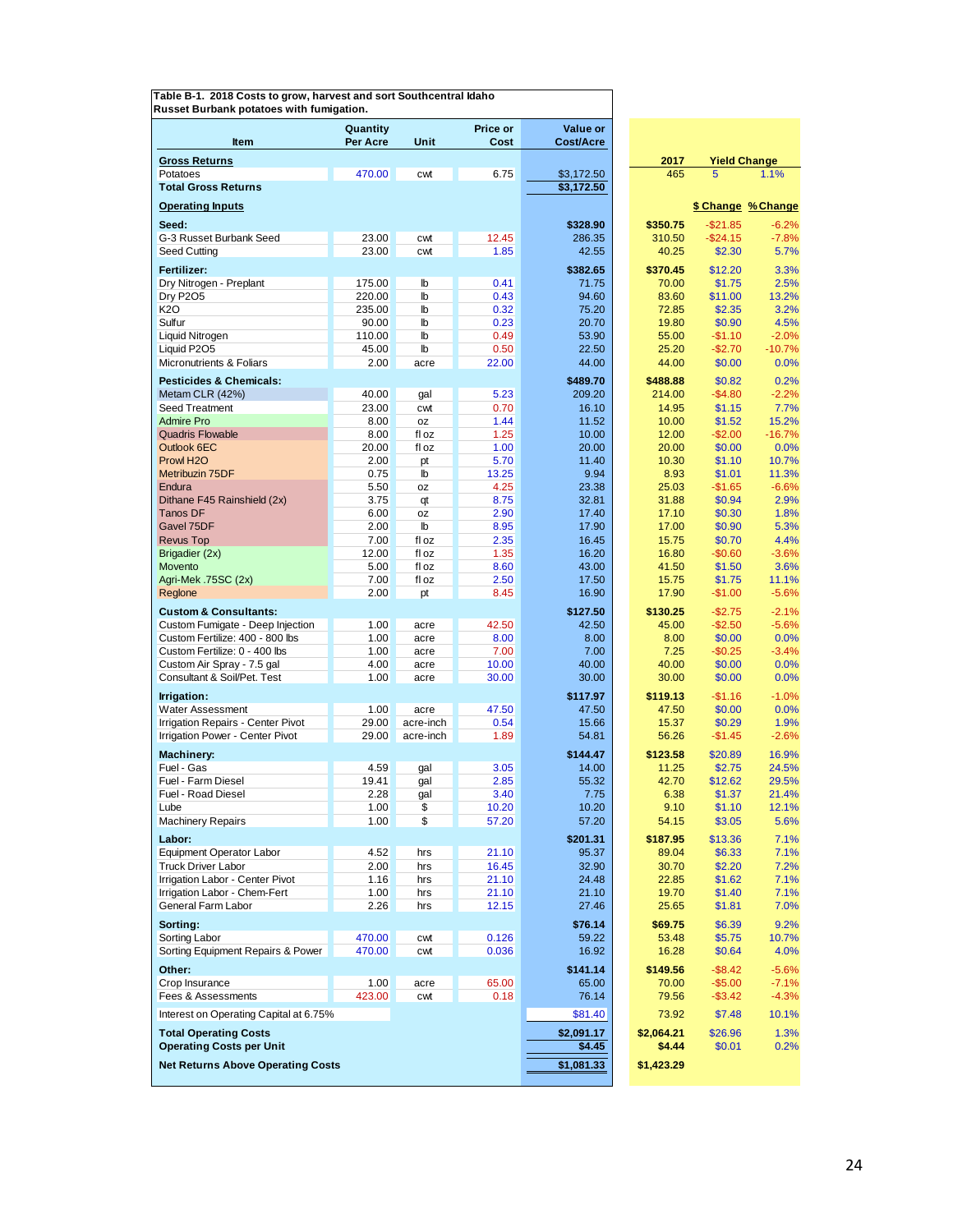| Table B-1. 2018 Costs to grow, harvest and sort Southcentral Idaho<br>Russet Burbank potatoes with fumigation. |                      |              |                  |                              |          |         |      |
|----------------------------------------------------------------------------------------------------------------|----------------------|--------------|------------------|------------------------------|----------|---------|------|
| <b>Item</b>                                                                                                    | Quantity<br>Per Acre | Unit         | Price or<br>Cost | Value or<br><b>Cost/Acre</b> |          |         |      |
| <b>Ownership Costs:</b>                                                                                        |                      |              |                  |                              |          |         |      |
| Tractors & Equipment Insurance                                                                                 |                      |              |                  | 6.00                         | 5.85     | \$0.15  | 2.6% |
| Tractors & Equipment Depreciation & Interest                                                                   |                      |              |                  | 200.00                       | 194.00   | \$6.00  | 3.1% |
| Potato Handling Equipment Deprec. & Interest                                                                   |                      |              |                  | 74.00                        | 72.00    | \$2.00  | 2.8% |
| Land*                                                                                                          |                      |              |                  | 650.00                       | 625.00   | \$25.00 | 4.0% |
| Overhead                                                                                                       |                      |              |                  | 52.00                        | 52.00    | \$0.00  | 0.0% |
| Management Fee                                                                                                 |                      |              |                  | 161.00                       | 159.00   | \$2.00  | 1.3% |
|                                                                                                                |                      |              |                  |                              |          |         |      |
| <b>Total Ownership Costs</b>                                                                                   |                      |              |                  | \$1,143.00                   | 1,107.85 | \$35.15 | 3.2% |
| <b>Ownership Costs per Unit</b>                                                                                |                      |              |                  | \$2.43                       | 2.38     | \$0.05  | 2.1% |
| <b>Total Costs per Acre</b>                                                                                    |                      |              |                  | \$3,234.17                   | 3,172.06 | \$62.11 | 2.0% |
| <b>Total Cost per Unit</b>                                                                                     |                      |              |                  | \$6.88                       | 6.82     | \$0.06  | 0.9% |
| <b>Returns to Risk</b>                                                                                         |                      |              |                  | $-$61.67$                    | 315.44   |         |      |
| Notes:                                                                                                         |                      |              |                  |                              |          |         |      |
| *Includes irrigation system ownership costs.                                                                   |                      |              |                  |                              |          |         |      |
| Blue font indicates an increase.                                                                               |                      |              |                  |                              |          |         |      |
| Red font indicates a decrease.                                                                                 |                      |              |                  |                              |          |         |      |
| A green font indicates a change in product or procedure to derive the cost.                                    |                      |              |                  |                              |          |         |      |
| Procedural changes can result in different costs than were published the previous year.                        |                      |              |                  |                              |          |         |      |
| <b>Breakeven Analysis:</b>                                                                                     |                      | Base         | $+$              |                              |          |         |      |
|                                                                                                                | 5%                   |              | 5%               |                              |          |         |      |
|                                                                                                                |                      | Yield        |                  |                              |          |         |      |
| Price                                                                                                          | 446.5                | 470          | 493.5            |                              |          |         |      |
| <b>Operating Cost Breakeven</b>                                                                                | \$4.68               | \$4.45       | \$4.24           |                              |          |         |      |
| Ownership Cost Breakeven                                                                                       | \$2.56               | \$2.43       | \$2.32           |                              |          |         |      |
| <b>Total Cost Breakeven</b>                                                                                    | \$7.24               | \$6.88       | \$6.55           |                              |          |         |      |
|                                                                                                                | \$6.41               | <b>Price</b> |                  |                              |          |         |      |
| Yield                                                                                                          |                      | \$6.75       | \$7.09           |                              |          |         |      |

Operating Cost Breakeven 326.1 309.8 295.1<br>
Ownership Cost Breakeven 178.2 169.3 161.3

Total Cost Breakeven 504.4 479.1 456.3

Ownership Cost Breakeven

| I<br>٠<br>e e | ۰.      |
|---------------|---------|
|               | w<br>۰, |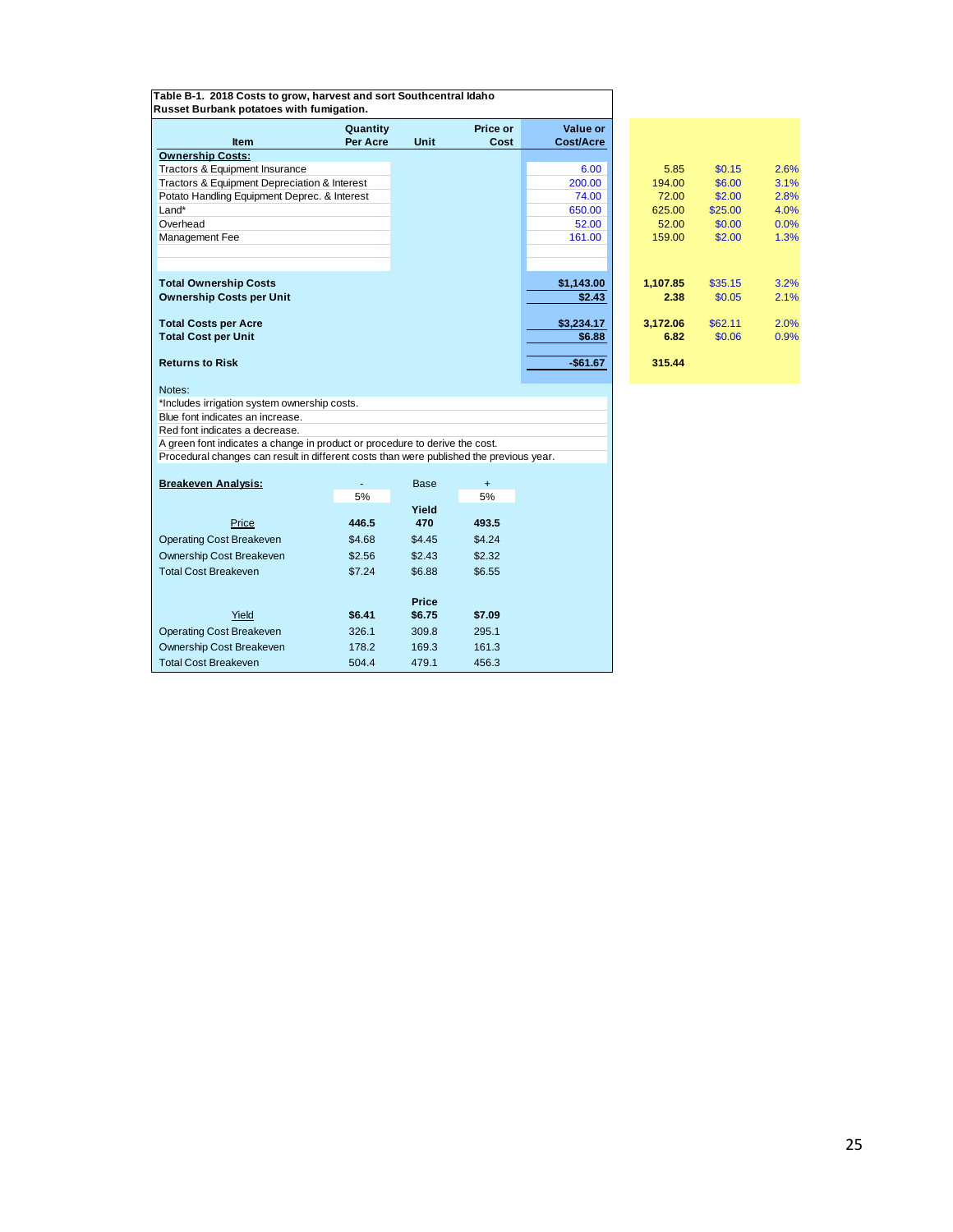|                                              | <b>Storage</b><br>Costs | per Cwt | Field Run Cost Paid Yield Cost<br>per Cwt |
|----------------------------------------------|-------------------------|---------|-------------------------------------------|
| Field-Run Yield                              |                         | 470.00  |                                           |
| Paid Yield %                                 | 90%                     |         | 423.0                                     |
| <b>Base Cost to Grow, Harvest &amp; Sort</b> |                         | \$6.88  | \$7.65                                    |
| Storage System Annual Ownership Costs        | \$0.380                 | \$0.380 | \$0.422                                   |
| Base Cost + Storage Ownership Costs          |                         | \$7.26  | \$8.07                                    |
| Storage System Annual Repairs                | \$0.043                 | \$0.043 | \$0.048                                   |
| Base + Storage System Ownership & Repairs    |                         | \$7.30  | \$8.12                                    |

#### **Table B-2. 2017 Cost per cwt to grow, harvest, sort and store Southcentral Idaho Russet Burbank potatoes with fumigation based on both field-run and paid yield.**

|                 | <b>Cumulative</b><br>Storage Op.<br><b>Costs</b> | <b>Cumulative</b><br>Base + All<br><b>Storage Costs</b> | <b>Cumulative</b><br>Base + All<br><b>Storage Costs</b> |
|-----------------|--------------------------------------------------|---------------------------------------------------------|---------------------------------------------------------|
| October         | \$0.231                                          | \$7.53                                                  | \$8.37                                                  |
| November*       | \$0.421                                          | \$7.73                                                  | \$8.58                                                  |
| December        | \$0.518                                          | \$7.82                                                  | \$8.69                                                  |
| January         | \$0.614                                          | \$7.92                                                  | \$8.80                                                  |
| <b>February</b> | \$0.709                                          | \$8.01                                                  | \$8.90                                                  |
| March           | \$0.805                                          | \$8.11                                                  | \$9.01                                                  |
| April           | \$1.014                                          | \$8.32                                                  | \$9.24                                                  |
| May             | \$1.132                                          | \$8.44                                                  | \$9.37                                                  |
| June            | \$1.268                                          | \$8.57                                                  | \$9.52                                                  |

\* Indicates month when sprout inhibitor applied.

Base cost of production includes cost to grow, harvest & sort potatoes, both operating and ownership. Ownership costs for potato handling equipment are included in the base cost of production.

Storage system includes: storage facility, air system, and the equipment used to place.

Storage operating costs include: repairs (shown separately), plus monthly operating costs: labor, power, chemicals, interest, shrink & insurance.

Storage costs do not include the cost of removing potatoes from storage.

Cumulative storage operating expenses are calculated to the end of the month.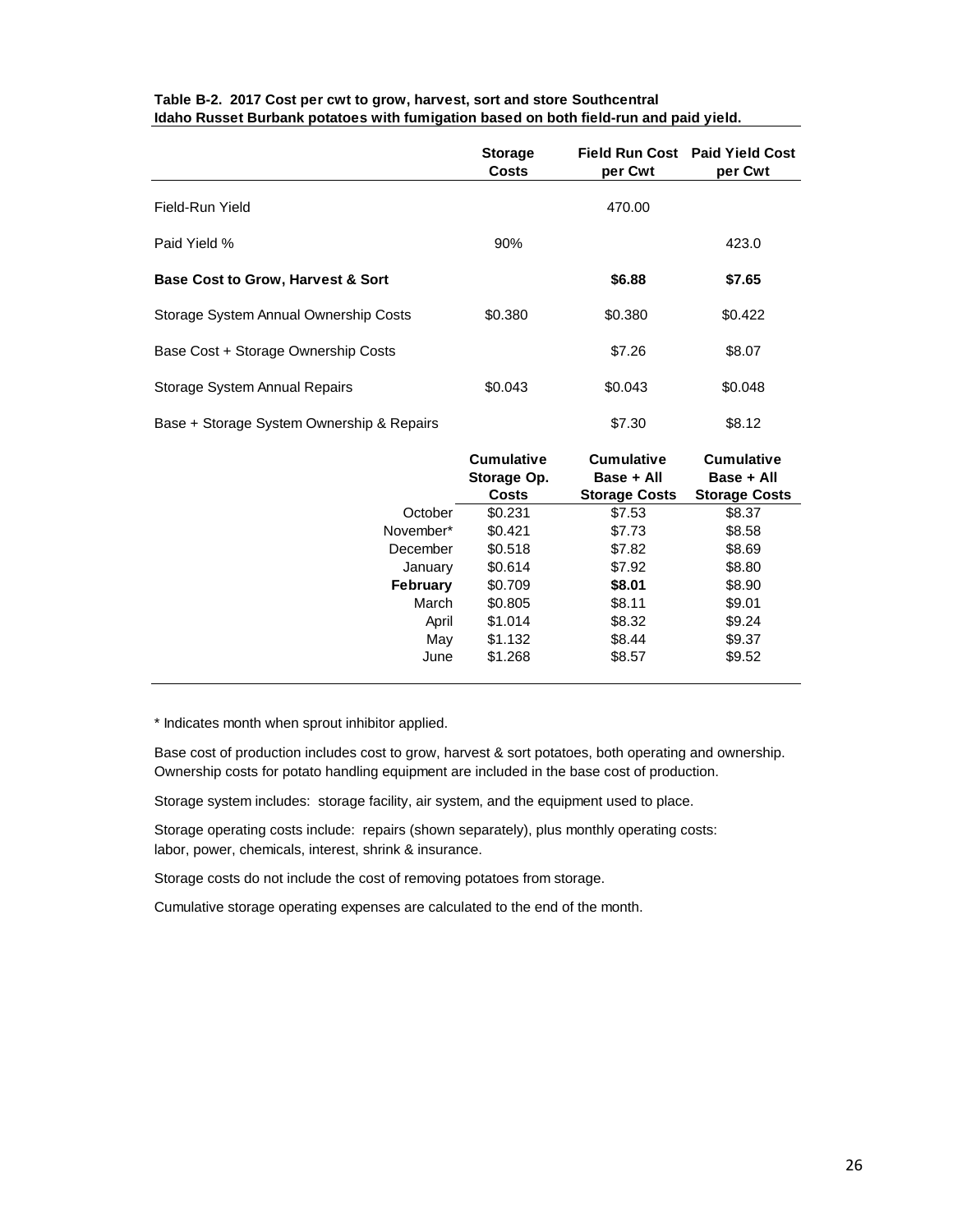Appendix C Eastern Idaho Southern Region Irrigated Russet Burbank Potato Fumigated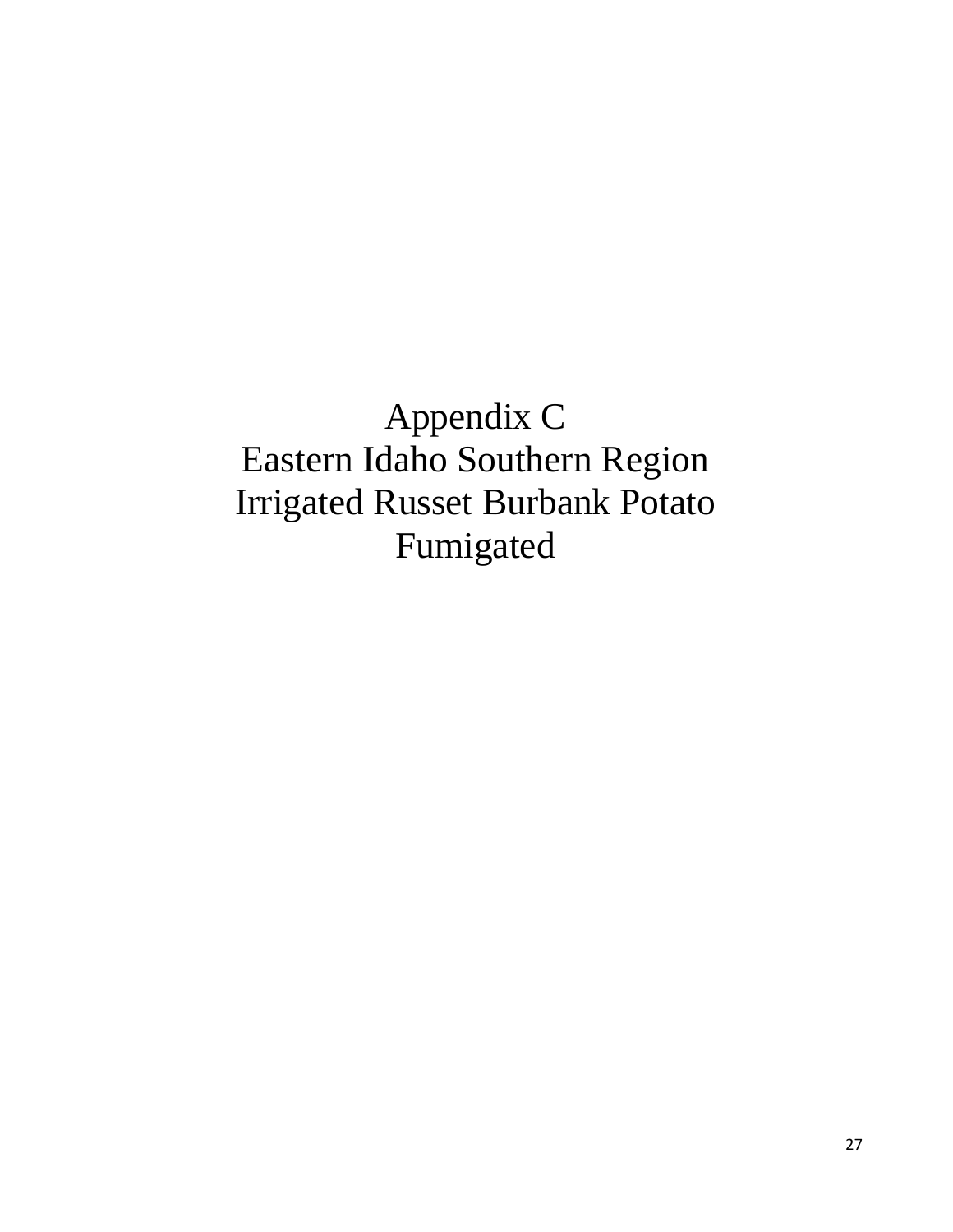|                                                           | Quantity        |                              | <b>Price or</b> | Value or          |                   |                      |                     |
|-----------------------------------------------------------|-----------------|------------------------------|-----------------|-------------------|-------------------|----------------------|---------------------|
| <b>Item</b>                                               | Per Acre        | Unit                         | Cost            | Cost/Acre         |                   |                      |                     |
| <b>Gross Returns</b>                                      |                 |                              |                 |                   | 2017              | <b>Yield Change</b>  |                     |
| Potatoes<br><b>Total Gross Returns</b>                    | 420.00          | cwt                          | 6.75            | \$2.835.00        | 420               | $\Omega$             | 0.0%                |
|                                                           |                 |                              |                 | \$2,835.00        |                   |                      |                     |
| <b>Operating Inputs</b>                                   |                 |                              |                 |                   |                   | \$ Change % Change   |                     |
| Seed:                                                     |                 |                              |                 | \$289.80          | \$309.75          | $-$19.95$            | $-6.4%$             |
| G-3 Russet Burbank Seed                                   | 21.00           | cwt                          | 11.95           | 250.95            | 273.00            | $-$ \$22.05          | $-8.1%$             |
| Seed Cutting                                              | 21.00           | cwt                          | 1.85            | 38.85             | 36.75             | \$2.10               | 5.7%                |
| Fertilizer:                                               |                 |                              |                 | \$341.10          | \$331.65          | \$9.45               | 2.8%                |
| Dry Nitrogen - Preplant                                   | 140.00          | $\mathbb{b}$                 | 0.41            | 57.40             | 56.00             | \$1.40               | 2.5%                |
| <b>Dry P2O5</b>                                           | 185.00          | $\mathbf{b}$                 | 0.43            | 79.55             | 70.30             | \$9.25               | 13.2%               |
| K2O<br>Sulfur                                             | 215.00<br>85.00 | $\mathbb{b}$<br>$\mathbb{I}$ | 0.32<br>0.23    | 68.80<br>19.55    | 66.65<br>18.70    | \$2.15<br>\$0.85     | 3.2%<br>4.5%        |
| Liquid Nitrogen                                           | 120.00          | $\mathbb{b}$                 | 0.49            | 58.80             | 60.00             | $-$1.20$             | $-2.0%$             |
| Liquid P2O5                                               | 50.00           | $\mathbb{b}$                 | 0.50            | 25.00             | 28.00             | $-$3.00$             | $-10.7%$            |
| Micronutrients/Humic Acid - CP                            | 1.00            | acre                         | 32.00           | 32.00             | 32.00             | \$0.00               | 0.0%                |
| <b>Pesticides &amp; Chemicals:</b>                        |                 |                              |                 | \$441.82          | \$421.90          | \$19.92              | 4.7%                |
| Metam CLR (42%)                                           | 40.00           | gal                          | 5.23            | 209.20            | 192.50            | \$16.70              | 8.7%                |
| <b>Seed Treatment</b>                                     | 21.00           | cwt                          | 0.70            | 14.70             | 13.65             | \$1.05               | 7.7%                |
| <b>Admire Pro</b>                                         | 8.00            | fl oz                        | 1.44            | 11.52             | 10.00             | \$1.52               | 15.2%               |
| Moncut 70DF                                               | 1.00            | $\mathbb{b}$                 | 29.00           | 29.00             | 29.80             | $-$0.80$             | $-2.7%$             |
| Metribuzin 75DF                                           | 0.67            | $\mathbb{b}$                 | 13.25           | 8.88              | 7.97              | \$0.90               | 11.3%               |
| Eptam 7E                                                  | 3.50            | pt                           | 6.30            | 22.05             | 22.05             | \$0.00               | 0.0%                |
| Prowl H <sub>2</sub> O                                    | 2.00            | pt                           | 5.70            | 11.40             | 10.30             | \$1.10               | 10.7%               |
| <b>Quadris Flowable</b><br>Omega 500DF                    | 8.00<br>5.50    | fl oz<br>fl oz               | 1.25<br>3.00    | 10.00<br>16.50    | 12.00<br>17.60    | $-$2.00$<br>$-$1.10$ | $-16.7%$<br>$-6.3%$ |
| Endura                                                    | 5.50            | 0Z                           | 4.25            | 23.38             | 25.03             | $-$1.65$             | $-6.6%$             |
| <b>Bravo Weatherstik</b>                                  | 1.00            | pt                           | 5.55            | 5.55              | 5.60              | $-$0.05$             | $-0.9%$             |
| Dithane F45 Rainshield (2x)                               | 3.20            | qt                           | 8.75            | 28.00             | 27.20             | \$0.80               | 2.9%                |
| Gavel 75DF                                                | 2.00            | $\mathbf{b}$                 | 8.95            | 17.90             | 14.03             | \$3.88               | 27.6%               |
| Agri-Mek.75SC                                             | 3.50            | fl oz                        | 2.50            | 8.75              | 7.88              | \$0.88               | 11.1%               |
| <b>Brigadier</b>                                          | 6.00            | fl oz                        | 1.35            | 8.10              | 8.40              | $-$0.30$             | $-3.6%$             |
| Reglone                                                   | 2.00            | pt                           | 8.45            | 16.90             | 17.90             | $-$1.00$             | $-5.6%$             |
| <b>Custom &amp; Consultants:</b>                          |                 |                              |                 | \$110.50          | \$113.25          | $-$2.75$             | $-2.4%$             |
| Custom Fumigate - Deep Injection                          | 1.00            | acre                         | 42.50           | 42.50             | 45.00             | $-$2.50$             | $-5.6%$             |
| Custom Fertilize: 400 - 800 lbs                           | 1.00            | acre                         | 8.00            | 8.00              | 8.00              | \$0.00               | 0.0%                |
| Custom Fertilize: 0 - 400 lbs                             | 1.00            | acre                         | 7.00            | 7.00              | 7.25              | $-$0.25$             | $-3.4%$             |
| Custom Air Spray - 5.0 gal<br>Consultant & Soil/Pet. Test | 3.00<br>1.00    | acre<br>acre                 | 9.00<br>26.00   | 27.00<br>26.00    | 27.00<br>26.00    | \$0.00<br>\$0.00     | 0.0%<br>0.0%        |
|                                                           |                 |                              |                 |                   |                   |                      |                     |
| Irrigation:<br><b>Water Assessment</b>                    | 1.00            |                              |                 | \$99.97           | \$100.99          | $-$1.02$             | $-1.0%$             |
| Irrigation Repairs - Center Pivot                         | 25.50           | acre<br>acre-inch            | 38.00<br>0.54   | 38.00<br>13.77    | 38.00<br>13.52    | \$0.00<br>\$0.26     | 0.0%<br>1.9%        |
| Irrigation Power - Center Pivot                           | 25.50           | acre-inch                    | 1.89            | 48.20             | 49.47             | $-$1.28$             | $-2.6%$             |
|                                                           |                 |                              |                 |                   |                   |                      |                     |
| <b>Machinery:</b><br>Fuel - Gas                           | 4.52            |                              | 3.05            | \$144.87<br>13.79 | \$124.64<br>11.07 | \$20.23<br>\$2.71    | 16.2%<br>24.5%      |
| Fuel - Farm Diesel                                        | 20.47           | gal<br>gal                   | 2.80            | 57.32             | 45.03             | \$12.28              | 27.3%               |
| Fuel - Road Diesel                                        | 2.02            | gal                          | 3.30            | 6.67              | 5.56              | \$1.11               | 20.0%               |
| Lube                                                      | 1.00            | \$                           | 10.60           | 10.60             | 9.46              | \$1.14               | 12.1%               |
| <b>Machinery Repairs</b>                                  | 1.00            | \$                           | 56.50           | 56.50             | 53.52             | \$2.98               | 5.6%                |
| Labor:                                                    |                 |                              |                 | \$180.24          | \$168.27          | \$11.96              | 7.1%                |
| <b>Equipment Operator Labor</b>                           | 3.88            | hrs                          | 21.10           | 81.87             | 76.44             | \$5.43               | 7.1%                |
| <b>Truck Driver Labor</b>                                 | 1.98            | hrs                          | 16.45           | 32.57             | 30.39             | \$2.18               | 7.2%                |
| Irrigation Labor - Center Pivot                           | 1.02            | hrs                          | 21.10           | 21.52             | 20.09             | \$1.43               | 7.1%                |
| Irrigation Labor - Chem-Fert                              | 0.82            | hrs                          | 21.10           | 17.30             | 16.15             | \$1.15               | 7.1%                |
| <b>General Farm Labor</b>                                 | 2.22            | hrs                          | 12.15           | 26.97             | 25.20             | \$1.78               | 7.0%                |
| Sorting:                                                  |                 |                              |                 | \$68.04           | \$63.00           | \$5.04               | 8.0%                |
| Sorting Labor                                             | 420.00          | cwt                          | 0.126           | 52.92             | 48.30             | \$4.62               | 9.6%                |
| Sorting Equipment Repairs & Power                         | 420.00          | cwt                          | 0.036           | 15.12             | 14.70             | \$0.42               | 2.9%                |
| Other:                                                    |                 |                              |                 | \$148.04          | \$152.00          | $-$3.96$             | $-2.6%$             |
| Crop Insurance                                            | 1.00            | acre                         | 80.00           | 80.00             | 80.00             | \$0.00               | 0.0%                |
| Fees & Assessments                                        | 378.00          | cwt                          | 0.18            | 68.04             | 72.00             | $-$ \$3.96           | $-5.5%$             |
| Interest on Operating Capital at 6.75%                    |                 |                              |                 | \$73.85           | 66.60             | \$7.25               | 10.9%               |
| <b>Total Operating Costs</b>                              |                 |                              |                 | \$1,898.22        | \$1,852.05        | \$46.17              | 2.5%                |
| <b>Operating Costs per Unit</b>                           |                 |                              |                 | \$4.52            | \$4.41            | \$0.11               | 2.5%                |
| <b>Net Returns Above Operating Costs</b>                  |                 |                              |                 | \$936.78          | \$1,297.95        |                      |                     |
|                                                           |                 |                              |                 |                   |                   |                      |                     |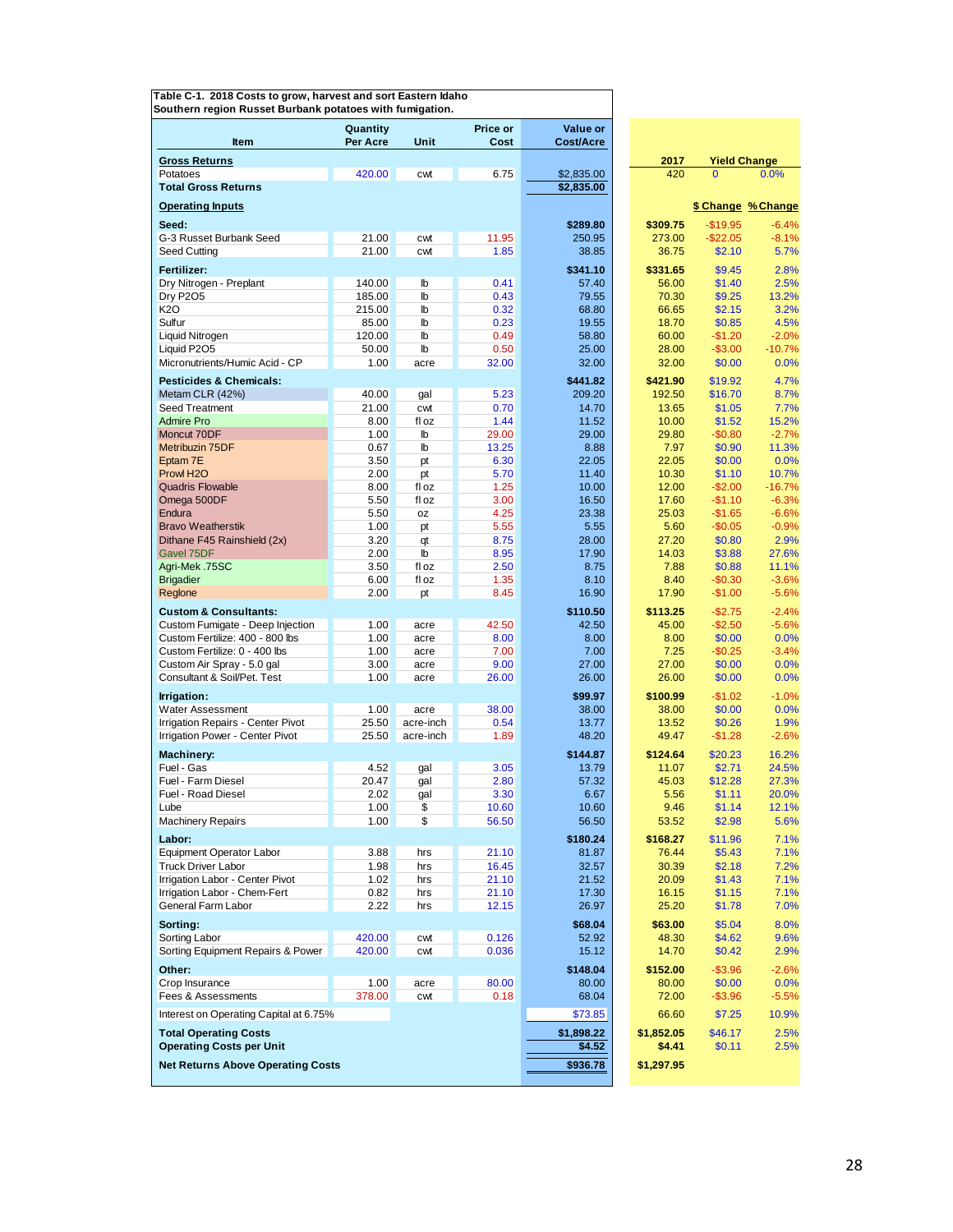| Table C-1. 2018 Costs to grow, harvest and sort Eastern Idaho<br>Southern region Russet Burbank potatoes with fumigation. |                      |              |                  |                       |                  |                   |              |
|---------------------------------------------------------------------------------------------------------------------------|----------------------|--------------|------------------|-----------------------|------------------|-------------------|--------------|
| <b>Item</b>                                                                                                               | Quantity<br>Per Acre | Unit         | Price or<br>Cost | Value or<br>Cost/Acre |                  |                   |              |
| <b>Ownership Costs:</b>                                                                                                   |                      |              |                  |                       |                  |                   |              |
| Tractors & Equipment Insurance                                                                                            |                      |              |                  | 5.55                  | 5.40             | \$0.15            | 2.8%         |
| Tractors & Equipment Depreciation & Interest                                                                              |                      |              |                  | 184.00                | 178.00           | \$6.00            | 3.4%         |
| Potato Handling Equipment Deprec. & Interest                                                                              |                      |              |                  | 66.00                 | 64.00            | \$2.00            | 3.1%         |
| Land*                                                                                                                     |                      |              |                  | 535.00                | 535.00           | \$0.00            | 0.0%         |
| Overhead                                                                                                                  |                      |              |                  | 47.00                 | 46.00            | \$1.00            | 2.2%         |
| Management Fee                                                                                                            |                      |              |                  | 144.00                | 141.00           | \$3.00            | 2.1%         |
|                                                                                                                           |                      |              |                  |                       |                  |                   |              |
| <b>Total Ownership Costs</b>                                                                                              |                      |              |                  | \$981.55              | 969.40           | \$12.15           | 1.3%         |
| <b>Ownership Costs per Unit</b>                                                                                           |                      |              |                  | \$2.34                | 2.31             | \$0.03            | 1.3%         |
| <b>Total Costs per Acre</b><br><b>Total Cost per Unit</b>                                                                 |                      |              |                  | \$2,879.77<br>\$6.86  | 2,821.45<br>6.72 | \$58.32<br>\$0.14 | 2.1%<br>2.1% |
|                                                                                                                           |                      |              |                  |                       |                  |                   |              |
| <b>Returns to Risk</b>                                                                                                    |                      |              |                  | $-$44.77$             | 328.55           |                   |              |
| Notes:<br>*Includes irrigation system ownership costs.                                                                    |                      |              |                  |                       |                  |                   |              |
| Blue font indicates an increase.                                                                                          |                      |              |                  |                       |                  |                   |              |
| Red font indicates a decrease.                                                                                            |                      |              |                  |                       |                  |                   |              |
| A green font indicates a change in product or procedure to derive the cost.                                               |                      |              |                  |                       |                  |                   |              |
| Procedural changes can result in different costs than were published the previous year.                                   |                      |              |                  |                       |                  |                   |              |
| <b>Breakeven Analysis:</b>                                                                                                |                      | Base         | $+$              |                       |                  |                   |              |
|                                                                                                                           | 5%                   |              | 5%               |                       |                  |                   |              |
| Price                                                                                                                     | 399                  | Yield<br>420 | 441              |                       |                  |                   |              |
| <b>Operating Cost Breakeven</b>                                                                                           | \$4.76               | \$4.52       | \$4.30           |                       |                  |                   |              |
| Ownership Cost Breakeven                                                                                                  | \$2.46               | \$2.34       | \$2.23           |                       |                  |                   |              |
| <b>Total Cost Breakeven</b>                                                                                               | \$7.22               | \$6.86       | \$6.53           |                       |                  |                   |              |
|                                                                                                                           |                      | Price        |                  |                       |                  |                   |              |
| Yield                                                                                                                     | \$6.41               | \$6.75       | \$7.09           |                       |                  |                   |              |
| <b>Operating Cost Breakeven</b>                                                                                           | 296.0                | 281.2        | 267.8            |                       |                  |                   |              |
| Ownership Cost Breakeven                                                                                                  | 153.1                | 145.4        | 138.5            |                       |                  |                   |              |

Total Cost Breakeven 449.1 426.6 406.3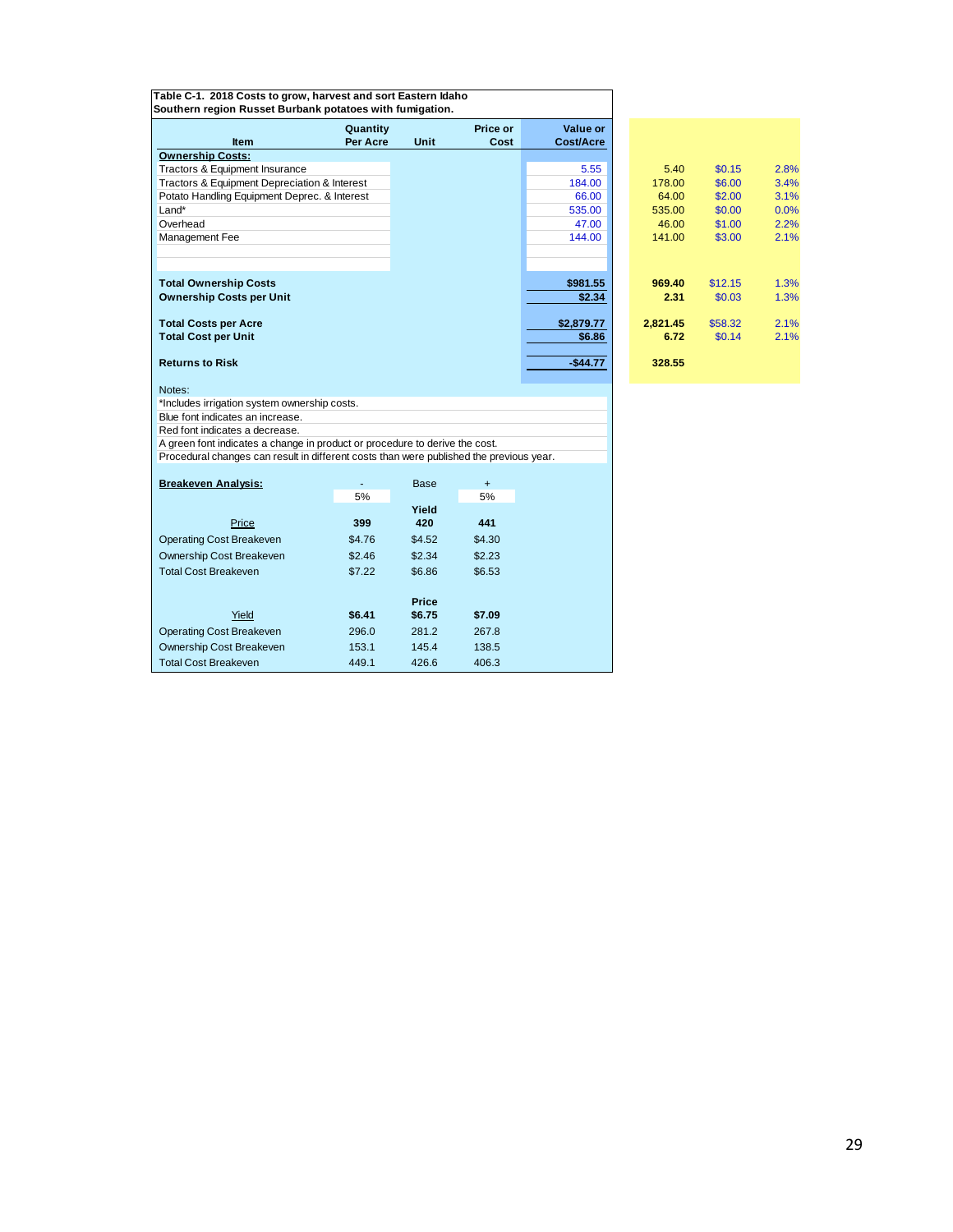|                                              | <b>Storage</b><br>Costs | per Cwt | Field Run Cost Paid Yield Cost<br>per Cwt |
|----------------------------------------------|-------------------------|---------|-------------------------------------------|
| Field-Run Yield                              |                         | 420.00  |                                           |
| Paid Yield %                                 | 90%                     |         | 378.0                                     |
| <b>Base Cost to Grow, Harvest &amp; Sort</b> |                         | \$6.86  | \$7.62                                    |
| Storage System Annual Ownership Costs        | \$0.380                 | \$0.380 | \$0.422                                   |
| Base Cost + Storage Ownership Costs          |                         | \$7.24  | \$8.04                                    |
| Storage System Annual Repairs                | \$0.043                 | \$0.043 | \$0.048                                   |
| Base + Storage System Ownership & Repairs    |                         | \$7.28  | \$8.09                                    |

#### **Table C-2. 2017 Cost per cwt to grow, harvest, sort and store Eastern Idaho Southern region Russet Burbank potatoes with fumigation based on both field-run and paid yield.**

|                 | <b>Cumulative</b><br>Storage Op.<br><b>Costs</b> | <b>Cumulative</b><br>Base + All<br><b>Storage Costs</b> | <b>Cumulative</b><br>Base + All<br><b>Storage Costs</b> |
|-----------------|--------------------------------------------------|---------------------------------------------------------|---------------------------------------------------------|
| October         | \$0.237                                          | \$7.52                                                  | \$8.35                                                  |
| November*       | \$0.432                                          | \$7.71                                                  | \$8.57                                                  |
| December        | \$0.531                                          | \$7.81                                                  | \$8.68                                                  |
| January         | \$0.629                                          | \$7.91                                                  | \$8.79                                                  |
| <b>February</b> | \$0.729                                          | \$8.01                                                  | \$8.90                                                  |
| March           | \$0.827                                          | \$8.11                                                  | \$9.01                                                  |
| April           | \$1.041                                          | \$8.32                                                  | \$9.24                                                  |
| May             | \$1.162                                          | \$8.44                                                  | \$9.38                                                  |
| June            | \$1,303                                          | \$8.58                                                  | \$9.54                                                  |

\* Indicates month when sprout inhibitor applied.

Base cost of production includes cost to grow, harvest & sort potatoes, both operating and ownership. Ownership costs for potato handling equipment are included in the base cost of production.

Storage system includes: storage facility, air system, and the equipment used to place.

Storage operating costs include: repairs (shown separately), plus monthly operating costs: labor, power, chemicals, interest, shrink & insurance.

Storage costs do not include the cost of removing potatoes from storage.

Cumulative storage operating expenses are calculated to the end of the month.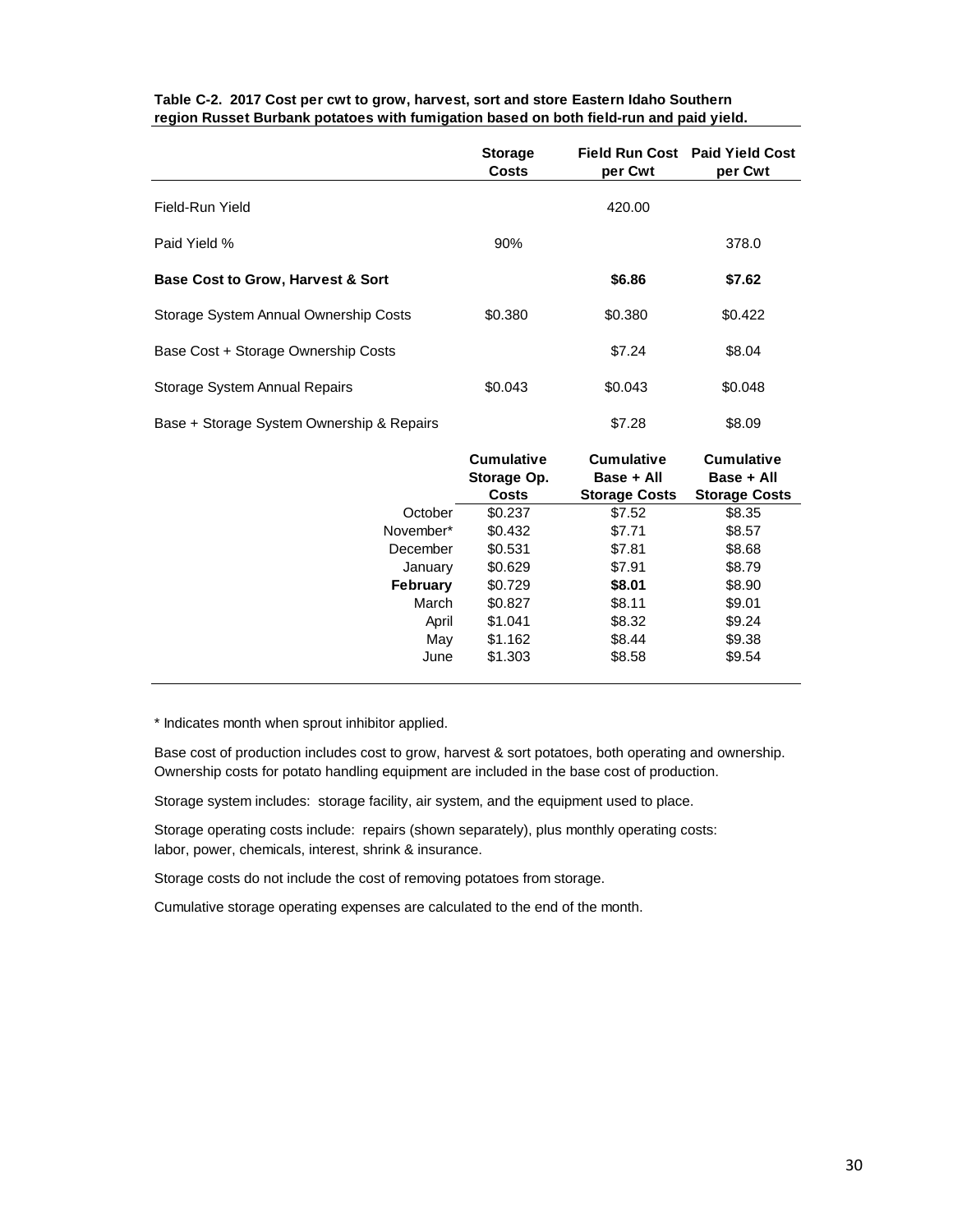Appendix D Southcentral Idaho Irrigated Russet Burbank Potato Non-Fumigated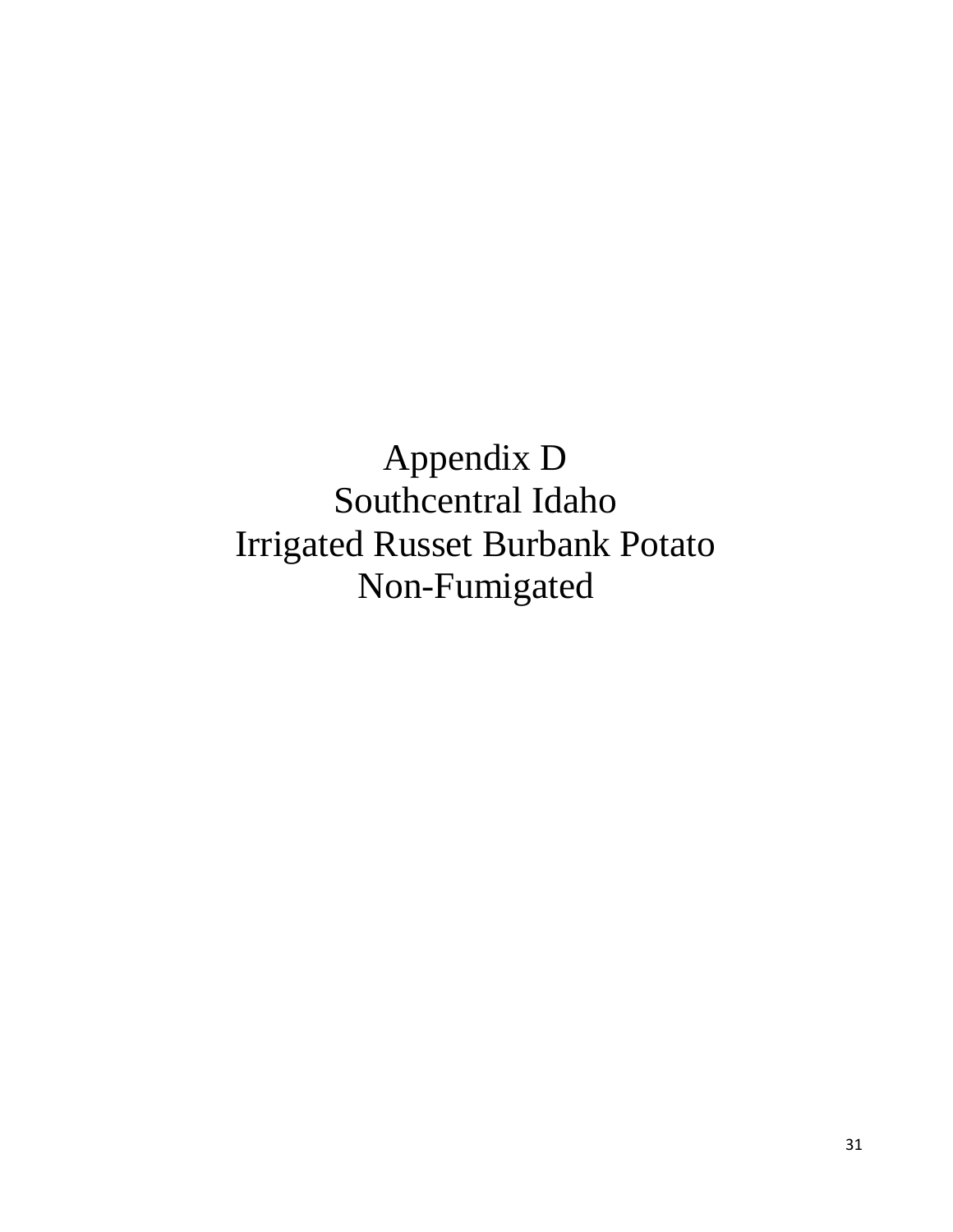**Table D-1. 2018 Costs to grow, harvest and sort Southcentral Idaho Russet Burbank potatoes.**

|                                                                     | Quantity      |                | Price or<br>Cost | Value or        |                 |                                       |                    |
|---------------------------------------------------------------------|---------------|----------------|------------------|-----------------|-----------------|---------------------------------------|--------------------|
| Item                                                                | Per Acre      | Unit           |                  | Cost/Acre       |                 |                                       |                    |
| <b>Gross Returns</b><br>Potatoes                                    | 420.00        | cwt            | 6.75             | \$2,835.00      | 2017<br>420     | <b>Yield Change</b><br>$\overline{0}$ | 0.0%               |
| <b>Total Gross Returns</b>                                          |               |                |                  | \$2,835.00      |                 |                                       |                    |
| <b>Operating Inputs</b>                                             |               |                |                  |                 |                 |                                       | \$ Change % Change |
| Seed:                                                               |               |                |                  | \$328.90        | \$350.75        | $-$21.85$                             | $-6.2%$            |
| G-3 Russet Burbank Seed                                             | 23.00         | cwt            | 12.45            | 286.35          | 310.50          | $-$24.15$                             | $-7.8%$            |
| Seed Cutting                                                        | 23.00         | cwt            | 1.85             | 42.55           | 40.25           | \$2.30                                | 5.7%               |
| Fertilizer:                                                         |               |                |                  | \$353.00        | \$341.35        | \$11.65                               | 3.4%               |
| Dry Nitrogen - Preplant                                             | 155.00        | $\mathbb{b}$   | 0.41             | 63.55           | 62.00           | \$1.55                                | 2.5%               |
| <b>Dry P2O5</b>                                                     | 205.00        | $\mathbf{I}$   | 0.43             | 88.15           | 77.90           | \$10.25                               | 13.2%              |
| K2O                                                                 | 215.00        | $\mathbf{I}$   | 0.32             | 68.80           | 66.65           | \$2.15                                | 3.2%               |
| Sulfur                                                              | 85.00         | $\mathbf{b}$   | 0.23             | 19.55           | 18.70           | \$0.85                                | 4.5%               |
| Liquid Nitrogen                                                     | 105.00        | $\mathbb{I}$   | 0.49             | 51.45           | 52.50           | $-$1.05$                              | $-2.0%$            |
| Liquid P2O5                                                         | 35.00         | $\mathbf b$    | 0.50             | 17.50           | 19.60           | $-$2.10$                              | $-10.7%$           |
| Micronutrients & Foliars                                            | 2.00          | acre           | 22.00            | 44.00           | 44.00           | \$0.00                                | 0.0%               |
| <b>Pesticides &amp; Chemicals:</b>                                  |               |                |                  | \$281.75        | \$276.00        | \$5.75                                | 2.1%               |
| Seed Treatment                                                      | 23.00         | cwt            | 0.70             | 16.10           | 14.95           | \$1.15                                | 7.7%               |
| <b>Admire Pro</b>                                                   | 8.00          | 0Z             | 1.44             | 11.52           | 10.00           | \$1.52                                | 15.2%              |
| <b>Quadris Flowable</b><br>Outlook 6EC                              | 8.00<br>20.00 | fl oz<br>fl oz | 1.25<br>1.00     | 10.00<br>20.00  | 12.00<br>20.00  | $-$2.00$<br>\$0.00                    | $-16.7%$<br>0.0%   |
| Prowl H <sub>2</sub> O                                              | 2.00          | pt             | 5.70             | 11.40           | 10.30           | \$1.10                                | 10.7%              |
| Metribuzin 75DF                                                     | 0.75          | lb             | 13.25            | 9.94            | 8.93            | \$1.01                                | 11.3%              |
| Endura                                                              | 5.50          | 0Z             | 4.25             | 23.38           | 25.03           | $-$1.65$                              | $-6.6%$            |
| Dithane F45 Rainshield (2x)                                         | 3.75          | qt             | 8.75             | 32.81           | 31.88           | \$0.94                                | 2.9%               |
| <b>Tanos DF</b>                                                     | 6.00          | 0Z             | 2.90             | 17.40           | 17.10           | \$0.30                                | 1.8%               |
| Gavel 75DF                                                          | 2.00          | lb             | 8.95             | 17.90           | 17.00           | \$0.90                                | 5.3%               |
| <b>Revus Top</b>                                                    | 7.00          | fl oz          | 2.35             | 16.45           | 15.75           | \$0.70                                | 4.4%               |
| Brigadier (2x)                                                      | 12.00         | fl oz          | 1.35             | 16.20           | 16.80           | $-$0.60$                              | $-3.6%$            |
| Movento<br>Agri-Mek .75SC (2x)                                      | 5.00<br>7.50  | fl oz<br>fl oz | 8.60<br>2.50     | 43.00<br>18.75  | 41.50<br>16.88  | \$1.50<br>\$1.88                      | 3.6%<br>11.1%      |
| Reglone                                                             | 2.00          | pt             | 8.45             | 16.90           | 17.90           | $-$1.00$                              | $-5.6%$            |
|                                                                     |               |                |                  |                 |                 |                                       |                    |
| <b>Custom &amp; Consultants:</b><br>Custom Fertilize: 400 - 800 lbs | 1.00          | acre           | 8.00             | \$85.00<br>8.00 | \$85.25<br>8.00 | $-$0.25$<br>\$0.00                    | $-0.3%$<br>0.0%    |
| Custom Fertilize: 0 - 400 lbs                                       | 1.00          | acre           | 7.00             | 7.00            | 7.25            | $-$0.25$                              | $-3.4%$            |
| Custom Air Spray - 7.5 gal                                          | 4.00          | acre           | 10.00            | 40.00           | 40.00           | \$0.00                                | 0.0%               |
| Consultant & Soil/Pet. Test                                         | 1.00          | acre           | 30.00            | 30.00           | 30.00           | \$0.00                                | 0.0%               |
| Irrigation:                                                         |               |                |                  | \$113.11        | \$114.19        | $-$1.08$                              | $-0.9%$            |
| Water Assessment                                                    | 1.00          | acre           | 47.50            | 47.50           | 47.50           | \$0.00                                | 0.0%               |
| Irrigation Repairs - Center Pivot                                   | 27.00         | acre-inch      | 0.54             | 14.58           | 14.31           | \$0.27                                | 1.9%               |
| Irrigation Power - Center Pivot                                     | 27.00         | acre-inch      | 1.89             | 51.03           | 52.38           | $-$1.35$                              | $-2.6%$            |
| <b>Machinery:</b>                                                   |               |                |                  | \$143.80        | \$122.97        | \$20.83                               | 16.9%              |
| Fuel - Gas                                                          | 4.59          | gal            | 3.05             | 14.00           | 11.25           | \$2.75                                | 24.5%              |
| Fuel - Farm Diesel                                                  | 19.41         | gal            | 2.85             | 55.32           | 42.70           | \$12.62                               | 29.5%              |
| Fuel - Road Diesel                                                  | 2.28          | gal            | 3.40             | 7.75            | 6.38            | \$1.37                                | 21.4%              |
| Lube                                                                | 1.00          | \$             | 10.13            | 10.13           | 9.04            | \$1.09                                | 12.1%              |
| <b>Machinery Repairs</b>                                            | 1.00          | \$             | 56.60            | 56.60           | 53.60           | \$3.00                                | 5.6%               |
| Labor:                                                              |               |                |                  | \$194.50        | \$181.59        | \$12.91                               | 7.1%               |
| <b>Equipment Operator Labor</b>                                     | 4.49          | hrs            | 21.10            | 94.74           | 88.45           | \$6.29                                | 7.1%               |
| <b>Truck Driver Labor</b>                                           | 1.83          | hrs            | 16.45            | 30.10           | 28.09           | \$2.01                                | 7.2%               |
| Irrigation Labor - Center Pivot                                     | 1.08          | hrs            | 21.10            | 22.79           | 21.28           | \$1.51                                | 7.1%               |
| Irrigation Labor - Chem-Fert                                        | 0.92          | hrs            | 21.10            | 19.41           | 18.12           | \$1.29                                | 7.1%               |
| General Farm Labor                                                  | 2.26          | hrs            | 12.15            | 27.46           | 25.65           | \$1.81                                | 7.0%               |
| Sorting:                                                            |               |                |                  | \$68.04         | \$63.00         | \$5.04                                | 8.0%               |
| Sorting Labor                                                       | 420.00        | cwt            | 0.126            | 52.92           | 48.30           | \$4.62                                | 9.6%               |
| Sorting Equipment Repairs & Power                                   | 420.00        | cwt            | 0.036            | 15.12           | 14.70           | \$0.42                                | 2.9%               |
| Other:                                                              |               |                |                  | \$133.04        | \$136.82        | $-$3.78$                              | $-2.8%$            |
| Crop Insurance                                                      | 1.00          | acre           | 65.00            | 65.00           | 65.00           | \$0.00                                | 0.0%               |
| Fees & Assessments                                                  | 378.00        | cwt            | 0.18             | 68.04           | 71.82           | $-$ \$3.78                            | $-5.3%$            |
| Interest on Operating Capital at 6.75%                              |               |                |                  | \$57.40         | 51.73           | \$5.67                                | 11.0%              |
| <b>Total Operating Costs</b>                                        |               |                |                  | \$1,758.54      | \$1,723.66      | \$34.88                               | 2.0%               |
| <b>Operating Costs per Unit</b>                                     |               |                |                  | <u>\$4.19</u>   | \$4.10          | \$0.08                                | 2.0%               |
| <b>Net Returns Above Operating Costs</b>                            |               |                |                  | \$1,076.46      | \$1,426.34      |                                       |                    |
|                                                                     |               |                |                  |                 |                 |                                       |                    |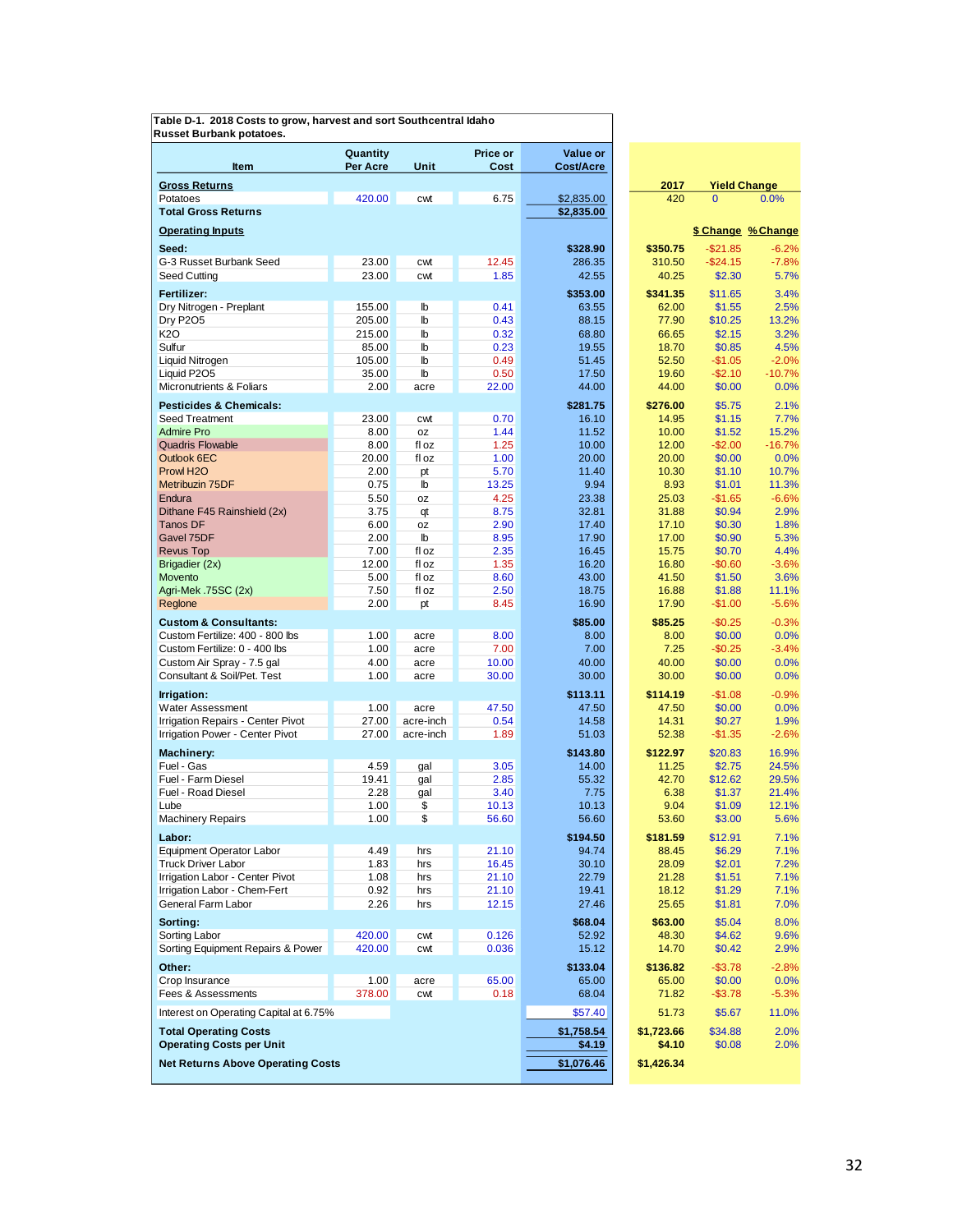| Russet Burbank potatoes.                                                                |          |              |           |                      |                  |         |  |
|-----------------------------------------------------------------------------------------|----------|--------------|-----------|----------------------|------------------|---------|--|
|                                                                                         | Quantity |              | Price or  | Value or             |                  |         |  |
| <b>Item</b><br><b>Ownership Costs:</b>                                                  | Per Acre | Unit         | Cost      | <b>Cost/Acre</b>     |                  |         |  |
| Tractors & Equipment Insurance                                                          |          |              |           | 5.90                 | 5.75             | \$0.15  |  |
| Tractors & Equipment Depreciation & Interest                                            |          |              |           | 198.00               | 192.00           | \$6.00  |  |
| Potato Handling Equipment Deprec. & Interest                                            |          |              |           | 66.00                | 64.00            | \$2.00  |  |
| Land*                                                                                   |          |              |           | 650.00               | 625.00           | \$25.00 |  |
| Overhead                                                                                |          |              |           | 44.00                | 42.00            | \$2.00  |  |
| Management Fee                                                                          |          |              |           | 143.00               | 139.00           | \$4.00  |  |
|                                                                                         |          |              |           |                      |                  |         |  |
|                                                                                         |          |              |           |                      |                  |         |  |
| <b>Total Ownership Costs</b><br><b>Ownership Costs per Unit</b>                         |          |              |           | \$1,106.90<br>\$2.64 | 1,067.75<br>2.54 | \$39.15 |  |
|                                                                                         |          |              |           |                      |                  | \$0.09  |  |
| <b>Total Costs per Acre</b>                                                             |          |              |           | \$2,865.44           | 2,791.41         | \$74.03 |  |
| <b>Total Cost per Unit</b>                                                              |          |              |           | \$6.82               | 6.65             | \$0.18  |  |
| <b>Returns to Risk</b>                                                                  |          |              |           | $-$30.44$            | 358.59           |         |  |
|                                                                                         |          |              |           |                      |                  |         |  |
| Notes:<br>*Includes irrigation system ownership costs.                                  |          |              |           |                      |                  |         |  |
| Blue font indicates an increase.                                                        |          |              |           |                      |                  |         |  |
| Red font indicates a decrease.                                                          |          |              |           |                      |                  |         |  |
| A green font indicates a change in product or procedure to derive the cost.             |          |              |           |                      |                  |         |  |
| Procedural changes can result in different costs than were published the previous year. |          |              |           |                      |                  |         |  |
| <b>Breakeven Analysis:</b>                                                              |          | <b>Base</b>  | $\ddot{}$ |                      |                  |         |  |
|                                                                                         | 5%       |              | 5%        |                      |                  |         |  |
|                                                                                         |          | Yield        |           |                      |                  |         |  |
| Price                                                                                   | 399      | 420          | 441       |                      |                  |         |  |
| <b>Operating Cost Breakeven</b>                                                         | \$4.41   | \$4.19       | \$3.99    |                      |                  |         |  |
| Ownership Cost Breakeven                                                                | \$2.77   | \$2.64       | \$2.51    |                      |                  |         |  |
| <b>Total Cost Breakeven</b>                                                             | \$7.18   | \$6.82       | \$6.50    |                      |                  |         |  |
|                                                                                         |          | <b>Price</b> |           |                      |                  |         |  |
| Yield                                                                                   | \$6.41   | \$6.75       | \$7.09    |                      |                  |         |  |
| <b>Operating Cost Breakeven</b>                                                         | 274.2    | 260.5        | 248.1     |                      |                  |         |  |
| Ownership Cost Breakeven                                                                | 172.6    | 164.0        | 156.2     |                      |                  |         |  |
| <b>Total Cost Breakeven</b>                                                             | 446.9    | 424.5        | 404.3     |                      |                  |         |  |

**Table D-1. 2018 Costs to grow, harvest and sort Southcentral Idaho**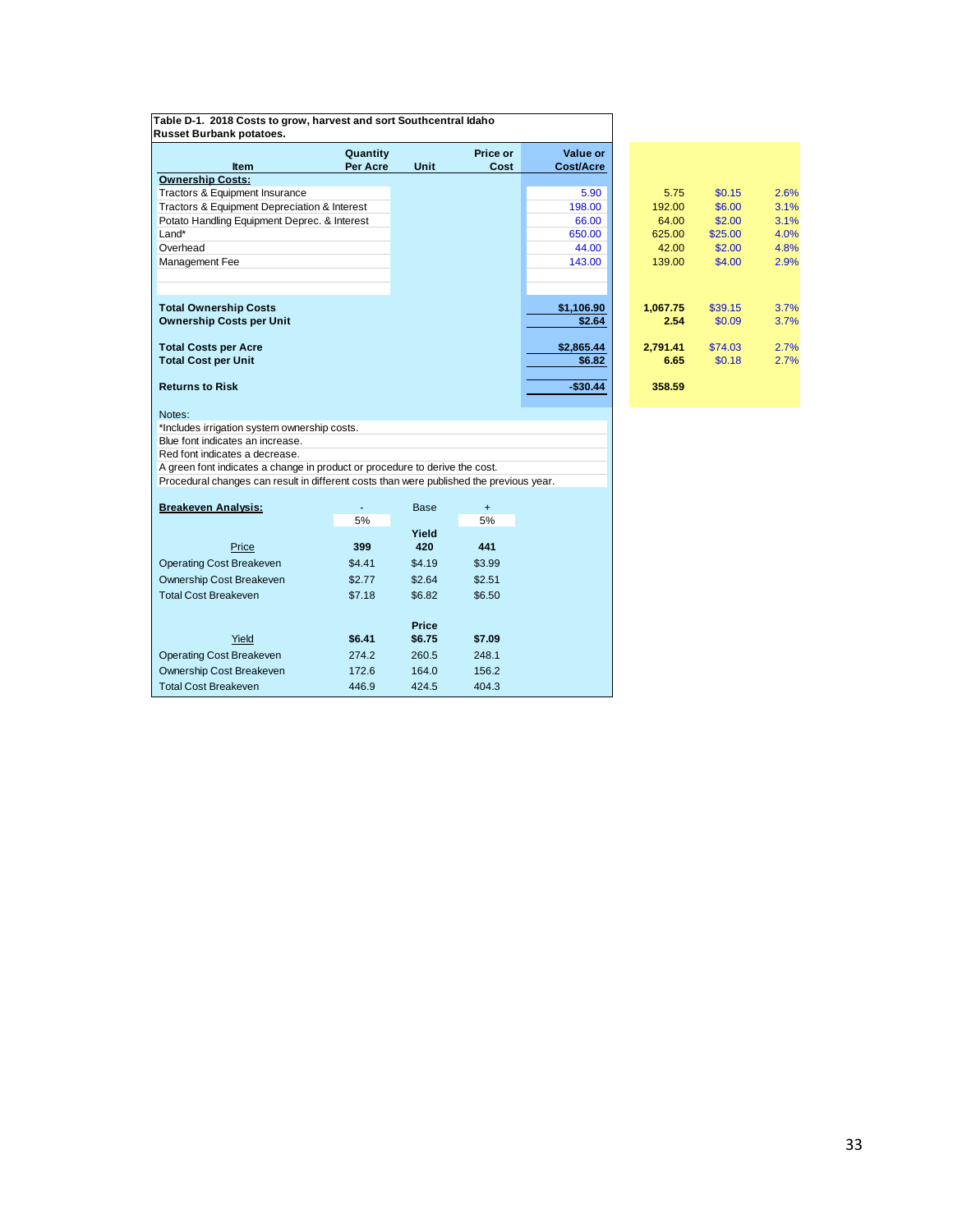|                                              | <b>Storage</b><br><b>Costs</b> | per Cwt | Field Run Cost Paid Yield Cost<br>per Cwt |
|----------------------------------------------|--------------------------------|---------|-------------------------------------------|
| Field-Run Yield                              |                                | 420.00  |                                           |
| Paid Yield %                                 | 90%                            |         | 378.0                                     |
| <b>Base Cost to Grow, Harvest &amp; Sort</b> |                                | \$6.82  | \$7.58                                    |
| Storage System Annual Ownership Costs        | \$0.380                        | \$0.380 | \$0.422                                   |
| Base Cost + Storage Ownership Costs          |                                | \$7.20  | \$8.00                                    |
| Storage System Annual Repairs                | \$0.043                        | \$0.043 | \$0.048                                   |
| Base + Storage System Ownership & Repairs    |                                | \$7.25  | \$8.05                                    |

## **Table D-2. 2017 Cost per cwt to grow, harvest, sort and store Southcentral Idaho Russet Burbank potatoes based on both field-run and paid yield.**

|                 | <b>Cumulative</b><br>Storage Op. | Cumulative<br>Base + All | <b>Cumulative</b><br>Base + All |
|-----------------|----------------------------------|--------------------------|---------------------------------|
|                 | <b>Costs</b>                     | <b>Storage Costs</b>     | <b>Storage Costs</b>            |
| October         | \$0.231                          | \$7.48                   | \$8.31                          |
| November*       | \$0.421                          | \$7.67                   | \$8.52                          |
| December        | \$0.518                          | \$7.76                   | \$8.63                          |
| January         | \$0.614                          | \$7.86                   | \$8.73                          |
| <b>February</b> | \$0.709                          | \$7.95                   | \$8.84                          |
| March           | \$0.805                          | \$8.05                   | \$8.94                          |
| April           | \$1.014                          | \$8.26                   | \$9.18                          |
| May             | \$1.132                          | \$8.38                   | \$9.31                          |
| June            | \$1.268                          | \$8.51                   | \$9.46                          |

\* Indicates month when sprout inhibitor applied.

Base cost of production includes cost to grow, harvest & sort potatoes, both operating and ownership. Ownership costs for potato handling equipment are included in the base cost of production.

Storage system includes: storage facility, air system, and the equipment used to place.

Storage operating costs include: repairs (shown separately), plus monthly operating costs: labor, power, chemicals, interest, shrink & insurance.

Storage costs do not include the cost of removing potatoes from storage.

Cumulative storage operating expenses are calculated to the end of the month.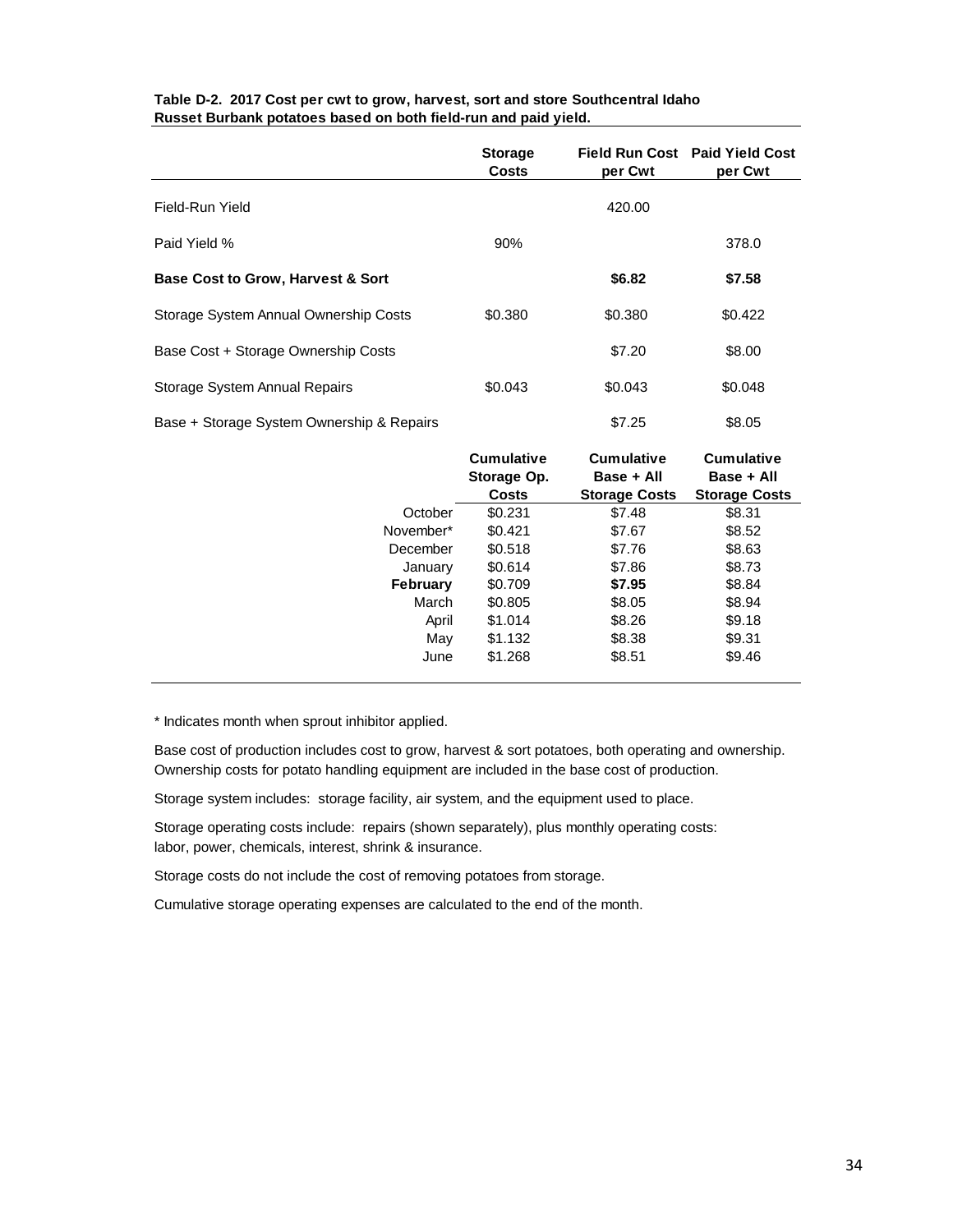Appendix E Eastern Idaho Southern Region Irrigated Russet Burbank Potato Non-Fumigated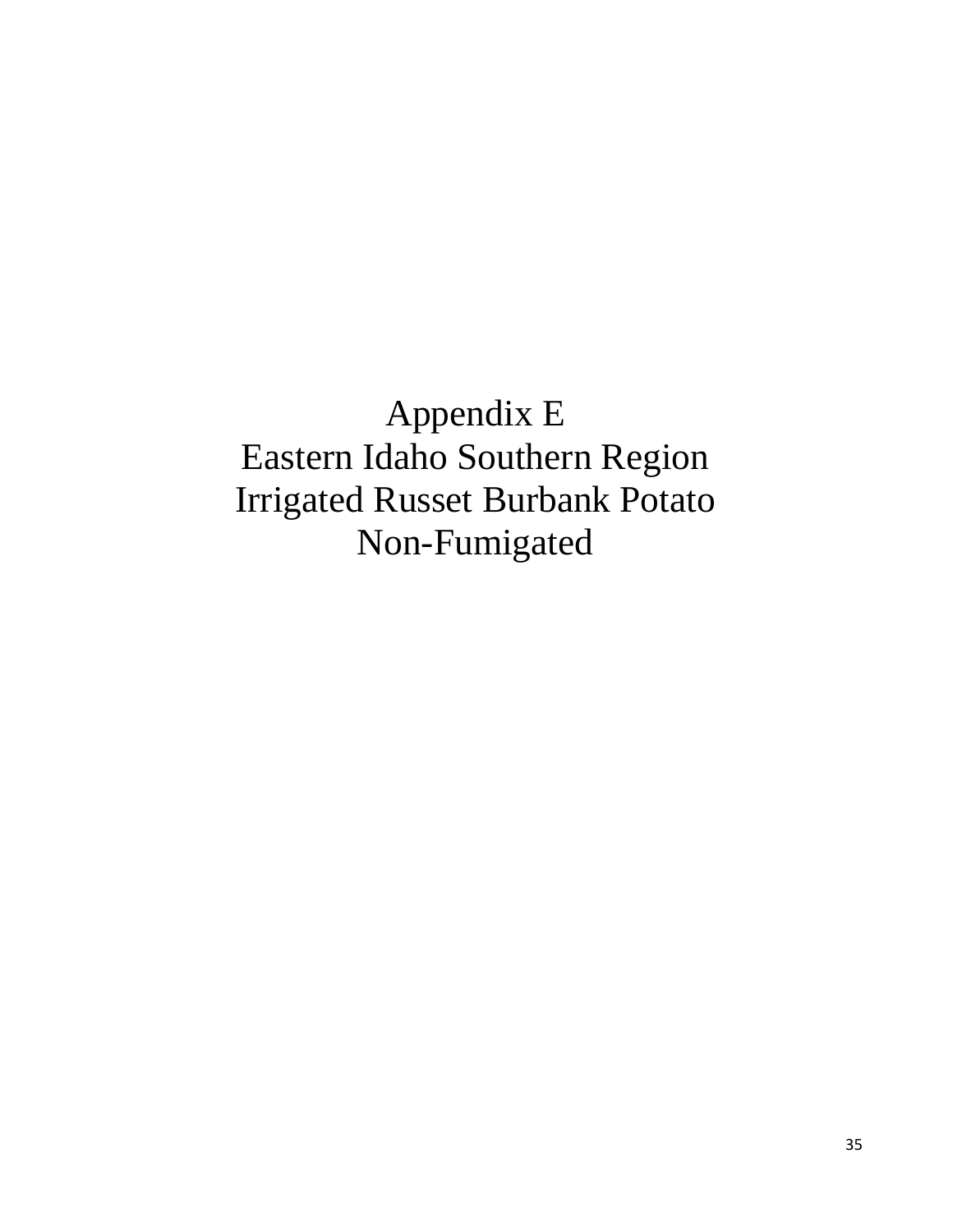|                                                         | Quantity      |              | Price or      | Value or          |                   |                     |                    |
|---------------------------------------------------------|---------------|--------------|---------------|-------------------|-------------------|---------------------|--------------------|
| Item                                                    | Per Acre      | Unit         | Cost          | <b>Cost/Acre</b>  |                   |                     |                    |
| <b>Gross Returns</b>                                    |               |              |               |                   | 2017              | <b>Yield Change</b> |                    |
| Potatoes                                                | 385.00        | cwt          | 6.75          | \$2,598.75        | 380               | 5                   | 1.3%               |
| <b>Total Gross Returns</b>                              |               |              |               | \$2,598.75        |                   |                     |                    |
| <b>Operating Inputs</b>                                 |               |              |               |                   |                   |                     | \$ Change % Change |
| Seed:                                                   |               |              |               | \$289.80          | \$309.75          | $-$19.95$           | $-6.4%$            |
| G-3 Russet Burbank Seed                                 | 21.00         | cwt          | 11.95         | 250.95            | 273.00            | $-$22.05$           | $-8.1%$            |
| Seed Cutting                                            | 21.00         | cwt          | 1.85          | 38.85             | 36.75             | \$2.10              | 5.7%               |
| Fertilizer:                                             |               |              |               | \$317.10          | \$309.55          | \$7.55              | 2.4%               |
| Dry Nitrogen - Preplant                                 | 135.00        | lb           | 0.41          | 55.35             | 54.00             | \$1.35              | 2.5%               |
| <b>Dry P2O5</b>                                         | 160.00        | lb           | 0.43          | 68.80             | 60.80             | \$8.00              | 13.2%              |
| K <sub>2</sub> O                                        | 195.00        | $\mathbb{b}$ | 0.32          | 62.40             | 60.45             | \$1.95              | 3.2%               |
| Sulfur                                                  | 85.00         | lb           | 0.23          | 19.55             | 18.70             | \$0.85              | 4.5%               |
| Liquid Nitrogen                                         | 100.00        | $\mathbb{I}$ | 0.49          | 49.00             | 50.00             | $-$1.00$            | $-2.0%$            |
| Liquid P2O5<br>Micronutrients/Humic Acid - CP           | 60.00<br>1.00 | $\mathbb{b}$ | 0.50<br>32.00 | 30.00             | 33.60             | $-$3.60$            | $-10.7%$           |
|                                                         |               | acre         |               | 32.00             | 32.00             | \$0.00              | 0.0%               |
| <b>Pesticides &amp; Chemicals:</b>                      |               |              |               | \$232.62          | \$229.40          | \$3.22              | 1.4%               |
| Seed Treatment                                          | 21.00<br>8.00 | cwt<br>fl oz | 0.70<br>1.44  | 14.70<br>11.52    | 13.65             | \$1.05              | 7.7%<br>15.2%      |
| Admire Pro<br>Moncut 70DF                               | 1.00          | lb           | 29.00         | 29.00             | 10.00<br>29.80    | \$1.52<br>$-$0.80$  | $-2.7%$            |
| Metribuzin 75DF                                         | 0.67          | lb           | 13.25         | 8.88              | 7.97              | \$0.90              | 11.3%              |
| Eptam 7E                                                | 3.50          | pt           | 6.30          | 22.05             | 22.05             | \$0.00              | 0.0%               |
| Prowl H <sub>2</sub> O                                  | 2.00          | pt           | 5.70          | 11.40             | 10.30             | \$1.10              | 10.7%              |
| <b>Quadris Flowable</b>                                 | 8.00          | fl oz        | 1.25          | 10.00             | 12.00             | $-$2.00$            | $-16.7%$           |
| Omega 500DF                                             | 5.50          | fl oz        | 3.00          | 16.50             | 17.60             | $-$1.10$            | $-6.3%$            |
| Endura                                                  | 5.50          | oz           | 4.25          | 23.38             | 25.03             | $-$1.65$            | $-6.6%$            |
| <b>Bravo Weatherstik</b><br>Dithane F45 Rainshield (2x) | 1.00<br>3.20  | pt<br>qt     | 5.55<br>8.75  | 5.55<br>28.00     | 5.60<br>27.20     | $-$0.05$<br>\$0.80  | $-0.9%$<br>2.9%    |
| Gavel 75DF                                              | 2.00          | lb           | 8.95          | 17.90             | 14.03             | \$3.88              | 27.6%              |
| 75SC. Agri-Mek                                          | 3.50          | fl oz        | 2.50          | 8.75              | 7.88              | \$0.88              | 11.1%              |
| <b>Brigadier</b>                                        | 6.00          | fl oz        | 1.35          | 8.10              | 8.40              | $-$0.30$            | $-3.6%$            |
| Reglone                                                 | 2.00          | pt           | 8.45          | 16.90             | 17.90             | $-$1.00$            | $-5.6%$            |
| <b>Custom &amp; Consultants:</b>                        |               |              |               | \$68.00           | \$68.25           | $-$0.25$            | $-0.4%$            |
| Custom Fertilize: 400 - 800 lbs                         | 1.00          | acre         | 8.00          | 8.00              | 8.00              | \$0.00              | 0.0%               |
| Custom Fertilize: 0 - 400 lbs                           | 1.00          | acre         | 7.00          | 7.00              | 7.25              | $-$0.25$            | $-3.4%$            |
| Custom Air Spray - 5.0 gal                              | 3.00          | acre         | 9.00          | 27.00             | 27.00             | \$0.00              | 0.0%               |
| Consultant & Soil/Pet. Test                             | 1.00          | acre         | 26.00         | 26.00             | 26.00             | \$0.00              | 0.0%               |
| Irrigation:                                             |               |              |               | \$96.32           | \$97.28           | $-$0.96$            | $-1.0%$            |
| Water Assessment                                        | 1.00          | acre         | 38.00         | 38.00             | 38.00             | \$0.00              | 0.0%               |
| Irrigation Repairs - Center Pivot                       | 24.00         | acre-inch    | 0.54          | 12.96             | 12.72             | \$0.24              | 1.9%               |
| Irrigation Power - Center Pivot                         | 24.00         | acre-inch    | 1.89          | 45.36             | 46.56             | $-$1.20$            | $-2.6%$            |
| <b>Machinery:</b>                                       |               |              |               | \$144.05          | \$123.90          | \$20.15             | 16.3%              |
| Fuel - Gas                                              | 4.52          | gal          | 3.05          | 13.79             | 11.07             | \$2.71              | 24.5%              |
| Fuel - Farm Diesel                                      | 20.47         | gal          | 2.80          | 57.32             | 45.03             | \$12.28             | 27.3%              |
| Fuel - Road Diesel<br>Lube                              | 1.92<br>1.00  | gal<br>\$    | 3.30<br>10.56 | 6.34<br>10.56     | 5.28<br>9.42      | \$1.06<br>\$1.14    | 20.0%<br>12.1%     |
| <b>Machinery Repairs</b>                                | 1.00          | \$           | 56.05         | 56.05             | 53.09             | \$2.96              | 5.6%               |
|                                                         |               |              |               |                   |                   |                     |                    |
| Labor:<br><b>Equipment Operator Labor</b>               | 3.88          | hrs          | 21.10         | \$176.82<br>81.87 | \$165.08<br>76.44 | \$11.73<br>\$5.43   | 7.1%<br>7.1%       |
| <b>Truck Driver Labor</b>                               | 1.86          | hrs          | 16.45         | 30.60             | 28.55             | \$2.05              | 7.2%               |
| Irrigation Labor - Center Pivot                         | 0.96          | hrs          | 21.10         | 20.26             | 18.91             | \$1.34              | 7.1%               |
| Irrigation Labor - Chem-Fert                            | 0.80          | hrs          | 21.10         | 16.88             | 15.76             | \$1.12              | 7.1%               |
| General Farm Labor                                      | 2.24          | hrs          | 12.15         | 27.22             | 25.42             | \$1.79              | 7.0%               |
| Sorting:                                                |               |              |               | \$62.37           | \$57.00           | \$5.37              | 9.4%               |
| Sorting Labor                                           | 385.00        | cwt          | 0.126         | 48.51             | 43.70             | \$4.81              | 11.0%              |
| Sorting Equipment Repairs & Power                       | 385.00        | cwt          | 0.036         | 13.86             | 13.30             | \$0.56              | 4.2%               |
| Other:                                                  |               |              |               | \$142.46          | \$144.98          | $-$2.52$            | $-1.7%$            |
| Crop Insurance                                          | 1.00          | acre         | 80.00         | 80.00             | 80.00             | \$0.00              | 0.0%               |
| Fees & Assessments                                      | 347.00        | cwt          | 0.18          | 62.46             | 64.98             | $-$2.52$            | $-3.9%$            |
| Interest on Operating Capital at 6.75%                  |               |              |               | \$51.65           | 47.74             | \$3.91              | 8.2%               |
| <b>Total Operating Costs</b>                            |               |              |               | \$1,581.19        | \$1,552.93        | \$28.26             | 1.8%               |
| <b>Operating Costs per Unit</b>                         |               |              |               | \$4.11            | \$4.09            | \$0.02              | 0.5%               |
| <b>Net Returns Above Operating Costs</b>                |               |              |               |                   | \$1,297.07        |                     |                    |
|                                                         |               |              |               | \$1,017.56        |                   |                     |                    |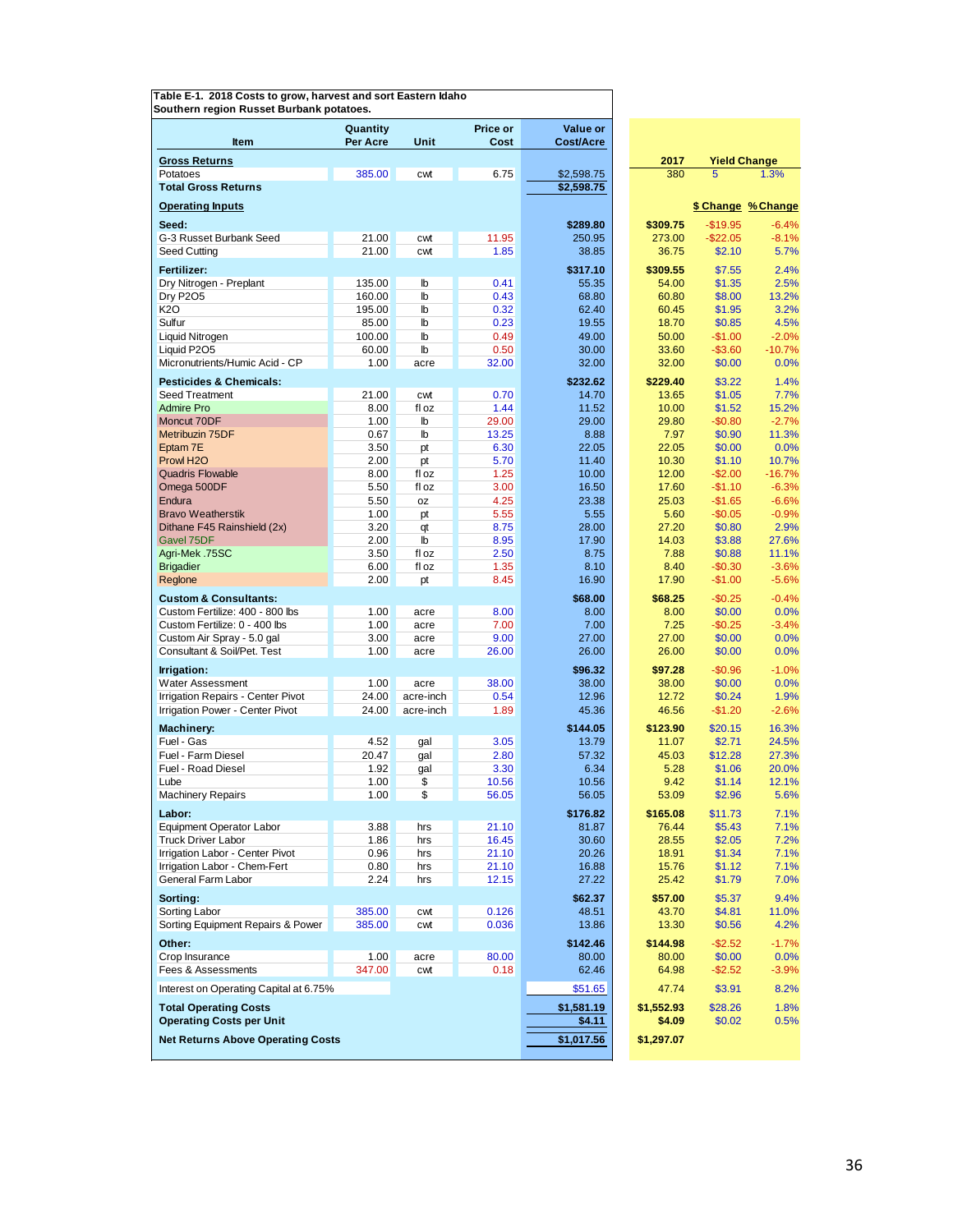| Price or<br>Value or<br>Quantity<br><b>Per Acre</b><br>Unit<br><b>Item</b><br>Cost<br><b>Cost/Acre</b><br><b>Ownership Costs:</b><br>Tractors & Equipment Insurance<br>5.50<br>5.35<br>\$0.15<br>2.8%<br>Tractors & Equipment Depreciation & Interest<br>182.00<br>176.00<br>\$6.00<br>3.4%<br>Potato Handling Equipment Deprec. & Interest<br>60.00<br>58.00<br>\$2.00<br>3.4%<br>\$0.00<br>Land*<br>535.00<br>535.00<br>0.0%<br>Overhead<br>\$1.00<br>2.6%<br>40.00<br>39.00<br>\$2.00<br>1.6%<br>126.00<br>124.00<br>Management Fee<br><b>Total Ownership Costs</b><br>1.2%<br>\$948.50<br>937.35<br>\$11.15<br><b>Ownership Costs per Unit</b><br>\$2.46<br>2.47<br>\$0.00<br>$-0.1%$<br>\$2,529.69<br>1.6%<br><b>Total Costs per Acre</b><br>2.490.28<br>\$39.41<br><b>Total Cost per Unit</b><br>\$6.57<br>6.55<br>\$0.02<br>0.3%<br><b>Returns to Risk</b><br>\$69.06<br>359.72<br>Notes:<br>*Includes irrigation system ownership costs.<br>Blue font indicates an increase.<br>Red font indicates a decrease.<br>A green font indicates a change in product or procedure to derive the cost.<br>Procedural changes can result in different costs than were published the previous year.<br><b>Breakeven Analysis:</b><br><b>Base</b><br>$\ddot{}$<br>5%<br>5%<br>Yield<br>365.75<br>385<br>404.25<br>Price | Table E-1. 2018 Costs to grow, harvest and sort Eastern Idaho<br>Southern region Russet Burbank potatoes. |  |  |  |  |
|---------------------------------------------------------------------------------------------------------------------------------------------------------------------------------------------------------------------------------------------------------------------------------------------------------------------------------------------------------------------------------------------------------------------------------------------------------------------------------------------------------------------------------------------------------------------------------------------------------------------------------------------------------------------------------------------------------------------------------------------------------------------------------------------------------------------------------------------------------------------------------------------------------------------------------------------------------------------------------------------------------------------------------------------------------------------------------------------------------------------------------------------------------------------------------------------------------------------------------------------------------------------------------------------------------------------|-----------------------------------------------------------------------------------------------------------|--|--|--|--|
|                                                                                                                                                                                                                                                                                                                                                                                                                                                                                                                                                                                                                                                                                                                                                                                                                                                                                                                                                                                                                                                                                                                                                                                                                                                                                                                     |                                                                                                           |  |  |  |  |
|                                                                                                                                                                                                                                                                                                                                                                                                                                                                                                                                                                                                                                                                                                                                                                                                                                                                                                                                                                                                                                                                                                                                                                                                                                                                                                                     |                                                                                                           |  |  |  |  |
|                                                                                                                                                                                                                                                                                                                                                                                                                                                                                                                                                                                                                                                                                                                                                                                                                                                                                                                                                                                                                                                                                                                                                                                                                                                                                                                     |                                                                                                           |  |  |  |  |
|                                                                                                                                                                                                                                                                                                                                                                                                                                                                                                                                                                                                                                                                                                                                                                                                                                                                                                                                                                                                                                                                                                                                                                                                                                                                                                                     |                                                                                                           |  |  |  |  |
|                                                                                                                                                                                                                                                                                                                                                                                                                                                                                                                                                                                                                                                                                                                                                                                                                                                                                                                                                                                                                                                                                                                                                                                                                                                                                                                     |                                                                                                           |  |  |  |  |
|                                                                                                                                                                                                                                                                                                                                                                                                                                                                                                                                                                                                                                                                                                                                                                                                                                                                                                                                                                                                                                                                                                                                                                                                                                                                                                                     |                                                                                                           |  |  |  |  |
|                                                                                                                                                                                                                                                                                                                                                                                                                                                                                                                                                                                                                                                                                                                                                                                                                                                                                                                                                                                                                                                                                                                                                                                                                                                                                                                     |                                                                                                           |  |  |  |  |
|                                                                                                                                                                                                                                                                                                                                                                                                                                                                                                                                                                                                                                                                                                                                                                                                                                                                                                                                                                                                                                                                                                                                                                                                                                                                                                                     |                                                                                                           |  |  |  |  |
|                                                                                                                                                                                                                                                                                                                                                                                                                                                                                                                                                                                                                                                                                                                                                                                                                                                                                                                                                                                                                                                                                                                                                                                                                                                                                                                     |                                                                                                           |  |  |  |  |
|                                                                                                                                                                                                                                                                                                                                                                                                                                                                                                                                                                                                                                                                                                                                                                                                                                                                                                                                                                                                                                                                                                                                                                                                                                                                                                                     |                                                                                                           |  |  |  |  |
|                                                                                                                                                                                                                                                                                                                                                                                                                                                                                                                                                                                                                                                                                                                                                                                                                                                                                                                                                                                                                                                                                                                                                                                                                                                                                                                     |                                                                                                           |  |  |  |  |
|                                                                                                                                                                                                                                                                                                                                                                                                                                                                                                                                                                                                                                                                                                                                                                                                                                                                                                                                                                                                                                                                                                                                                                                                                                                                                                                     |                                                                                                           |  |  |  |  |
|                                                                                                                                                                                                                                                                                                                                                                                                                                                                                                                                                                                                                                                                                                                                                                                                                                                                                                                                                                                                                                                                                                                                                                                                                                                                                                                     |                                                                                                           |  |  |  |  |
|                                                                                                                                                                                                                                                                                                                                                                                                                                                                                                                                                                                                                                                                                                                                                                                                                                                                                                                                                                                                                                                                                                                                                                                                                                                                                                                     |                                                                                                           |  |  |  |  |
|                                                                                                                                                                                                                                                                                                                                                                                                                                                                                                                                                                                                                                                                                                                                                                                                                                                                                                                                                                                                                                                                                                                                                                                                                                                                                                                     |                                                                                                           |  |  |  |  |
|                                                                                                                                                                                                                                                                                                                                                                                                                                                                                                                                                                                                                                                                                                                                                                                                                                                                                                                                                                                                                                                                                                                                                                                                                                                                                                                     |                                                                                                           |  |  |  |  |
|                                                                                                                                                                                                                                                                                                                                                                                                                                                                                                                                                                                                                                                                                                                                                                                                                                                                                                                                                                                                                                                                                                                                                                                                                                                                                                                     |                                                                                                           |  |  |  |  |
|                                                                                                                                                                                                                                                                                                                                                                                                                                                                                                                                                                                                                                                                                                                                                                                                                                                                                                                                                                                                                                                                                                                                                                                                                                                                                                                     |                                                                                                           |  |  |  |  |
|                                                                                                                                                                                                                                                                                                                                                                                                                                                                                                                                                                                                                                                                                                                                                                                                                                                                                                                                                                                                                                                                                                                                                                                                                                                                                                                     |                                                                                                           |  |  |  |  |
|                                                                                                                                                                                                                                                                                                                                                                                                                                                                                                                                                                                                                                                                                                                                                                                                                                                                                                                                                                                                                                                                                                                                                                                                                                                                                                                     |                                                                                                           |  |  |  |  |
|                                                                                                                                                                                                                                                                                                                                                                                                                                                                                                                                                                                                                                                                                                                                                                                                                                                                                                                                                                                                                                                                                                                                                                                                                                                                                                                     |                                                                                                           |  |  |  |  |
|                                                                                                                                                                                                                                                                                                                                                                                                                                                                                                                                                                                                                                                                                                                                                                                                                                                                                                                                                                                                                                                                                                                                                                                                                                                                                                                     |                                                                                                           |  |  |  |  |
|                                                                                                                                                                                                                                                                                                                                                                                                                                                                                                                                                                                                                                                                                                                                                                                                                                                                                                                                                                                                                                                                                                                                                                                                                                                                                                                     |                                                                                                           |  |  |  |  |
|                                                                                                                                                                                                                                                                                                                                                                                                                                                                                                                                                                                                                                                                                                                                                                                                                                                                                                                                                                                                                                                                                                                                                                                                                                                                                                                     |                                                                                                           |  |  |  |  |
|                                                                                                                                                                                                                                                                                                                                                                                                                                                                                                                                                                                                                                                                                                                                                                                                                                                                                                                                                                                                                                                                                                                                                                                                                                                                                                                     |                                                                                                           |  |  |  |  |
|                                                                                                                                                                                                                                                                                                                                                                                                                                                                                                                                                                                                                                                                                                                                                                                                                                                                                                                                                                                                                                                                                                                                                                                                                                                                                                                     |                                                                                                           |  |  |  |  |
|                                                                                                                                                                                                                                                                                                                                                                                                                                                                                                                                                                                                                                                                                                                                                                                                                                                                                                                                                                                                                                                                                                                                                                                                                                                                                                                     |                                                                                                           |  |  |  |  |
|                                                                                                                                                                                                                                                                                                                                                                                                                                                                                                                                                                                                                                                                                                                                                                                                                                                                                                                                                                                                                                                                                                                                                                                                                                                                                                                     |                                                                                                           |  |  |  |  |
| $\mathbf{A}$ $\mathbf{A}$<br>0.04<br>$A + 1$                                                                                                                                                                                                                                                                                                                                                                                                                                                                                                                                                                                                                                                                                                                                                                                                                                                                                                                                                                                                                                                                                                                                                                                                                                                                        |                                                                                                           |  |  |  |  |

| alue or<br>st/Acre |          |         |         |  |
|--------------------|----------|---------|---------|--|
|                    |          |         |         |  |
| 5.50               | 5.35     | \$0.15  | 2.8%    |  |
| 182.00             | 176.00   | \$6.00  | 3.4%    |  |
| 60.00              | 58.00    | \$2.00  | 3.4%    |  |
| 535.00             | 535.00   | \$0.00  | 0.0%    |  |
| 40.00              | 39.00    | \$1.00  | 2.6%    |  |
| 126.00             | 124.00   | \$2.00  | 1.6%    |  |
|                    |          |         |         |  |
|                    |          |         |         |  |
| \$948.50           | 937.35   | \$11.15 | 1.2%    |  |
| \$2.46             | 2.47     | \$0.00  | $-0.1%$ |  |
|                    |          |         |         |  |
| .529.69            | 2,490.28 | \$39.41 | 1.6%    |  |
| \$6.57             | 6.55     | \$0.02  | 0.3%    |  |
|                    |          |         |         |  |
| \$69.06            | 359.72   |         |         |  |
|                    |          |         |         |  |

| <b>Breakeven Analysis:</b>      | ۰      | <b>Base</b>  | $\div$ |
|---------------------------------|--------|--------------|--------|
|                                 | 5%     |              | 5%     |
|                                 |        | Yield        |        |
| Price                           | 365.75 | 385          | 404.25 |
| <b>Operating Cost Breakeven</b> | \$4.32 | \$4.11       | \$3.91 |
| Ownership Cost Breakeven        | \$2.59 | \$2.46       | \$2.35 |
| <b>Total Cost Breakeven</b>     | \$6.92 | \$6.57       | \$6.26 |
|                                 |        | <b>Price</b> |        |
| Yield                           | \$6.41 | \$6.75       | \$7.09 |
| <b>Operating Cost Breakeven</b> | 246.6  | 234.3        | 223.1  |
| Ownership Cost Breakeven        | 147.9  | 140.5        | 133.8  |
| <b>Total Cost Breakeven</b>     | 394.5  | 374.8        | 356.9  |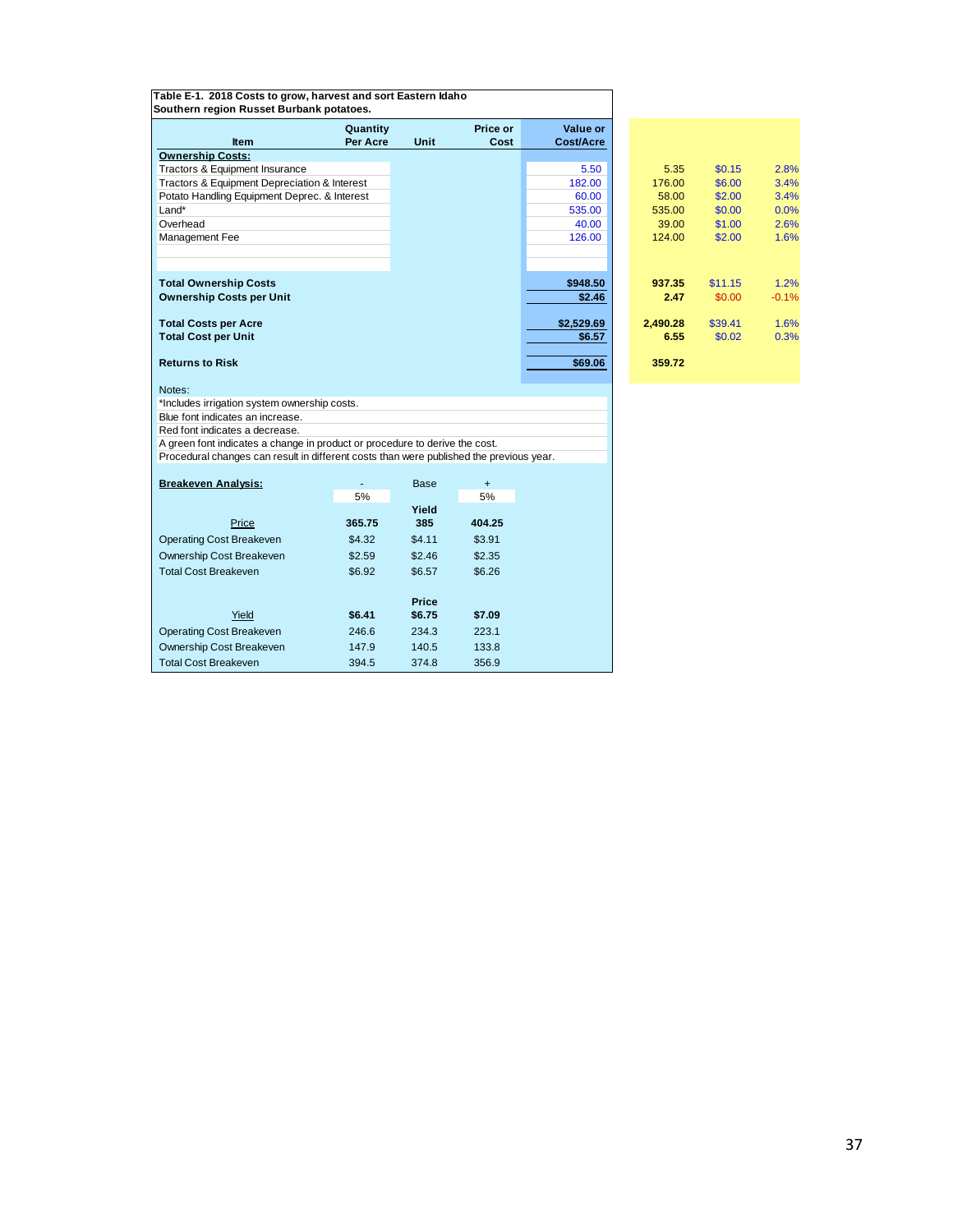|                                              | <b>Storage</b><br>Costs | per Cwt | Field Run Cost Paid Yield Cost<br>per Cwt |
|----------------------------------------------|-------------------------|---------|-------------------------------------------|
| Field-Run Yield                              |                         | 385.00  |                                           |
| Paid Yield %                                 | 90%                     |         | 346.5                                     |
| <b>Base Cost to Grow, Harvest &amp; Sort</b> |                         | \$6.57  | \$7.30                                    |
| Storage System Annual Ownership Costs        | \$0.380                 | \$0.380 | \$0.422                                   |
| Base Cost + Storage Ownership Costs          |                         | \$6.95  | \$7.72                                    |
| Storage System Annual Repairs                | \$0.043                 | \$0.043 | \$0.048                                   |
| Base + Storage System Ownership & Repairs    |                         | \$6.99  | \$7.77                                    |

## **Table E-2. 2017 Cost per cwt to grow, harvest, sort and store Eastern Idaho Southern region Russet Burbank potatoes based on both field-run and paid yield.**

|                 | <b>Cumulative</b><br>Storage Op. | <b>Cumulative</b><br>Base + All | <b>Cumulative</b><br>Base + All |
|-----------------|----------------------------------|---------------------------------|---------------------------------|
|                 | <b>Costs</b>                     | <b>Storage Costs</b>            | <b>Storage Costs</b>            |
| October         | \$0.237                          | \$7.23                          | \$8.03                          |
| November*       | \$0.432                          | \$7.43                          | \$8.25                          |
| December        | \$0.531                          | \$7.52                          | \$8.36                          |
| January         | \$0.629                          | \$7.62                          | \$8.47                          |
| <b>February</b> | \$0.729                          | \$7.72                          | \$8.58                          |
| March           | \$0.827                          | \$7.82                          | \$8.69                          |
| April           | \$1.041                          | \$8.03                          | \$8.93                          |
| May             | \$1.162                          | \$8.16                          | \$9.06                          |
| June            | \$1,303                          | \$8.30                          | \$9.22                          |

\* Indicates month when sprout inhibitor applied.

Base cost of production includes cost to grow, harvest & sort potatoes, both operating and ownership. Ownership costs for potato handling equipment are included in the base cost of production.

Storage system includes: storage facility, air system, and the equipment used to place.

Storage operating costs include: repairs (shown separately), plus monthly operating costs: labor, power, chemicals, interest, shrink & insurance.

Storage costs do not include the cost of removing potatoes from storage.

Cumulative storage operating expenses are calculated to the end of the month.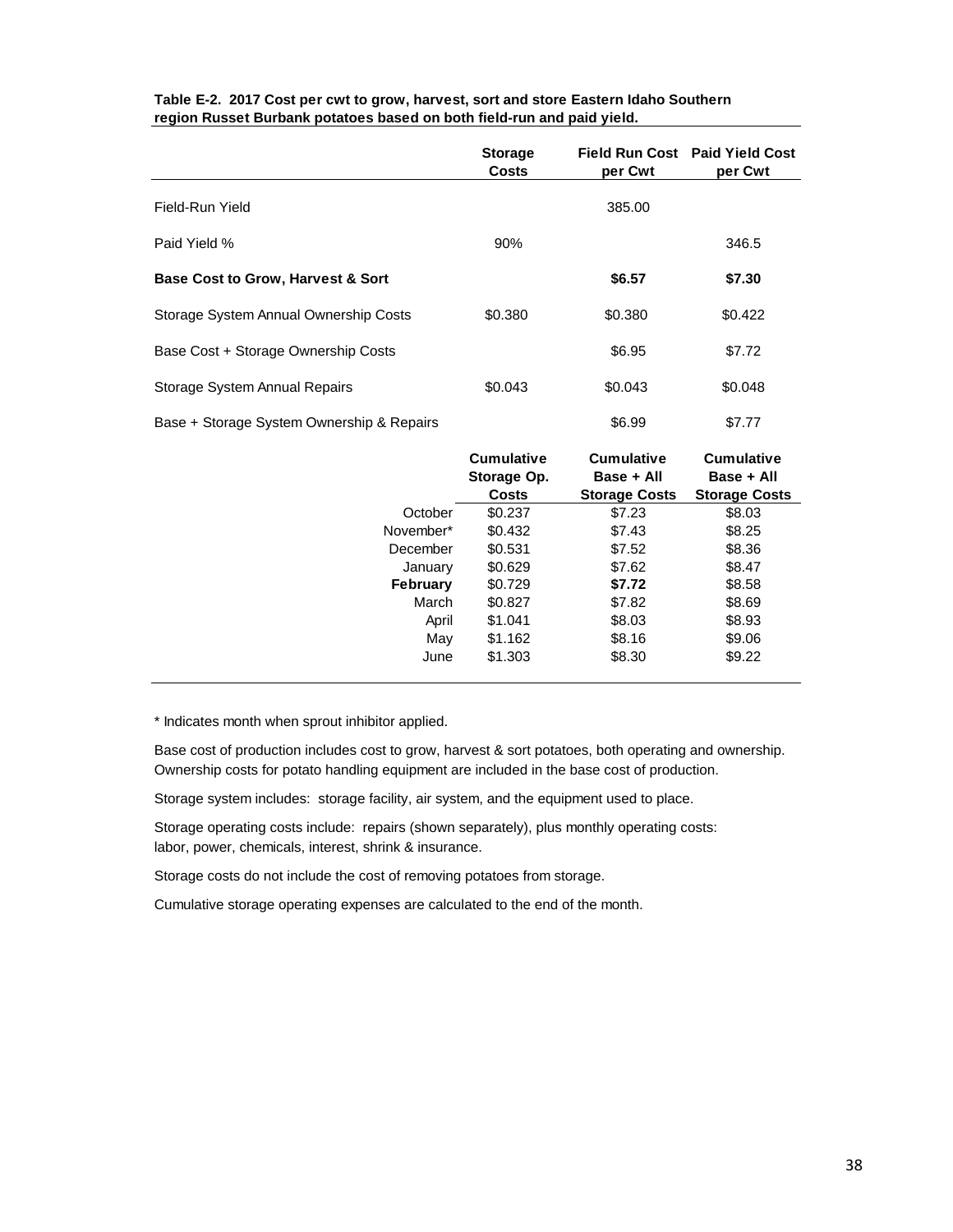Appendix F Eastern Idaho Northern Region Irrigated Russet Burbank Potato Non-Fumigated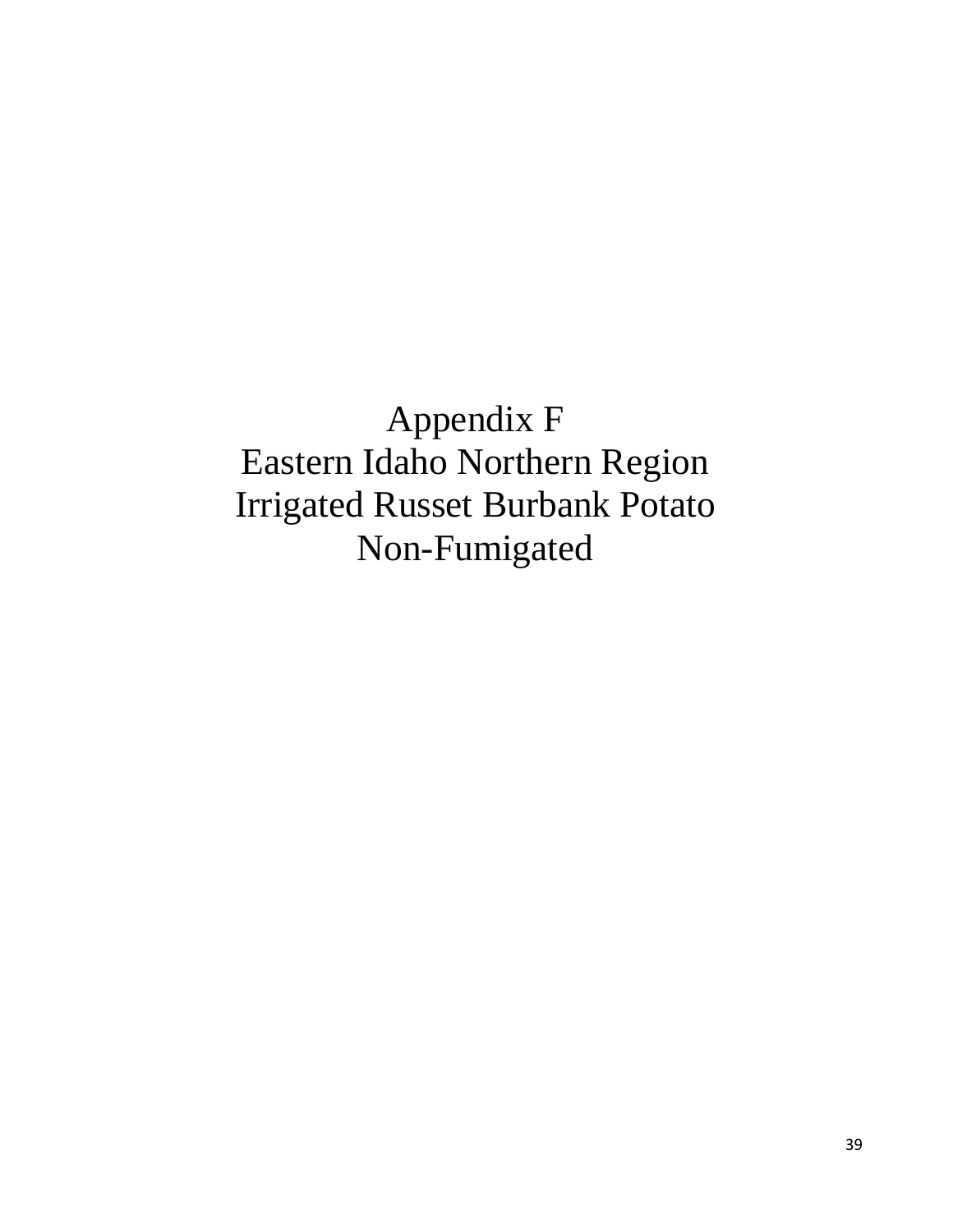| Northern region Russet Burbank potatoes. |                 |              |               |                  |                 |                     |                    |
|------------------------------------------|-----------------|--------------|---------------|------------------|-----------------|---------------------|--------------------|
|                                          | Quantity        |              | Price or      | <b>Value or</b>  |                 |                     |                    |
| Item                                     | Per Acre        | Unit         | Cost          | <b>Cost/Acre</b> |                 |                     |                    |
| <b>Gross Returns</b>                     |                 |              |               |                  | 2017            | <b>Yield Change</b> |                    |
| Potatoes                                 | 365.00          | cwt          | 6.50          | \$2,372.50       | 365             | $\overline{0}$      | 0.0%               |
| <b>Total Gross Returns</b>               |                 |              |               | \$2,372.50       |                 |                     |                    |
| <b>Operating Inputs</b>                  |                 |              |               |                  |                 |                     | \$ Change % Change |
|                                          |                 |              |               |                  |                 |                     |                    |
| Seed:                                    |                 |              |               | \$280.35         | \$300.30        | $-$19.95$           | $-6.6%$            |
| G-3 Russet Burbank Seed                  | 21.00<br>21.00  | cwt<br>cwt   | 11.50<br>1.85 | 241.50<br>38.85  | 263.55<br>36.75 | $-$22.05$           | $-8.4%$            |
| Seed Cutting                             |                 |              |               |                  |                 | \$2.10              | 5.7%               |
| Fertilizer:                              |                 |              |               | \$305.55         | \$297.80        | \$7.75              | 2.6%               |
| Dry Nitrogen - Preplant                  | 135.00          | lb           | 0.41          | 55.35            | 54.00           | \$1.35              | 2.5%               |
| <b>Dry P2O5</b>                          | 155.00          | lb           | 0.43          | 66.65            | 58.90           | \$7.75              | 13.2%              |
| <b>K2O</b><br>Sulfur                     | 160.00<br>80.00 | Ib<br>lb     | 0.32<br>0.23  | 51.20<br>18.40   | 49.60<br>17.60  | \$1.60<br>\$0.80    | 3.2%<br>4.5%       |
| Liquid Nitrogen                          | 105.00          | Ib           | 0.49          | 51.45            | 52.50           | $-$1.05$            | $-2.0%$            |
| Liquid P2O5                              | 45.00           | lb           | 0.50          | 22.50            | 25.20           | $-$2.70$            | $-10.7%$           |
| Micronutrients/Humic Acid - CP           | 1.00            | acre         | 40.00         | 40.00            | 40.00           | \$0.00              | 0.0%               |
|                                          |                 |              |               |                  |                 |                     |                    |
| <b>Pesticides &amp; Chemicals:</b>       |                 |              |               | \$227.99         | \$226.97        | \$1.03              | 0.5%               |
| Seed Treatment<br><b>Admire Pro</b>      | 21.00<br>8.00   | cwt<br>fl oz | 0.70<br>1.44  | 14.70<br>11.52   | 13.65<br>10.00  | \$1.05<br>\$1.52    | 7.7%<br>15.2%      |
| <b>Regent 4SC</b>                        | 3.20            | fl oz        | 9.23          | 29.54            | 28.48           | \$1.06              | 3.7%               |
| Metribuzin 75DF                          | 0.75            | lb           | 13.25         | 9.94             | 8.93            | \$1.01              | 11.3%              |
| Outlook 6EC                              | 18.00           | fl oz        | 1.00          | 18.00            | 18.00           | \$0.00              | 0.0%               |
| Prowl H <sub>2</sub> O                   | 2.00            | pt           | 5.70          | 11.40            | 10.30           | \$1.10              | 10.7%              |
| <b>Quadris Flowable</b>                  | 8.00            | fl oz        | 1.25          | 10.00            | 12.00           | $-$2.00$            | $-16.7%$           |
| <b>Bravo Weather Stik</b>                | 1.50            | pt           | 5.55          | 8.33             | 9.19            | $-$0.86$            | $-9.4%$            |
| Endura                                   | 5.50            | oz           | 4.25          | 23.38            | 25.03           | $-$1.65$            | $-6.6%$            |
| Dithane F45 Rainshield                   | 1.60            | qt           | 8.75          | 14.00            | 13.60           | \$0.40              | 2.9%               |
| <b>Revus Top</b>                         | 7.00            | fl oz        | 2.35          | 16.45            | 15.75           | \$0.70              | 4.4%               |
| <b>Brigadier</b>                         | 6.00            | fl oz        | 1.35          | 8.10             | 8.40            | $-$0.30$            | $-3.6%$            |
| <b>Fulfill WDG</b>                       | 5.50            | fl oz        | 6.50          | 35.75            | 35.75           | \$0.00              | 0.0%               |
| Reglone                                  | 2.00            | pt           | 8.45          | 16.90            | 17.90           | $-$1.00$            | $-5.6%$            |
| <b>Custom &amp; Consultants:</b>         |                 |              |               | \$59.00          | \$59.25         | $-$0.25$            | $-0.4%$            |
| Custom Fertilize: 400 - 800 lbs          | 1.00            | acre         | 8.00          | 8.00             | 8.00            | \$0.00              | 0.0%               |
| Custom Fertilize: 0 - 400 lbs            | 1.00            | acre         | 7.00          | 7.00             | 7.25            | $-$0.25$            | $-3.4%$            |
| Custom Air Spray - 5.0 gal               | 2.00            | acre         | 9.00          | 18.00            | 18.00           | \$0.00              | 0.0%               |
| Consultant & Soil/Pet. Test              | 1.00            | acre         | 26.00         | 26.00            | 26.00           | \$0.00              | 0.0%               |
| Irrigation:                              |                 |              |               | \$68.64          | \$69.56         | $-$0.92$            | $-1.3%$            |
| Water Assessment                         | 1.00            | acre         | 12.75         | 12.75            | 12.75           | \$0.00              | 0.0%               |
| Irrigation Repairs - Center Pivot        | 23.00           | acre-inch    | 0.54          | 12.42            | 12.19           | \$0.23              | 1.9%               |
| Irrigation Power - Center Pivot          | 23.00           | acre-inch    | 1.89          | 43.47            | 44.62           | $-$1.15$            | $-2.6%$            |
| <b>Machinery:</b>                        |                 |              |               | \$144.16         | \$123.60        | \$20.56             | 16.6%              |
| Fuel - Gas                               | 4.51            | gal          | 3.05          | 13.76            | 11.05           | \$2.71              | 24.5%              |
| Fuel - Farm Diesel                       | 21.30           | gal          | 2.80          | 59.64            | 46.86           | \$12.78             | 27.3%              |
| Fuel - Road Diesel                       | 1.91            | gal          | 3.30          | 6.30             | 5.25            | \$1.05              | 20.0%              |
| Lube                                     | 1.00            | \$           | 10.86         | 10.86            | 9.69            | \$1.17              | 12.1%              |
| <b>Machinery Repairs</b>                 | 1.00            | \$           | 53.60         | 53.60            | 50.75           | \$2.85              | 5.6%               |
| Labor:                                   |                 |              |               | \$178.66         | \$166.80        | \$11.86             | 7.1%               |
| Equipment Operator Labor                 | 4.03            | hrs          | 21.10         | 85.03            | 79.39           | \$5.64              | 7.1%               |
| <b>Truck Driver Labor</b>                | 1.86            | hrs          | 16.45         | 30.60            | 28.55           | \$2.05              | 7.2%               |
| Irrigation Labor - Center Pivot          | 0.92            | hrs          | 21.10         | 19.41            | 18.12           | \$1.29              | 7.1%               |
| Irrigation Labor - Chem-Fert             | 0.76            | hrs          | 21.10         | 16.04            | 14.97           | \$1.06              | 7.1%               |
| General Farm Labor                       | 2.27            | hrs          | 12.15         | 27.58            | 25.76           | \$1.82              | 7.0%               |
| Sorting:                                 |                 |              |               | \$59.13          | \$54.75         | \$4.38              | 8.0%               |
| Sorting Labor                            | 365.00          | cwt          | 0.126         | 45.99            | 41.98           | \$4.02              | 9.6%               |
| Sorting Equipment Repairs & Power        | 365.00          | cwt          | 0.036         | 13.14            | 12.78           | \$0.36              | 2.9%               |
| Other:                                   |                 |              |               | \$134.22         | \$132.46        | \$1.76              | 1.3%               |
| Crop Insurance                           | 1.00            | acre         | 75.00         | 75.00            | 70.00           | \$5.00              | 7.1%               |
| Fees & Assessments                       | 329.00          | cwt          | 0.18          | 59.22            | 62.46           | $-$ \$3.24          | $-5.2%$            |
| Interest on Operating Capital at 6.75%   |                 |              |               | \$49.20          | 44.40           | \$4.80              | 10.8%              |
| <b>Total Operating Costs</b>             |                 |              |               | \$1,506.90       | \$1,475.89      | \$31.01             | 2.1%               |
| <b>Operating Costs per Unit</b>          |                 |              |               | \$4.13           | \$4.04          | \$0.08              | 2.1%               |
|                                          |                 |              |               |                  |                 |                     |                    |
| <b>Net Returns Above Operating Costs</b> |                 |              |               | \$865.60         | \$1,170.36      |                     |                    |
|                                          |                 |              |               |                  |                 |                     |                    |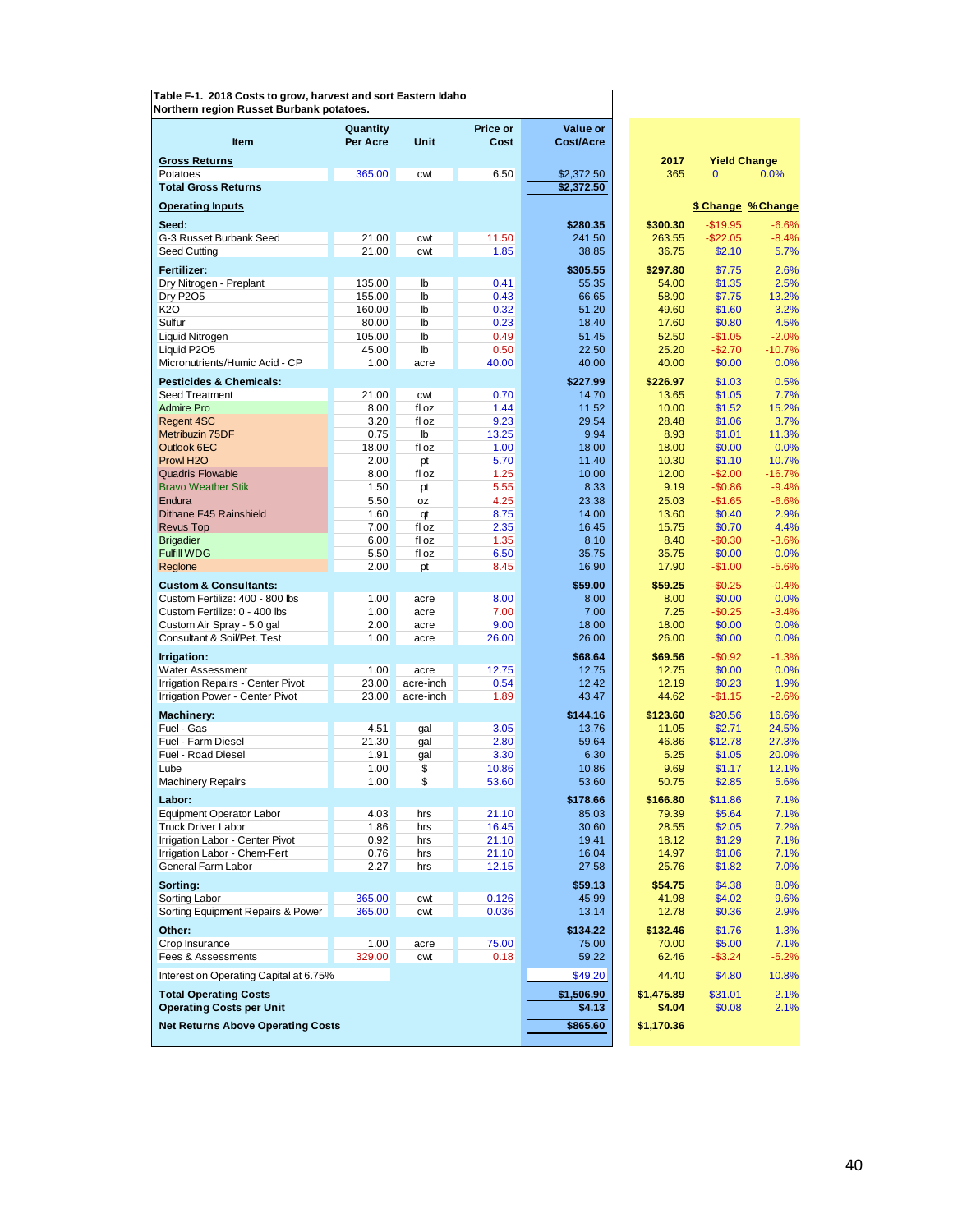| Table F-1. 2018 Costs to grow, harvest and sort Eastern Idaho<br>Northern region Russet Burbank potatoes. |                             |             |                  |                              |          |         |      |
|-----------------------------------------------------------------------------------------------------------|-----------------------------|-------------|------------------|------------------------------|----------|---------|------|
| <b>Item</b>                                                                                               | Quantity<br><b>Per Acre</b> | Unit        | Price or<br>Cost | Value or<br><b>Cost/Acre</b> |          |         |      |
| <b>Ownership Costs:</b>                                                                                   |                             |             |                  |                              |          |         |      |
| Tractors & Equipment Insurance                                                                            |                             |             |                  | 5.50                         | 5.35     | \$0.15  | 2.8% |
| Tractors & Equipment Depreciation & Interest                                                              |                             |             |                  | 182.00                       | 176.00   | \$6.00  | 3.4% |
| Potato Handling Equipment Deprec. & Interest                                                              |                             |             |                  | 56.00                        | 54.00    | \$2.00  | 3.7% |
| $Land*$                                                                                                   |                             |             |                  | 440.00                       | 440.00   | \$0.00  | 0.0% |
| Overhead                                                                                                  |                             |             |                  | 38.00                        | 36.50    | \$1.50  | 4.1% |
| <b>Management Fee</b>                                                                                     |                             |             |                  | 117.00                       | 114.50   | \$2.50  | 2.2% |
|                                                                                                           |                             |             |                  |                              |          |         |      |
|                                                                                                           |                             |             |                  |                              |          |         |      |
| <b>Total Ownership Costs</b>                                                                              |                             |             |                  | \$838.50                     | 826.35   | \$12.15 | 1.5% |
| <b>Ownership Costs per Unit</b>                                                                           |                             |             |                  | \$2.30                       | 2.26     | \$0.03  | 1.5% |
|                                                                                                           |                             |             |                  |                              |          |         |      |
| <b>Total Costs per Acre</b>                                                                               |                             |             |                  | \$2,345.40                   | 2.302.24 | \$43.16 | 1.9% |
| <b>Total Cost per Unit</b>                                                                                |                             |             |                  | \$6.43                       | 6.31     | \$0.12  | 1.9% |
|                                                                                                           |                             |             |                  |                              |          |         |      |
| <b>Returns to Risk</b>                                                                                    |                             |             |                  | \$27.10                      | 344.01   |         |      |
|                                                                                                           |                             |             |                  |                              |          |         |      |
| Notes:                                                                                                    |                             |             |                  |                              |          |         |      |
| *Includes irrigation system ownership costs.                                                              |                             |             |                  |                              |          |         |      |
| Blue font indicates an increase.                                                                          |                             |             |                  |                              |          |         |      |
| Red font indicates a decrease.                                                                            |                             |             |                  |                              |          |         |      |
| A green font indicates a change in product or procedure to derive the cost.                               |                             |             |                  |                              |          |         |      |
| Procedural changes can result in different costs than were published the previous year.                   |                             |             |                  |                              |          |         |      |
|                                                                                                           |                             |             |                  |                              |          |         |      |
| <b>Breakeven Analysis:</b>                                                                                |                             | <b>Base</b> | $+$              |                              |          |         |      |
|                                                                                                           | 5%                          | Yield       | 5%               |                              |          |         |      |
|                                                                                                           |                             |             |                  |                              |          |         |      |

| alue or<br>st/Acre |          |         |      |
|--------------------|----------|---------|------|
|                    |          |         |      |
| 5.50               | 5.35     | \$0.15  | 2.8% |
| 182.00             | 176.00   | \$6.00  | 3.4% |
| 56.00              | 54.00    | \$2.00  | 3.7% |
| 440.00             | 440.00   | \$0.00  | 0.0% |
| 38.00              | 36.50    | \$1.50  | 4.1% |
| 117.00             | 114.50   | \$2.50  | 2.2% |
|                    |          |         |      |
|                    |          |         |      |
| 838.50             | 826.35   | \$12.15 | 1.5% |
| \$2.30             | 2.26     | \$0.03  | 1.5% |
|                    |          |         |      |
| .345.40            | 2,302.24 | \$43.16 | 1.9% |
| \$6.43             | 6.31     | \$0.12  | 1.9% |
|                    |          |         |      |
| \$27.10            | 344.01   |         |      |
|                    |          |         |      |

| <b>Breakeven Analysis:</b>      | ۰      | <b>Base</b>  | $\ddot{}$ |
|---------------------------------|--------|--------------|-----------|
|                                 | 5%     |              | 5%        |
|                                 |        | Yield        |           |
| Price                           | 346.75 | 365          | 383.25    |
| <b>Operating Cost Breakeven</b> | \$4.35 | \$4.13       | \$3.93    |
| Ownership Cost Breakeven        | \$2.42 | \$2.30       | \$2.19    |
| <b>Total Cost Breakeven</b>     | \$6.76 | \$6.43       | \$6.12    |
|                                 |        | <b>Price</b> |           |
| Yield                           | \$6.18 | \$6.50       | \$6.83    |
| <b>Operating Cost Breakeven</b> | 244.0  | 231.8        | 220.8     |
| Ownership Cost Breakeven        | 135.8  | 129.0        | 122.9     |
| <b>Total Cost Breakeven</b>     | 379.8  | 360.8        | 343.6     |